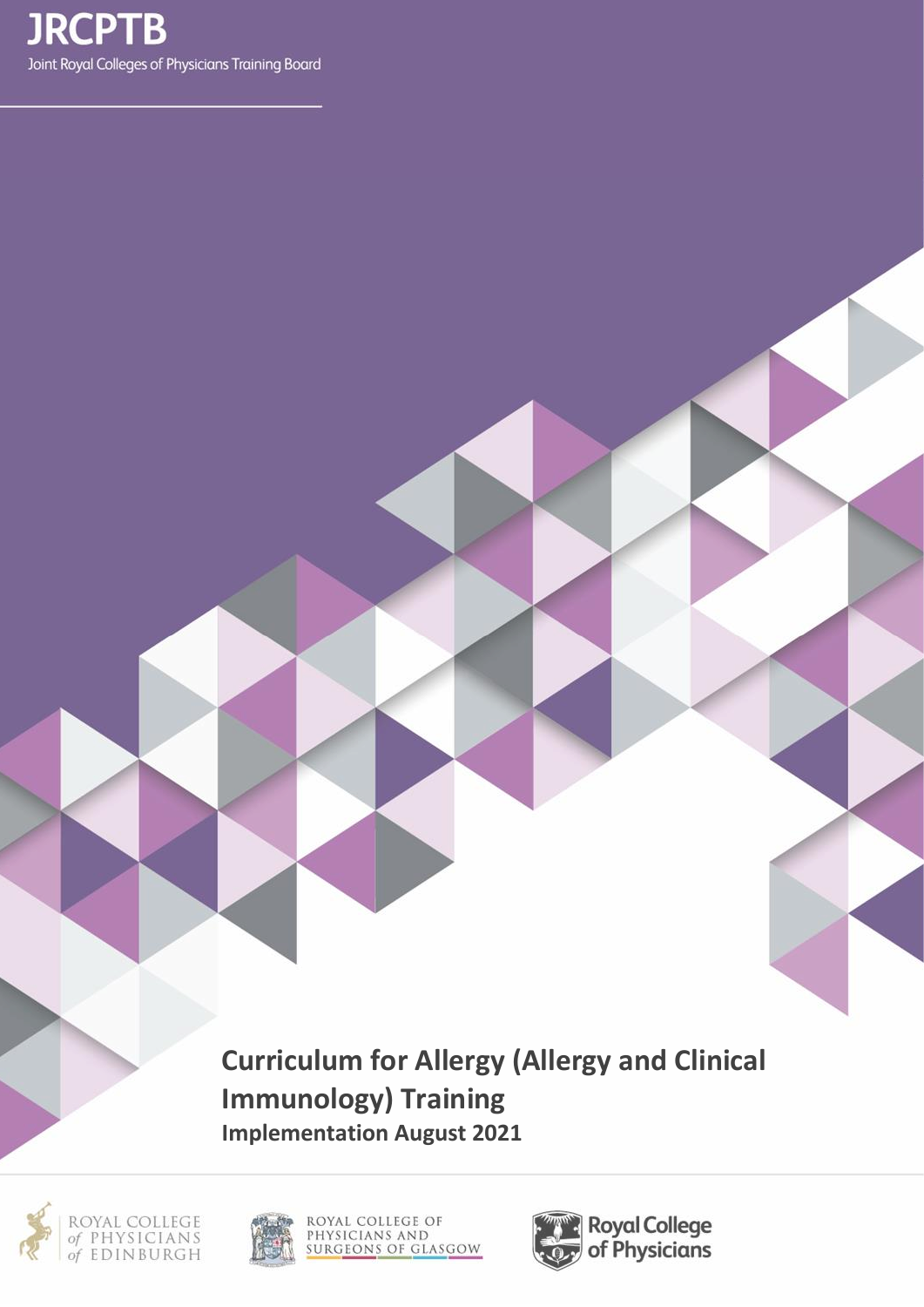## **Contents**

| 1.             |                                                                   |
|----------------|-------------------------------------------------------------------|
| 2.             |                                                                   |
| 2.1            |                                                                   |
| 2.2            | High level learning outcomes - capabilities in practice (CiPs)  5 |
| 2.3            |                                                                   |
| 2.4            |                                                                   |
| 2.5            |                                                                   |
| 2.6            |                                                                   |
| 2.7            | Generic Professional Capabilities and Good Medical Practice  10   |
| 3.             |                                                                   |
| 3.1            |                                                                   |
| 3.2            |                                                                   |
| 3.3            |                                                                   |
| 3.4            |                                                                   |
| 3.5            |                                                                   |
| $\overline{4}$ |                                                                   |
| 4.1            |                                                                   |
| 4.2            |                                                                   |
| 4.3            |                                                                   |
| 4.4            |                                                                   |
| 4.5            |                                                                   |
| 5              |                                                                   |
| 5.1            |                                                                   |
| 5.2            |                                                                   |
| 5.3            |                                                                   |
| 5.4            |                                                                   |
| 5.5            |                                                                   |
| 5.6            |                                                                   |
| 5.7            |                                                                   |
| 6              |                                                                   |
| 6.1            |                                                                   |
| 6.2            |                                                                   |
| 7              |                                                                   |
| 8              |                                                                   |
| 9              |                                                                   |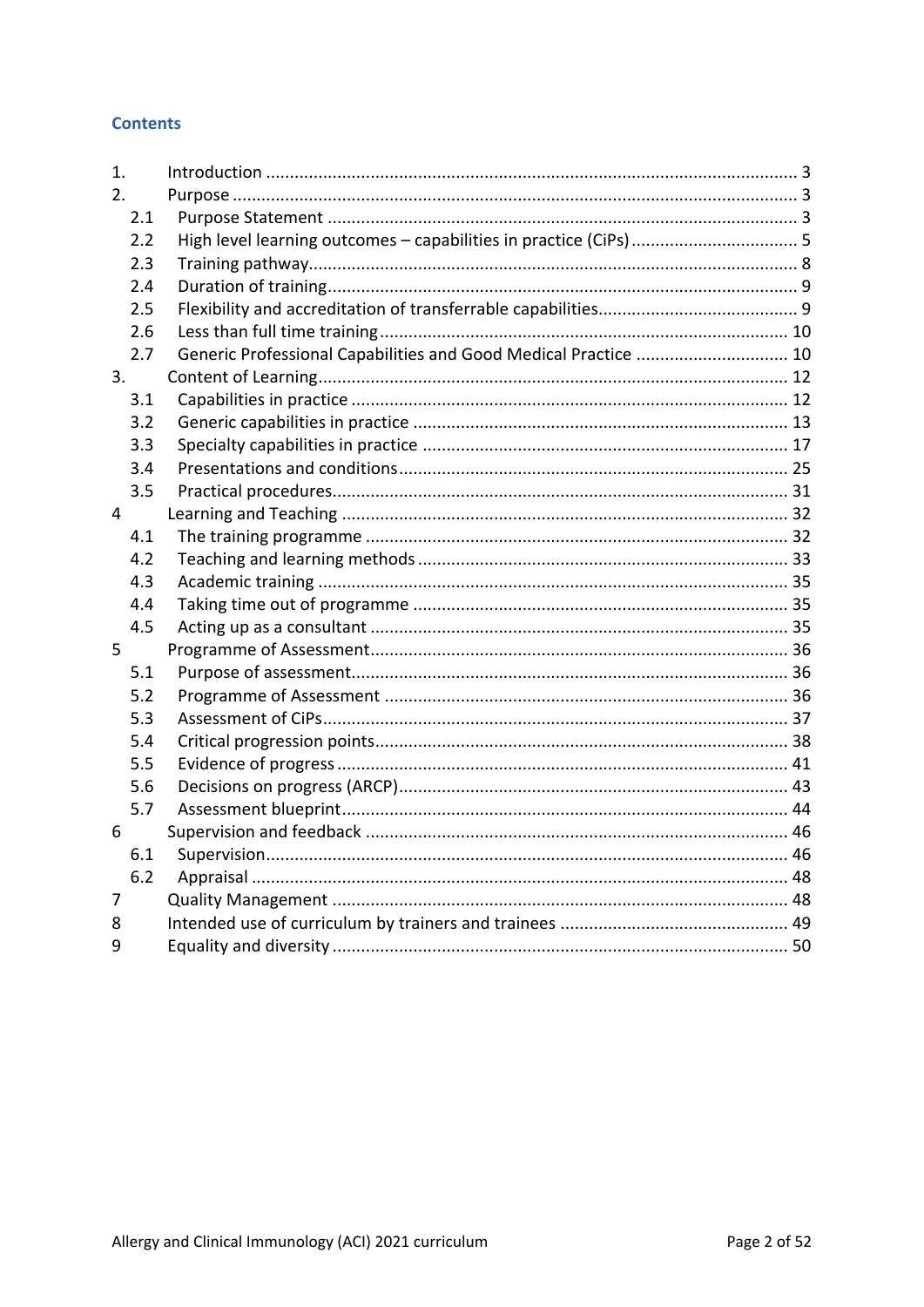# <span id="page-2-0"></span>**1. Introduction**

*An application has been made to change the name of the specialty of Allergy to Allergy, Clinical Immunology. This new name will be used from this point forward*

The specialty of Allergy and Clinical Immunology (ACI) is the branch of medicine concerned with the body's immune system. The clinical practice of this specialty encompasses clinical and laboratory activities dealing with the study, diagnosis, and management of patients with diseases resulting from disordered immunological mechanisms, (both deficient and exaggerated) and conditions in which immunological manipulations form an important part of treatment.

In the last three decades, there has been a significant increase in the requirement for allergy, clinical and laboratory immunology services. This is due to improved case ascertainment and treatment options for patients who have primary and secondary immune deficiencies (especially those caused by increased use of chemotherapy, immunosuppressive drugs and biological agents). There has been a significant increase in the prevalence of allergic conditions and demand for allergy services with new and developing therapeutic intervention options in the fields of both allergy and immunology. There has been a corresponding requirement for immunology laboratories to provide support for primary care and secondary care in diagnosis and management of both allergic and immunological conditions.

Physicians in ACI specialise in the care of patients with heightened immune reactivity (allergy) and failure of the immune system (immunodeficiency).

As patient-facing clinicians, physicians in ACI are principally responsible for:

- Providing specialist allergy care services encompassing the assessment and management of patients with a broad spectrum of common atopic and allergic conditions (such as food, drug and insect venom allergy, anaphylaxis, asthma, eczema, rhino-conjunctivitis, and urticaria and angioedema),
- Providing clinical immunology services encompassing the assessment and management of patients with immunological conditions such as primary immunodeficiency and disorders of immune dysregulation
- Working closely with primary care, paediatricians, and other hospital specialists to manage patients with allergic and immune-mediated disease.

## <span id="page-2-1"></span>**2. Purpose**

### <span id="page-2-2"></span>**2.1 Purpose Statement**

There are two training pathways in Allergy and Immunology:

1. Allergy and Clinical Immunology (ACI) – currently known as Allergy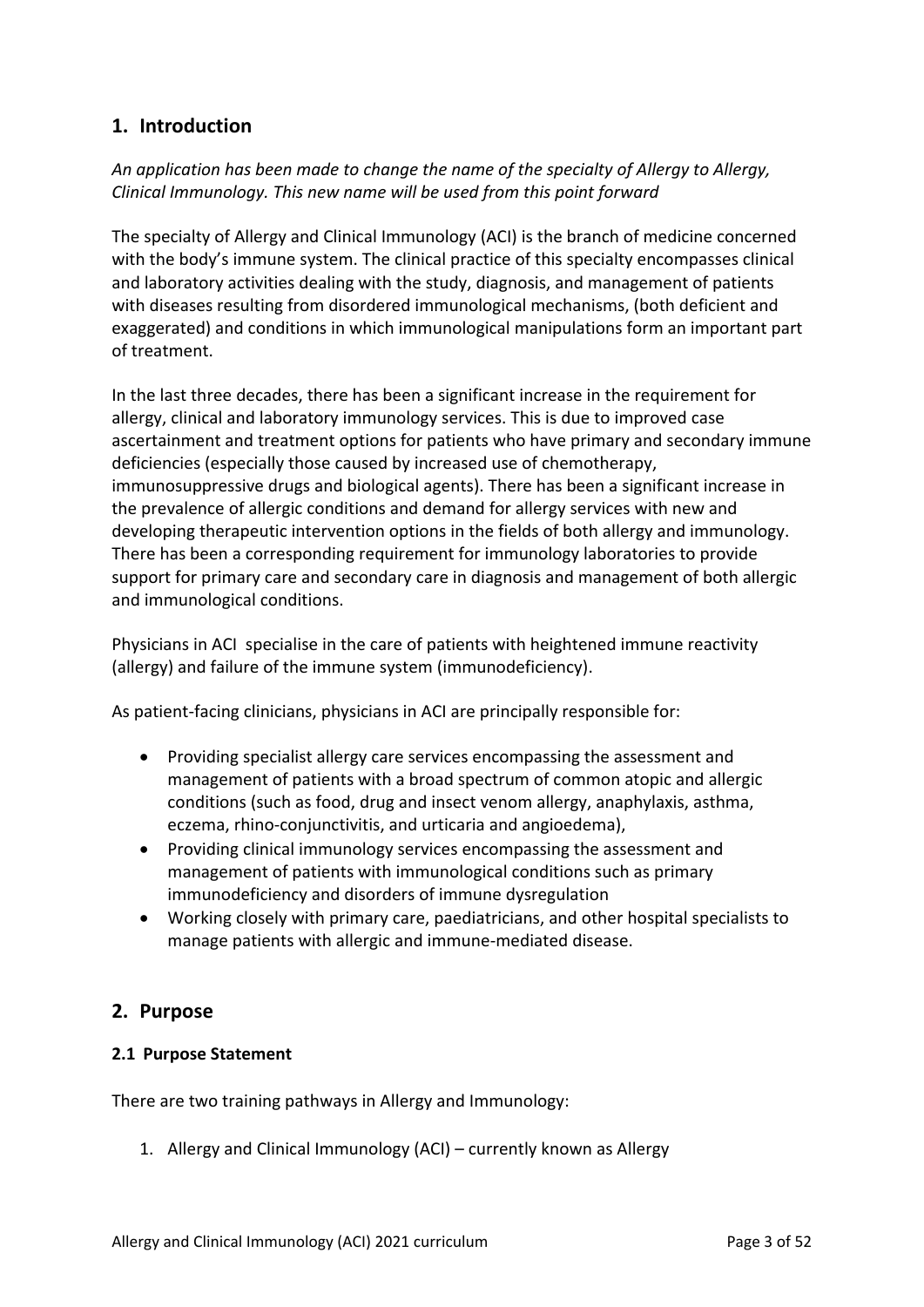2. Allergy, Clinical and Laboratory Immunology (ACLI) – currently Immunology.

This new clinical pathway, which includes an understanding of core laboratory capabilities that are integral to clinical practice, has emerged from the existing Allergy curriculum and clinical components of the Immunology curriculum.

A separate curriculum describes the combined clinical and laboratory pathway for trainees wishing to practice in ACLI. This alternative pathway will provide enhanced training in specific laboratory capabilities required to manage and lead immunological laboratory services.

Together these curricula will deliver specialists who are equipped to develop, lead and deliver NHS Allergy, Clinical and Laboratory Immunology services, and to provide necessary support to primary and secondary care services in the diagnosis and management of the full breadth and complexity of allergic and immune mediated disease.

The ACI curriculum has been designed to build upon the knowledge and core competencies in internal medicine that trainees will bring with them as they enter higher specialty training. Throughout specialty training, the curriculum provides a structured framework to enable incremental learning and reflection across the whole breadth of allergy, clinical immunology and this will cover those core baseline components of laboratory immunology practice which underpin elements of clinical service delivery.

Trainees will be given greater responsibility and acquire deeper knowledge and skills in allergy and immunological diseases as they progress through training. They will acquire the skills required to provide a specialist clinical service.

They will acquire the requisite competencies to lead investigation and management of patients in a variety of settings (outpatients, day-case unit, inpatients, and community) through accurate and timely communication with other medical specialities.

They will lead multidisciplinary teams in selection of investigations, interventions, and other management options for patients with allergic and immunological diseases or advise on options for onward specialist referral.

## **Scope of practice**

Training in this clinical pathway prepares trainees for a broad scope of practice encompassing allergy and clinical immunology. Doctors will be able to:

- Provide specialised allergy and clinical immunology services.
- Support the acute medical take and other clinical services by providing clinical advice and advice on laboratory support.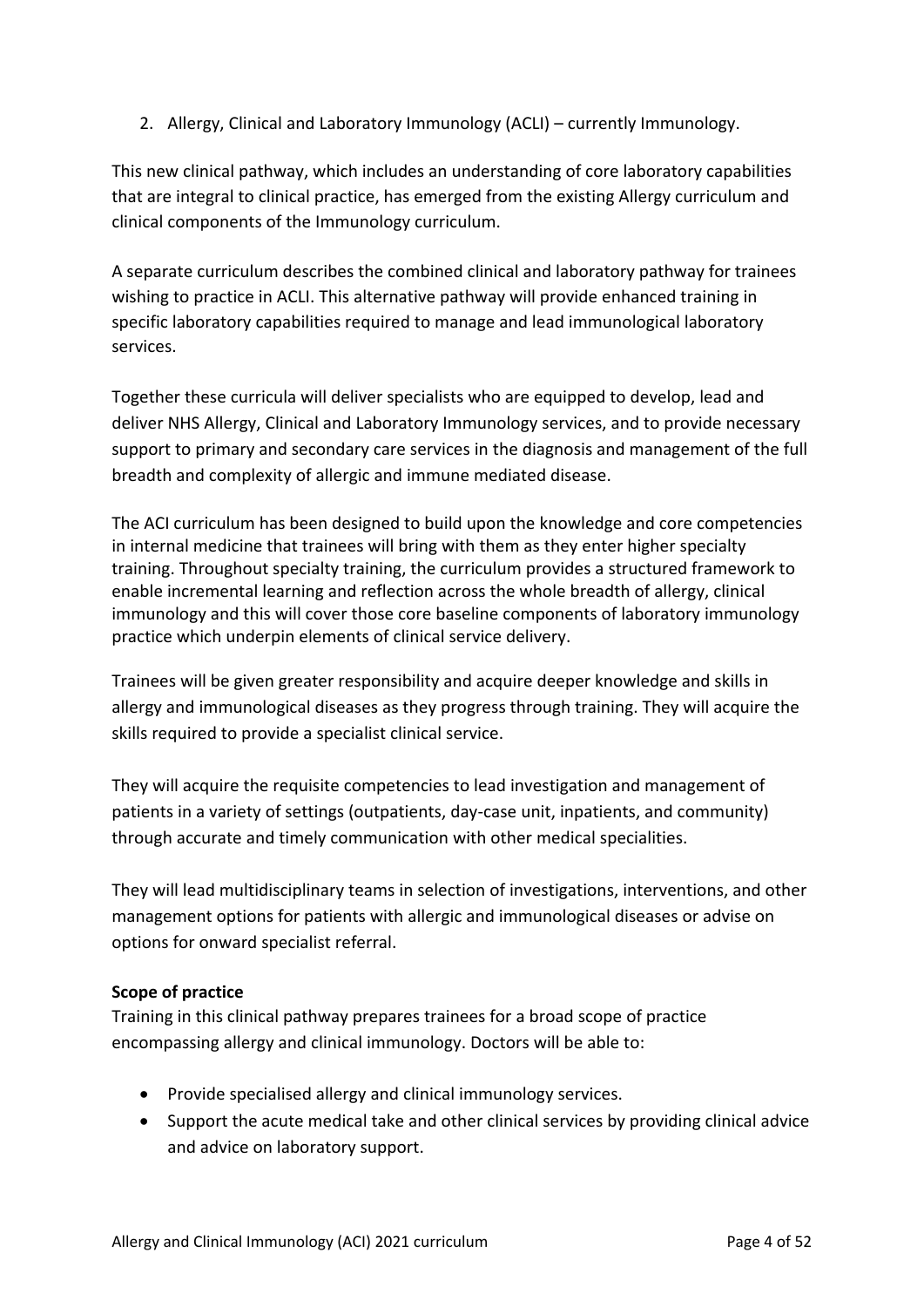- Support other clinical services in leading and developing the management of anaphylaxis and suspected drug allergy (including the importance of not inappropriately labelling patients with a drug allergy).
- Provide appropriate engagement with Immunoglobulin Assessment Panels to ensure evidence-based, cost-effective use of therapeutic immunoglobulin, with the support of local and national networks where appropriate.
- Plan, and where appropriate, deliver the transitional care of adolescents and young adults with common allergic and immunological diseases, and to understand the tertiary referral services available across the United Kingdom.
- Provide immunotherapy and allergen desensitisation services for specific allergies.

A consultant physician in ACI will work in multidisciplinary teams with a variety of medical and non-medical colleagues and may develop subspecialty interests.

The ACI certificate of completion of training (CCT) holder will be equipped to play a role in advising primary care physicians and secondary care specialists, about appropriate immunological investigations in various disease conditions and their interpretation. They will need the broad range of skills and knowledge specified in this curriculum for the development and delivery of relevant patient pathways for allergy and immune mediated disease.

Teaching, training, audit and research remain important components of the scope of practice for consultants with a CCT in ACI.

This purpose statement has been endorsed by the General Medical Council's (GMC) Curriculum Oversight Group and confirmed as meeting the needs of the health services of the countries of the UK.

## <span id="page-4-0"></span>**2.2 High level learning outcomes – capabilities in practice (CiPs)**

The capabilities in practice (CiPs) describe the professional tasks or work within the scope of allergy and clinical immunology. Each CiP has a set of descriptors associated with that activity or task. Descriptors are intended to help trainees and trainers recognise the minimum level of knowledge, skills and behaviours which should be demonstrated for an entrustment decision to be made. By the completion of training and award of a CCT, the doctor must demonstrate that they are capable of unsupervised practice in all CiPs.

The CiPs have been mapped to the generic professional capabilities (GPC) domains and subsections to reflect the capabilities required to undertake the clinical tasks. Satisfactory sign off requires demonstration that, for each of the CiPs, the doctor in training's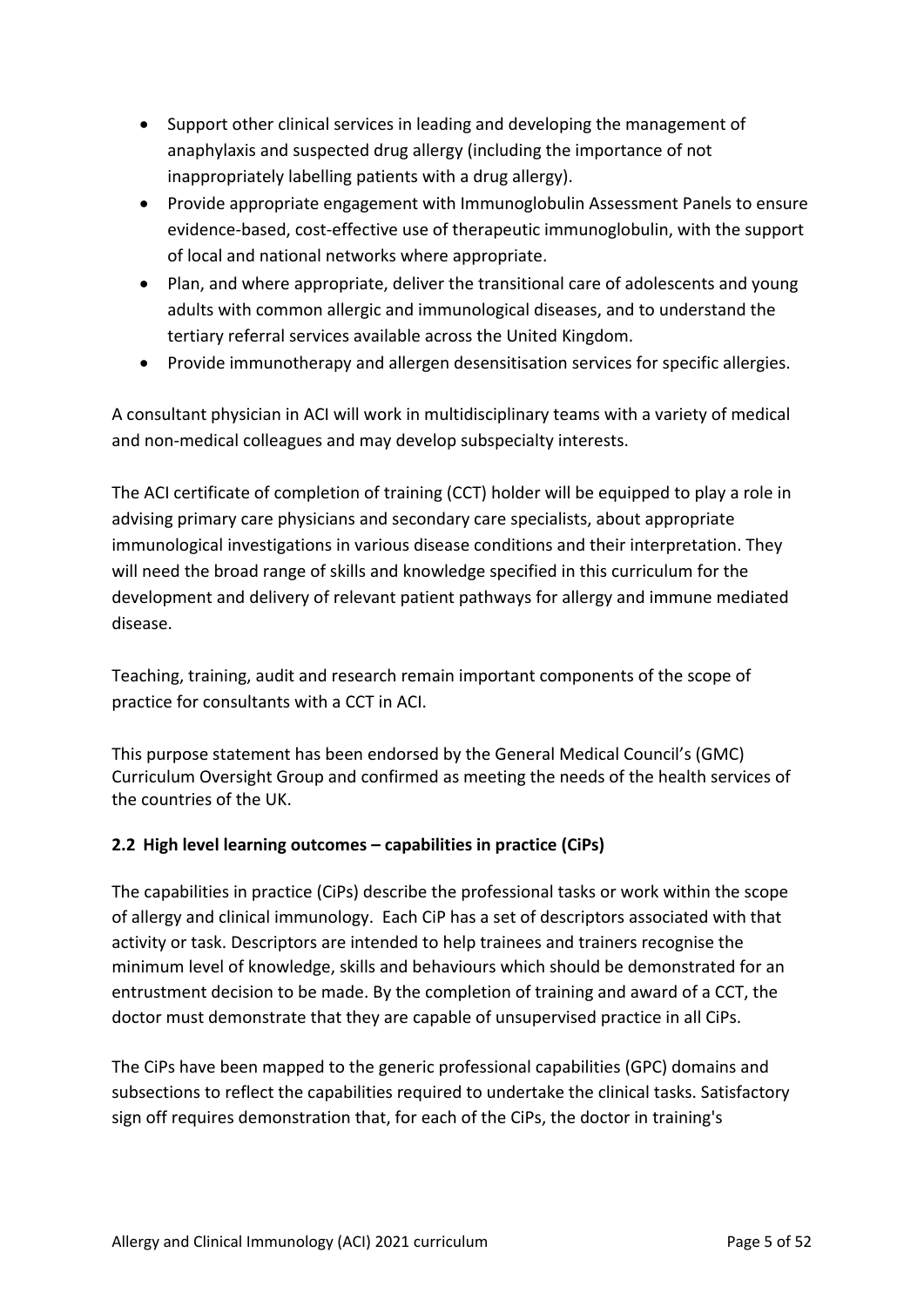performance meets or exceeds the minimum expected level for completion of training, as defined in the curriculum.

The allergy and clinical immunology CiPs comprise of six specialty CiPs, six generic CiPs shared across all physician specialties.

|                       | Learning outcomes - capabilities in practice (CiPs)                                                                                                                         |  |  |
|-----------------------|-----------------------------------------------------------------------------------------------------------------------------------------------------------------------------|--|--|
|                       | <b>Generic CiPs</b>                                                                                                                                                         |  |  |
|                       | 1. Able to successfully function within NHS organisational and management systems                                                                                           |  |  |
| 2.                    | Able to deal with ethical and legal issues related to clinical practice                                                                                                     |  |  |
| 3.                    | Communicates effectively and is able to share decision making, while maintaining<br>appropriate situational awareness, professional behaviour and professional<br>judgement |  |  |
| 4.                    | Is focused on patient safety and delivers effective quality improvement in patient care                                                                                     |  |  |
| 5.                    | Carrying out research and managing data appropriately                                                                                                                       |  |  |
| 6.                    | Acting as a clinical teacher and clinical supervisor                                                                                                                        |  |  |
| <b>Specialty CiPs</b> |                                                                                                                                                                             |  |  |
| 1.                    | Managing, developing, and delivering allergy services in all appropriate service<br>settings                                                                                |  |  |
| 2.                    | Managing, developing, and delivering clinical immunology services in all appropriate<br>service settings                                                                    |  |  |
| 3.                    | Providing advice to colleagues on selection, interpretation and limitations of<br>laboratory and other investigations for common immunological and allergic conditions      |  |  |
| 4.                    | Supporting the management of patients with allergy, immunodeficiency, auto-<br>immune disease, and auto-inflammatory disease, in liaison with other specialties             |  |  |

- d auto-inflammatory disease, in liaison with other specialties including primary care
- 5. Delivering and supporting both immune-mediated and other therapeutic interventions in allergic and immunological conditions
- 6. Understanding the needs of adolescents and young adults with allergic and immunological diseases transitioning to adulthood.

### **Output**

- To be able to provide a clinical allergy service in a variety of settings to include the range of common atopic conditions including but not limited to allergic rhinitis, asthma, eczema, food allergy, drug allergy, insect allergies, anaphylaxis, urticaria and angioedema.
- To be able to provide a Clinical Immunology service in a variety of settings to include primary and secondary immunodeficiency and to contribute to the management of patients with auto-immune disease and auto-inflammatory disease.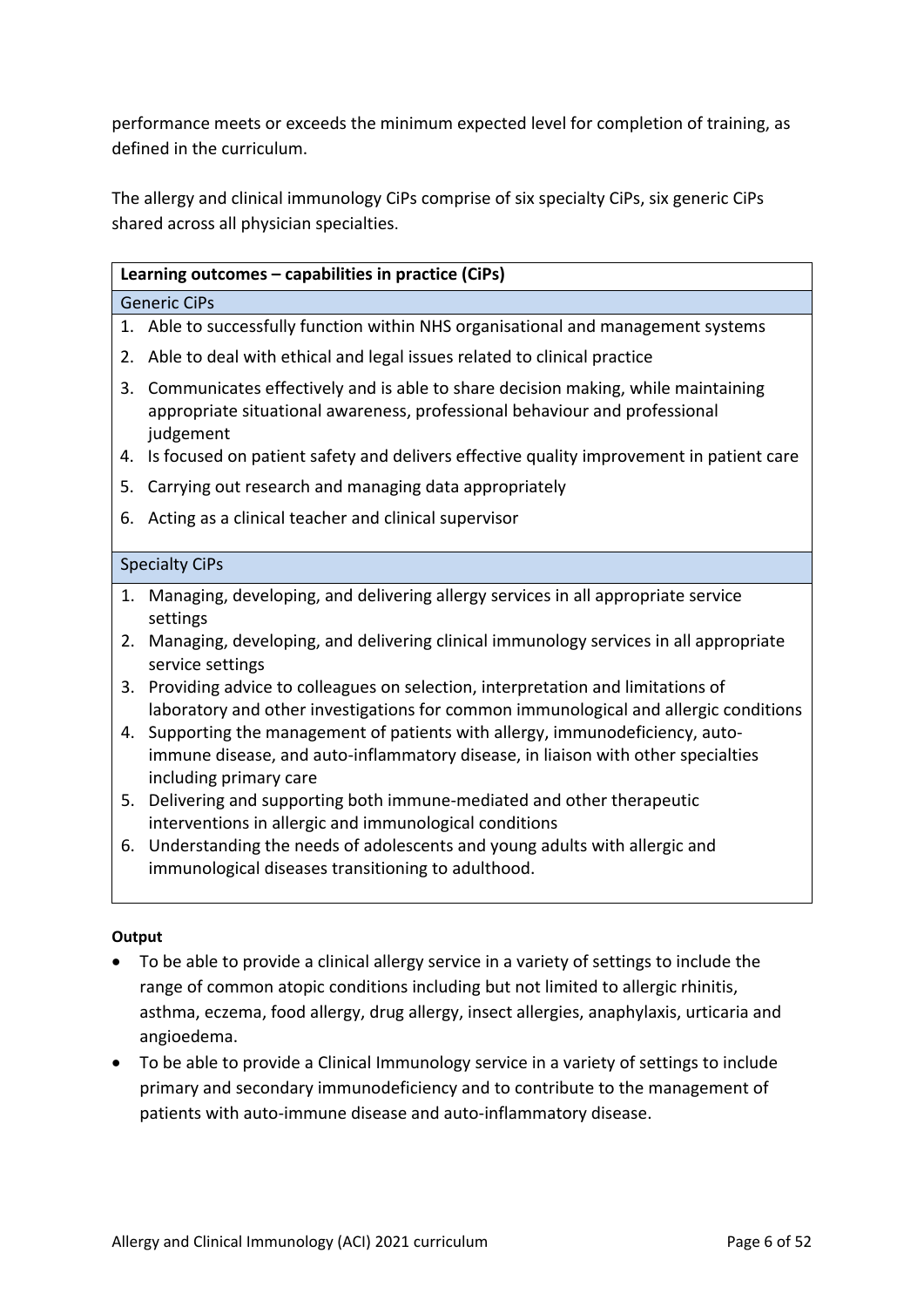- To provide clinical leadership in the development and delivery of home therapy and other outreach services.
- To participate actively in the multidisciplinary team, not only clinically, but also providing leadership and contributing to team education and quality improvement.
- To be able to develop and deliver a comprehensive food and drug allergy service including challenge testing and desensitisation.
- To be able to develop, manage and deliver an immunotherapy service for all common and relevant allergens.
- To provide clinical leadership in the delivery of emergency anaphylaxis services and provide follow up services for patients with suspected anaphylaxis.
- To be able to develop, manage and deliver immunoglobulin, C1-inh and other similar services, with support through local and national specialty network consultation where appropriate.
- To be able to provide immunological and allergic expertise to support and where appropriate manage patients with asthma, rhinitis/rhinosinusitis and bronchiectasis.
- To be able to provide immunological and allergic expertise to support and where appropriate manage patients with common allergic and immunological skin diseases such as eczema, urticaria and angioedema, hereditary/acquired angioedema, mastocytosis and auto-immune skin disease.
- To provide immunological and allergy support to paediatric services in particular providing advice on allergic and immunological aspects, for example, asthma, urticaria, food and drug allergy and immunodeficiencies.
- To be able to develop, manage and deliver the transitional care of adolescents and young adults with common allergic and immunological diseases, and to understand the tertiary referral services available across the United Kingdom.
- To recognise and provide basic management of occupational allergy and understand where there may be a need to refer to tertiary services.
- To understand and support specialists in the use of biological therapeutic agents, for example advising on possible interactions and complications.
- To be able to provide advice on therapeutic interventions for common allergic and immunological conditions and understand the tertiary referral services available for the management of more complex conditions.
- To be able to provide advice to organ based specialists on selection, interpretation and limitations of relevant and locally available or common specialist investigations; where appropriate to advise on management for allergic and immunological conditions; and to understand the tertiary referral services available for the investigation of more complex immunological conditions.

## **Interdependencies**

Physicians in allergy and clinical immunology interact with colleagues in any speciality where a patient with allergy and immunological disease might present. This spans primary and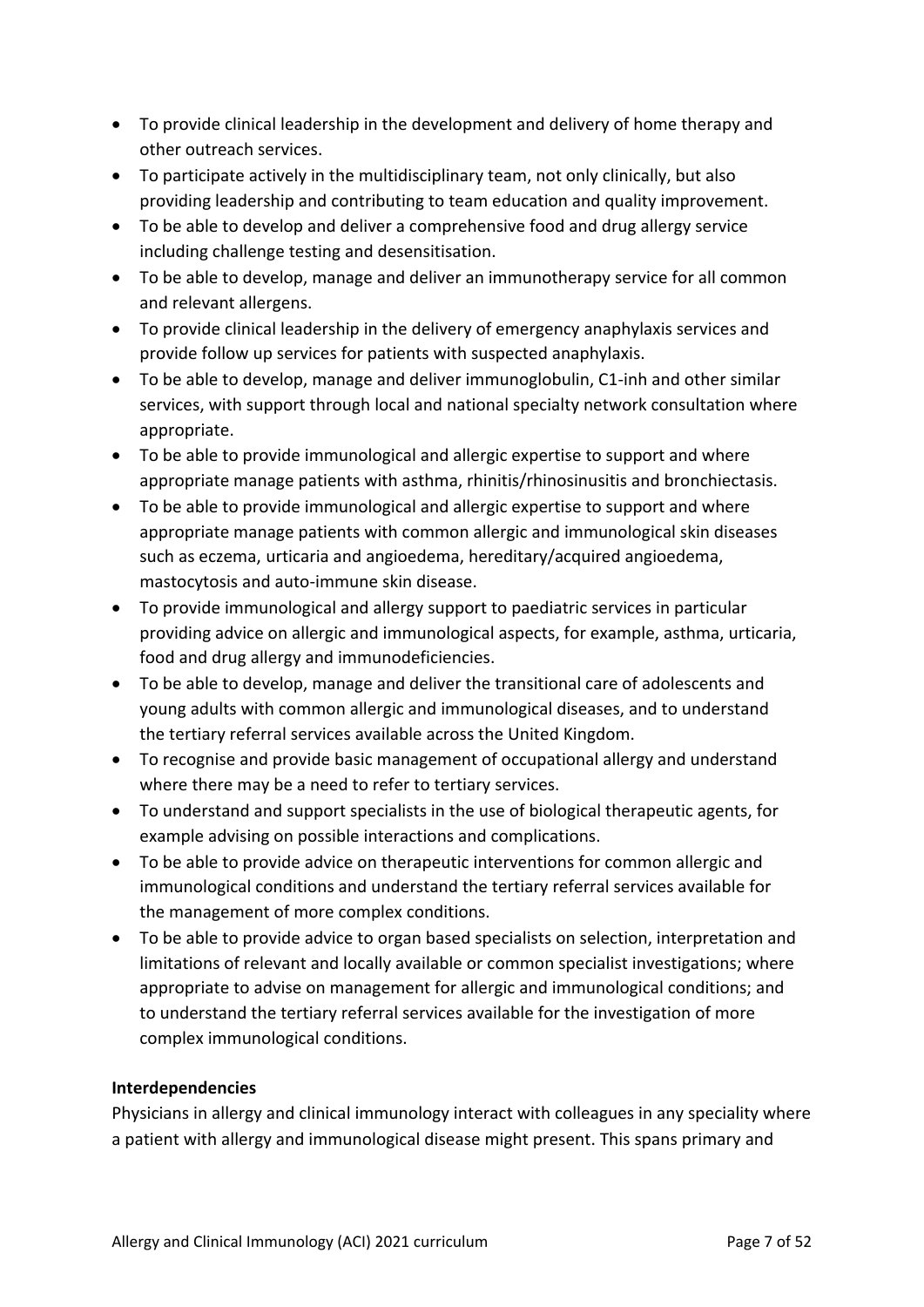secondary care and includes both paediatric and adult medicine. There may also be interaction with non-physicianly specialties such as anaesthesia, ENT, ophthalmology and occupational medicine. Trainees will be given the opportunity to gain experience of the other specialities, for example, rheumatology, infectious diseases, paediatric immunology and allergy, respiratory medicine, dermatology, haematology and transplant services.

Trainees will attend multidisciplinary clinical meetings, participate in joint speciality clinics, adolescent and young adult clinics in allergy and immunology. They will provide advice to colleagues regarding test selection and clinical interpretation of laboratory results used in the investigation and management of allergic and immunological disorders and support the management of patients with allergy, immunodeficiency, auto-immune disease, and autoinflammatory disease, in liaison with other medical specialties including primary care.

This curriculum prepares trainees to provide evidence based, high quality clinical advice in these settings.

## <span id="page-7-0"></span>**2.3 Training pathway**

Recruitment into the ACI training pathway will be after completion of Internal Medicine Training (indicative two years of IM stage 1 training), Acute Care Common Stem Medicine – Internal Medicine (ACCS-AM) or Paediatric Level 1 training (indicative three years). Completion of core training will be evidenced by satisfactory:

- Foundation competences
- IMT (2 years) or ACCS-IM (3 years) or Paediatric level 1 training (3 years)
- Full MRCP(UK) or MRCPCH

ACI (Clinical Pathway) is a Group 2 specialty. The content of training will remain broadly the same as defined currently in the 2010 Allergy curriculum and Clinical immunology competencies in Immunology (2015) curriculum with harmonisation of overlapping competencies.

The Allergy and Clinical Immunology Certificate Examination (ACICE) will be the specialty examination for ACI.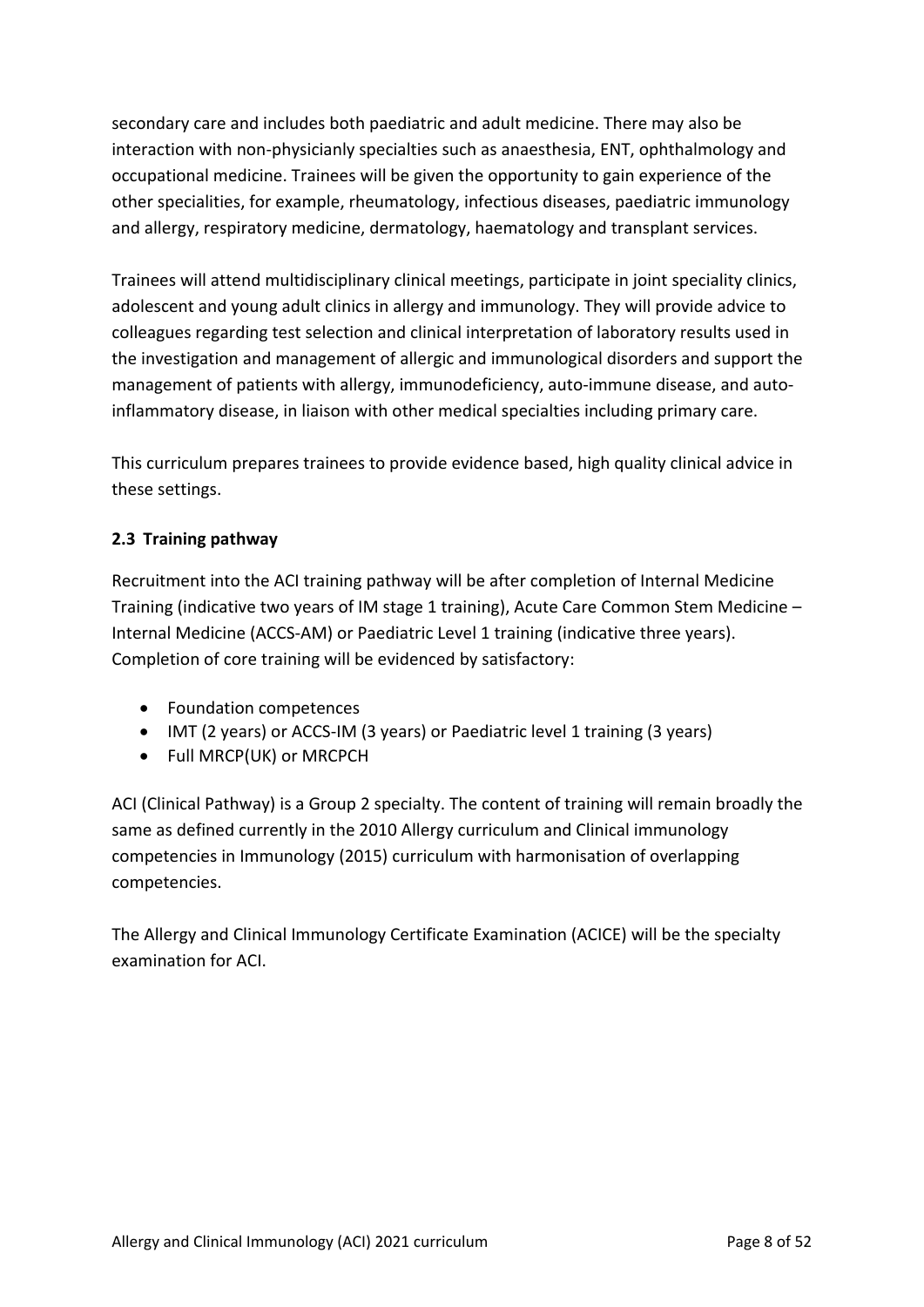

## <span id="page-8-0"></span>**2.4 Duration of training**

All specialist trainees will undertake an indicative four years of training. This will include experience in allergy, clinical immunology and core components of laboratory immunology, providing well rounded knowledge and skills in clinical liaison and the ability to investigate and manage patients with suspected or confirmed allergy and immunodeficiency.

There will be options for those trainees who demonstrate exceptionally rapid development and acquisition of capabilities to complete training more rapidly than the current indicative time although it is recognised that clinical experience is a fundamental aspect of development as a good physician (guidance on completing training early will be available on the [JRCPTB website\)](http://www.jrcptb.org.uk/). There may also be a small number of trainees who develop more slowly and will require an extension of training in line the Reference Guide for Postgraduate Specialty Training in the UK (The Gold Guide).

## <span id="page-8-1"></span>**2.5 Flexibility and accreditation of transferrable capabilities**

The two pathways largely share common generic and specialty CiPs. The combined pathway will include the capabilities of the clinical pathway and an additional, integrated indicative year of training, leading to acquisition of higher level comprehensive capabilities in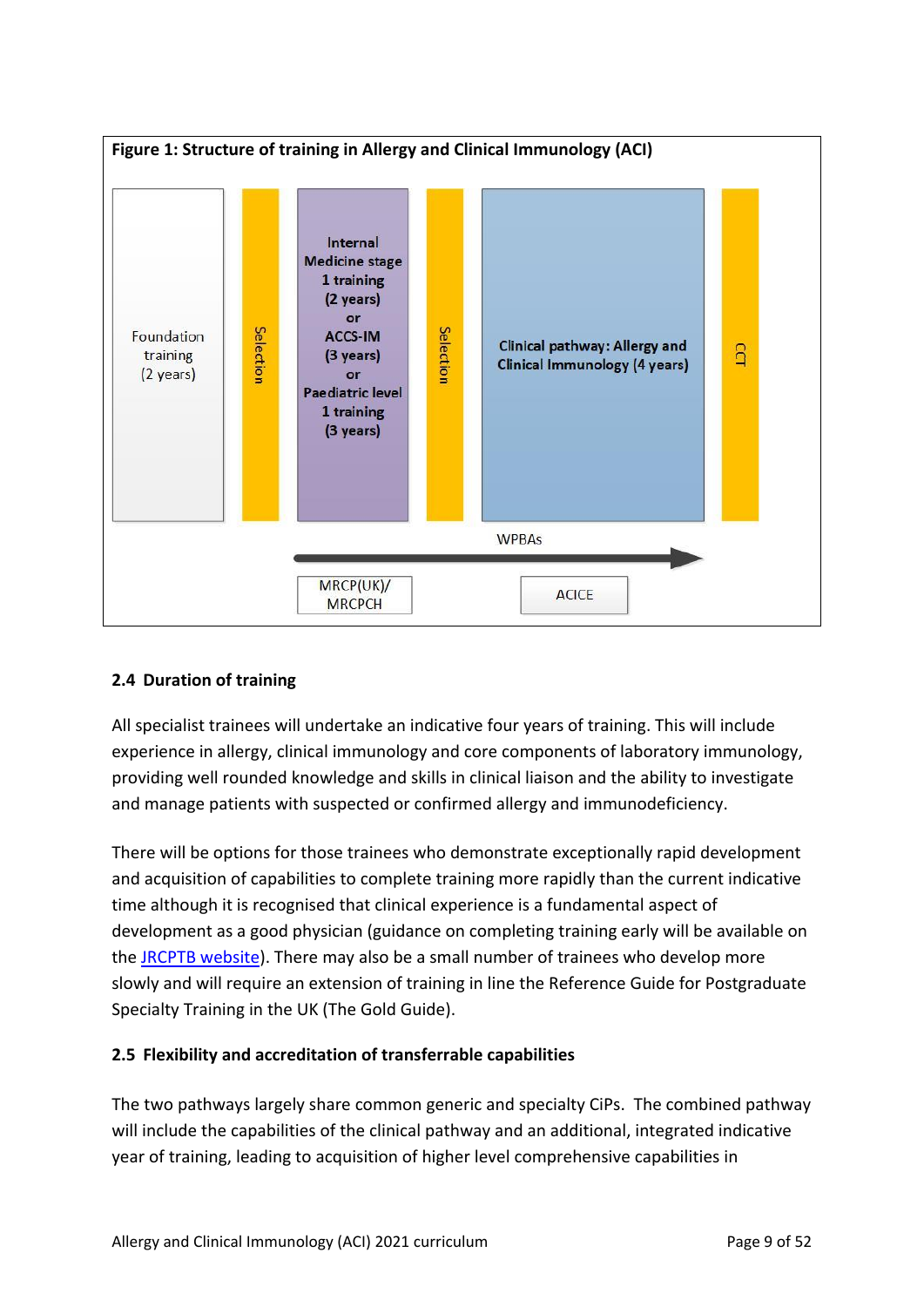laboratory immunology and its management. The curriculum supports flexibility and transferability of outcomes across related specialties and disciplines, reflecting key interdependencies between this curriculum and other training programmes, outlined below.

The curriculum incorporates and emphasises the importance of the generic professional capabilities (GPCs). GPCs will promote flexibility in postgraduate training as these common capabilities can be transferred from specialty to specialty. In addition, the IM generic CiPs will be shared across all physicianly curricula, supporting flexibility for trainees to move between these specialties without needing to repeat aspects of training.

The curriculum will allow trainees to train in academic medicine alongside their acquisition of clinical and generic capabilities, and these skills will be transferable across other specialties.

The clinical pathway curriculum is competency based and descriptors outline the overlapping capabilities in other medical specialties such as rheumatology, respiratory medicine, and dermatology, to enable transferable competencies across respective specialties.

Trainees will have the opportunity to spend a period of time training in other relevant specialties for example, respiratory medicine, renal medicine, rheumatology, infectious disease, dermatology, haematology and supra-regional BMT units.

## <span id="page-9-0"></span>**2.6 Less than full time training**

Trainees are entitled to opt for less than full time training programmes. Less than full time trainees should undertake a pro rata share of the out-of-hours duties (including on-call and other out-of-hours commitments) required of their full-time colleagues in the same programme and at the equivalent stage.

Less than full time trainees should assume that their clinical training will be of a duration pro-rata with the time indicated/recommended, but this should be reviewed in accordance with the Gold Guide.

## <span id="page-9-1"></span>**2.7 Generic Professional Capabilities and Good Medical Practice**

The GMC has developed the Generic professional capabilities (GPC) framework<sup>1</sup> with the Academy of Medical Royal Colleges (AoMRC) to describe the fundamental, career-long, generic capabilities required of every doctor. The framework describes the requirement to develop and maintain key professional values and behaviours, knowledge, and skills, using a common language. GPCs also represent a system-wide, regulatory response to the most common contemporary concerns about patient safety and fitness to practise within the

<sup>&</sup>lt;sup>1</sup> [Generic professional capabilities framework](http://www.gmc-uk.org/education/postgraduate/GPC.asp)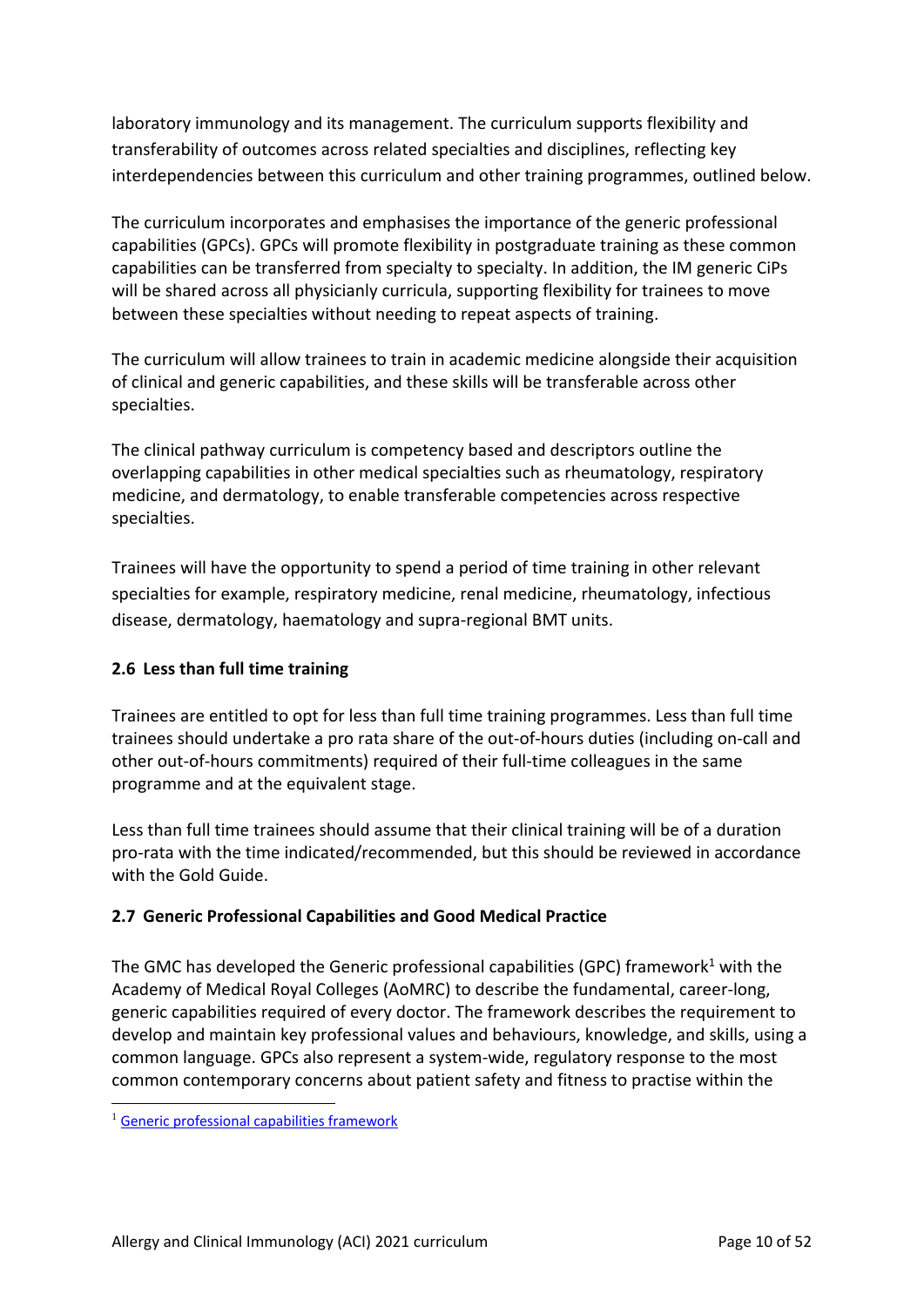medical profession. The framework will be relevant at all stages of medical education, training and practice.





Good medical practice (GMP)<sup>2</sup> is embedded at the heart of the GPC framework. In describing the principles, duties and responsibilities of doctors the GPC framework articulates GMP as a series of achievable educational outcomes to enable curriculum design and assessment.

The GPC framework describes nine domains with associated descriptor outlining the 'minimum common regulatory requirement' of performance and professional behaviour for those completing a CCT or its equivalent. These attributes are common, minimum and generic standards expected of all medical practitioners achieving a CCT or its equivalent.

The nine domains and subsections of the GPC framework are directly identifiable in the curriculum. They are mapped to each of the generic and specialty CiPs, which are in turn mapped to the assessment blueprints. This is to emphasise those core professional capabilities that are essential to safe clinical practice and that they must be demonstrated at every stage of training as part of the holistic development of responsible professionals.

This approach will allow early detection of issues most likely to be associated with fitness to practise and to minimise the possibility that any deficit is identified during the final phases of training.

This purpose statement has been endorsed by the GMC's Curriculum Oversight Group and confirmed as meeting the needs of the health services of the countries of the UK.

<sup>2</sup> [Good Medical Practice](http://www.gmc-uk.org/guidance/good_medical_practice.asp)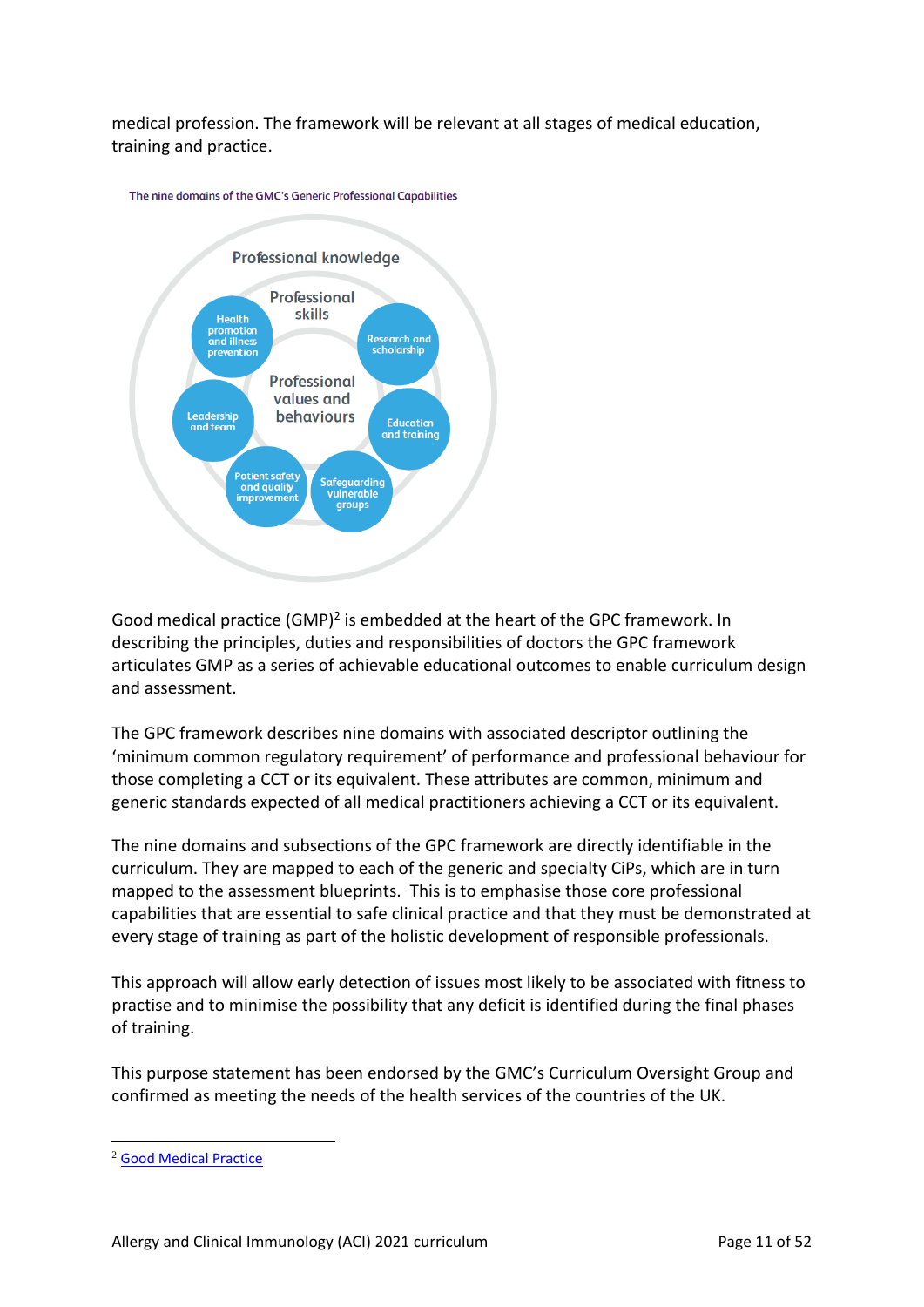# <span id="page-11-0"></span>**3. Content of Learning**

The curriculum is spiral and topics and themes will be revisited to expand understanding and expertise. The level of entrustment for capabilities in practice (CiPs) will increase as an individual progresses from needing direct supervision to being entrusted to act unsupervised. The curriculum has been designed to build upon the knowledge and core competencies in internal medicine that trainees will bring with them as they enter higher specialty training. Throughout specialty training, the curriculum provides a structured framework to enable incremental learning and reflection across the whole breadth of allergy, clinical immunology and essential components of laboratory immunology practice which underpin the clinical service delivery.

Trainees will be given greater responsibility and acquire deeper knowledge and skills in allergy and immunological diseases as they progress through training. They will acquire the skills required to provide allergy and immunology clinical services. They will acquire the requisite competencies to lead investigation and management of patients in a variety of settings (outpatients, day-case unit, inpatients and community), integrate with and refer to other medical specialities as required, lead multidisciplinary teams in management of allergic and immunological diseases, advise on and manage the appropriate interventions.

## <span id="page-11-1"></span>**3.1 Capabilities in practice**

CiPs describe the professional tasks or work within the scope of the specialty. CiPs are based on the concept of entrustable professional activities<sup>3</sup> which use the professional judgement of appropriately trained, expert assessors as a defensible way of forming global judgements of professional performance.

Each CiP has a set of descriptors associated with that activity or task. Descriptors are intended to help trainees and trainers recognise the knowledge, skills and attitudes which should be demonstrated. Doctors in training may use these capabilities to provide evidence of how their performance meets or exceeds the minimum expected level of performance for their year of training. The descriptors are not a comprehensive list and there are many more examples that would provide equally valid evidence of performance.

Many of the CiP descriptors refer to patient centred care and shared decision making. This is to emphasise the importance of patients being at the centre of decisions about their own treatment and care, by exploring care or treatment options and their risks and benefits and discussing choices available.

Additionally, the CiPs repeatedly refer to the need to demonstrate professional behaviour with regard to patients, carers, colleagues and others. Good doctors work in partnership with patients and respect their rights to privacy and dignity. They treat each patient as an individual. They do their best to make sure all patients receive good care and treatment that will support them to live as well as possible, whatever their illness or disability. Appropriate professional behaviour should reflect the principles of GMP and the GPC framework.

<sup>3</sup> [Nuts and bolts of entrustable professional activities](https://www.ncbi.nlm.nih.gov/pmc/articles/PMC3613304/)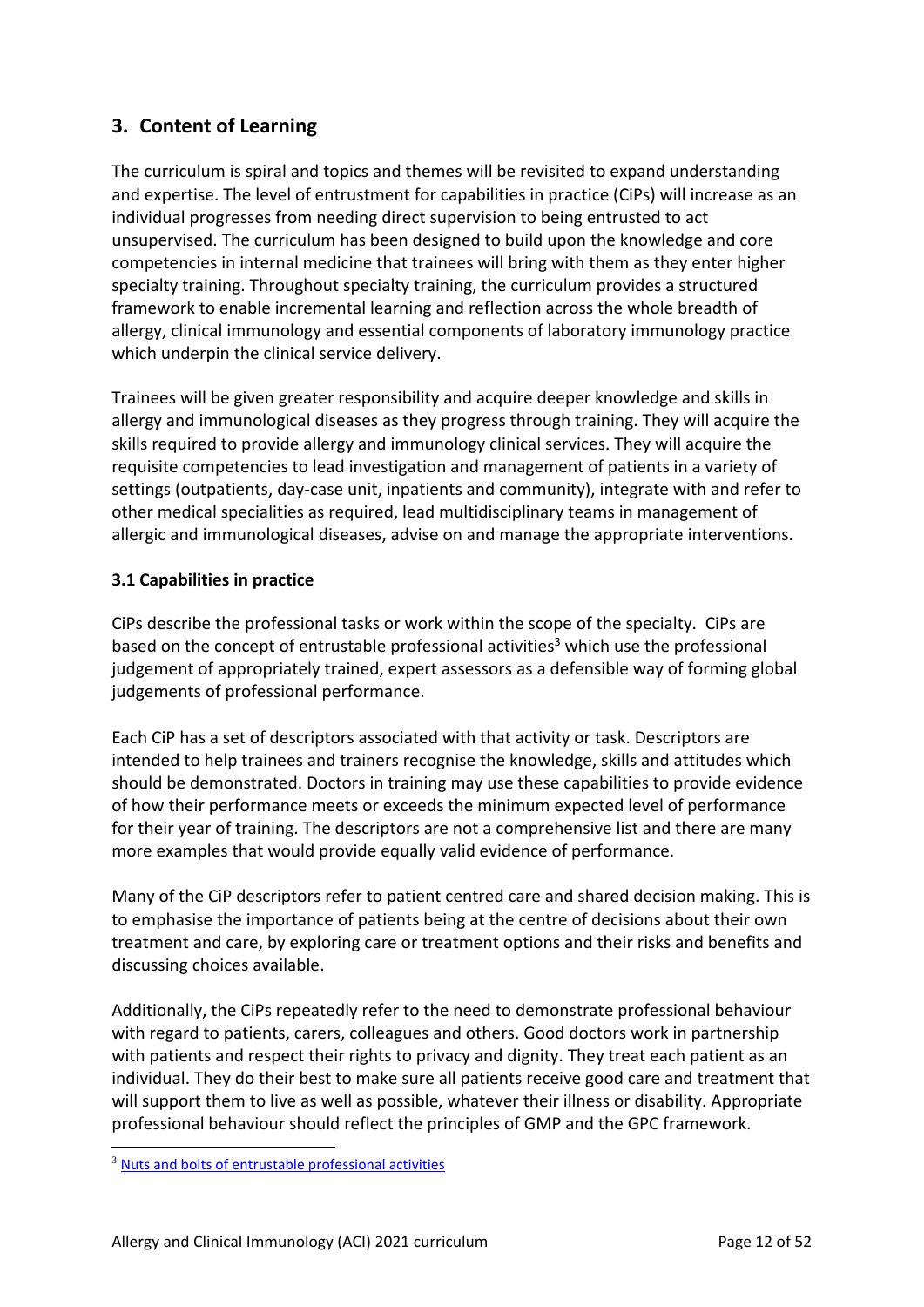In order to complete training and be recommended to the GMC for the award of CCT and entry to the specialist register, the doctor must demonstrate that they are capable of unsupervised practice in all generic and specialty CiPs. Once a trainee has achieved level 4 sign off for a CiP it will not be necessary to repeat assessment of that CiP if capability is maintained (in line with standard professional conduct).

This section of the curriculum details the six generic CiPs and six of specialty CiPs for Allergy and Clinical Immunology. The expected levels of performance, mapping to relevant GPCs and the evidence that may be used to make an entrustment decision are given for each CiP. The list of evidence for each CiP is not prescriptive and other types of evidence may be equally valid for that CiP.

## <span id="page-12-0"></span>**3.2 Generic capabilities in practice**

The six generic CiPs cover the universal requirements of all specialties as described in GMP and the GPC framework. Assessment of the generic CiPs will be underpinned by the descriptors for the nine GPC domains and evidenced against the performance and behaviour expected at that stage of training. Satisfactory sign off will indicate that there are no concerns. It will not be necessary to assign a level of supervision for these non-clinical CiPs.

In order to ensure consistency and transferability, the generic CiPs have been grouped under the GMP-aligned categories used in the Foundation Programme curriculum plus an additional category for wider professional practice:

- Professional behaviour and trust
- Communication, team-working and leadership
- Safety and quality
- Wider professional practice

For each generic CiP there is a set of descriptors of the observable skills and behaviours which would demonstrate that a trainee has met the minimum level expected. The descriptors are not a comprehensive list and there may be more examples that would provide equally valid evidence of performance.

| 11 L L      |                            |              |                                        |
|-------------|----------------------------|--------------|----------------------------------------|
| <b>ALS</b>  | Advanced Life Support      | CbD          | Case-based discussion                  |
| <b>DOPS</b> | Direct observation of      | Mini-        | Mini-clinical evaluation exercise      |
|             | procedural skills          | <b>CEX</b>   |                                        |
| <b>MCR</b>  | Multiple consultant report | <b>MSF</b>   | Multi source feedback                  |
| <b>PS</b>   | Patient survey             | <b>QIPAT</b> | Quality improvement project assessment |
|             |                            |              | tool                                   |
| TO          | Teaching observation       |              |                                        |

**KEY**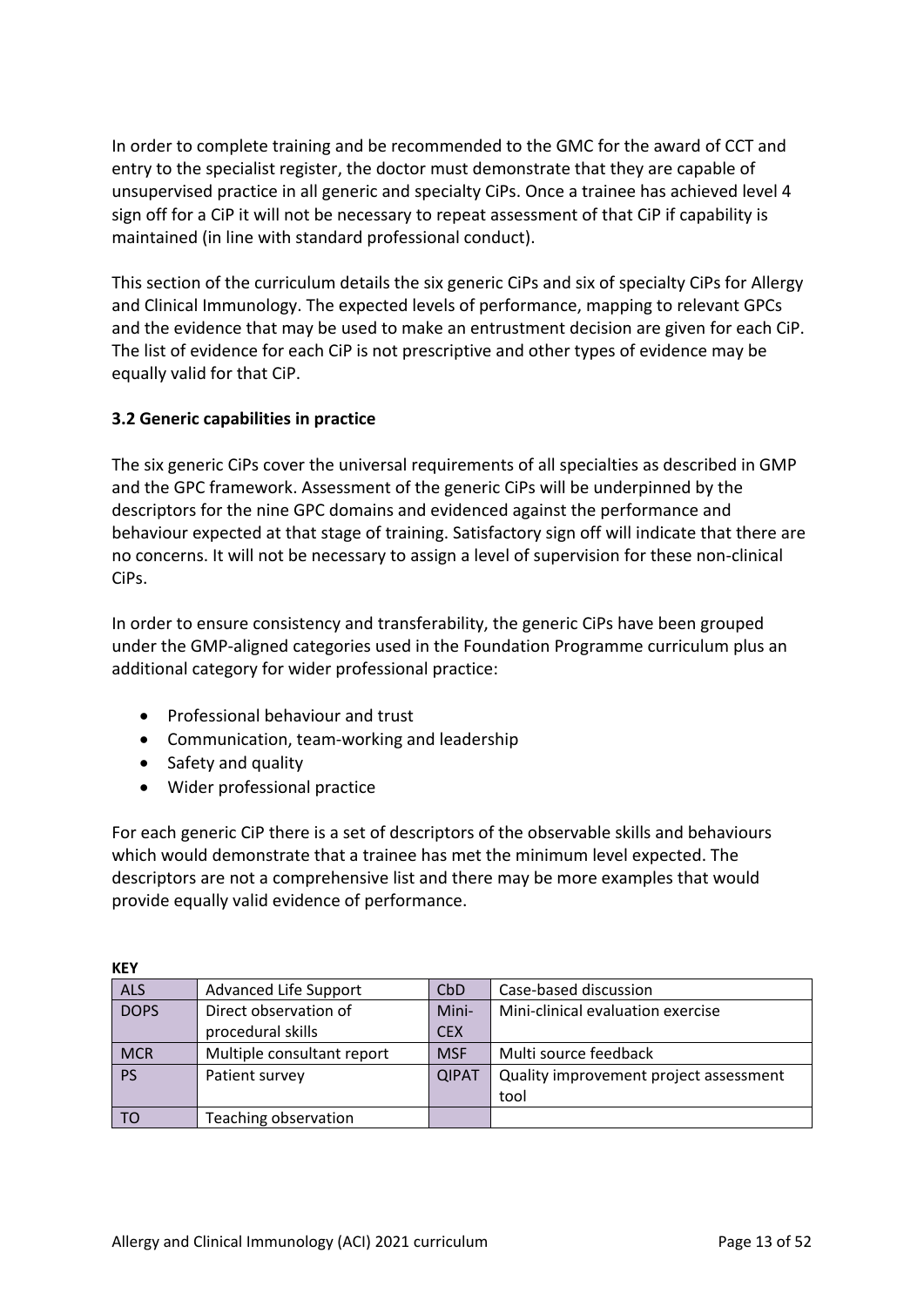| <b>Generic capabilities in practice (CiPs)</b>      |                                                                                                                                                                                                                                                                                                                                                                                                                                                                                                                                                                                                          |  |  |  |
|-----------------------------------------------------|----------------------------------------------------------------------------------------------------------------------------------------------------------------------------------------------------------------------------------------------------------------------------------------------------------------------------------------------------------------------------------------------------------------------------------------------------------------------------------------------------------------------------------------------------------------------------------------------------------|--|--|--|
| <b>Category 1: Professional behaviour and trust</b> |                                                                                                                                                                                                                                                                                                                                                                                                                                                                                                                                                                                                          |  |  |  |
|                                                     | 1. Able to function successfully within NHS organisational and management systems                                                                                                                                                                                                                                                                                                                                                                                                                                                                                                                        |  |  |  |
|                                                     |                                                                                                                                                                                                                                                                                                                                                                                                                                                                                                                                                                                                          |  |  |  |
| <b>Descriptors</b>                                  | • Aware of and adheres to the GMC professional requirements<br>• Aware of public health issues including population health, social<br>detriments of health and global health perspectives<br>• Demonstrates effective clinical leadership<br>• Demonstrates promotion of an open and transparent culture<br>• Keeps practice up to date through learning and teaching<br>• Demonstrates engagement in career planning<br>• Demonstrates capabilities in dealing with complexity and uncertainty<br>• Aware of the role of and processes for commissioning<br>• Aware of the need to use resources wisely |  |  |  |
| <b>GPCs</b>                                         | Domain 1: Professional values and behaviours                                                                                                                                                                                                                                                                                                                                                                                                                                                                                                                                                             |  |  |  |
|                                                     | Domain 3: Professional knowledge                                                                                                                                                                                                                                                                                                                                                                                                                                                                                                                                                                         |  |  |  |
|                                                     | professional requirements                                                                                                                                                                                                                                                                                                                                                                                                                                                                                                                                                                                |  |  |  |
|                                                     | national legislative requirements                                                                                                                                                                                                                                                                                                                                                                                                                                                                                                                                                                        |  |  |  |
|                                                     | the health service and healthcare systems in the four countries                                                                                                                                                                                                                                                                                                                                                                                                                                                                                                                                          |  |  |  |
| <b>Evidence to</b>                                  | Domain 9: Capabilities in research and scholarship<br><b>MCR</b>                                                                                                                                                                                                                                                                                                                                                                                                                                                                                                                                         |  |  |  |
| inform                                              | <b>MSF</b>                                                                                                                                                                                                                                                                                                                                                                                                                                                                                                                                                                                               |  |  |  |
| decision                                            | Active role in governance structures                                                                                                                                                                                                                                                                                                                                                                                                                                                                                                                                                                     |  |  |  |
|                                                     | Management course                                                                                                                                                                                                                                                                                                                                                                                                                                                                                                                                                                                        |  |  |  |
|                                                     | End of placement reports                                                                                                                                                                                                                                                                                                                                                                                                                                                                                                                                                                                 |  |  |  |
|                                                     | 2. Able to deal with ethical and legal issues related to clinical practice                                                                                                                                                                                                                                                                                                                                                                                                                                                                                                                               |  |  |  |
|                                                     |                                                                                                                                                                                                                                                                                                                                                                                                                                                                                                                                                                                                          |  |  |  |
| <b>Descriptors</b>                                  | • Aware of national legislation and legal responsibilities, including                                                                                                                                                                                                                                                                                                                                                                                                                                                                                                                                    |  |  |  |
|                                                     | safeguarding vulnerable groups                                                                                                                                                                                                                                                                                                                                                                                                                                                                                                                                                                           |  |  |  |
|                                                     | • Behaves in accordance with ethical and legal requirements                                                                                                                                                                                                                                                                                                                                                                                                                                                                                                                                              |  |  |  |
|                                                     | • Demonstrates ability to offer apology or explanation when                                                                                                                                                                                                                                                                                                                                                                                                                                                                                                                                              |  |  |  |
|                                                     | appropriate                                                                                                                                                                                                                                                                                                                                                                                                                                                                                                                                                                                              |  |  |  |
|                                                     | • Demonstrates ability to lead the clinical team in ensuring that                                                                                                                                                                                                                                                                                                                                                                                                                                                                                                                                        |  |  |  |
|                                                     | medical legal factors are considered openly and consistently                                                                                                                                                                                                                                                                                                                                                                                                                                                                                                                                             |  |  |  |
| <b>GPCs</b>                                         | Domain 3: Professional knowledge                                                                                                                                                                                                                                                                                                                                                                                                                                                                                                                                                                         |  |  |  |
|                                                     | professional requirements<br>$\bullet$                                                                                                                                                                                                                                                                                                                                                                                                                                                                                                                                                                   |  |  |  |
|                                                     | national legislative requirements                                                                                                                                                                                                                                                                                                                                                                                                                                                                                                                                                                        |  |  |  |
|                                                     | the health service and healthcare systems in the four countries                                                                                                                                                                                                                                                                                                                                                                                                                                                                                                                                          |  |  |  |
|                                                     | Domain 4: Capabilities in health promotion and illness prevention                                                                                                                                                                                                                                                                                                                                                                                                                                                                                                                                        |  |  |  |
|                                                     | Domain 7: Capabilities in safeguarding vulnerable groups<br>Domain 8: Capabilities in education and training                                                                                                                                                                                                                                                                                                                                                                                                                                                                                             |  |  |  |
|                                                     |                                                                                                                                                                                                                                                                                                                                                                                                                                                                                                                                                                                                          |  |  |  |
|                                                     | Domain 9: Capabilities in research and scholarship                                                                                                                                                                                                                                                                                                                                                                                                                                                                                                                                                       |  |  |  |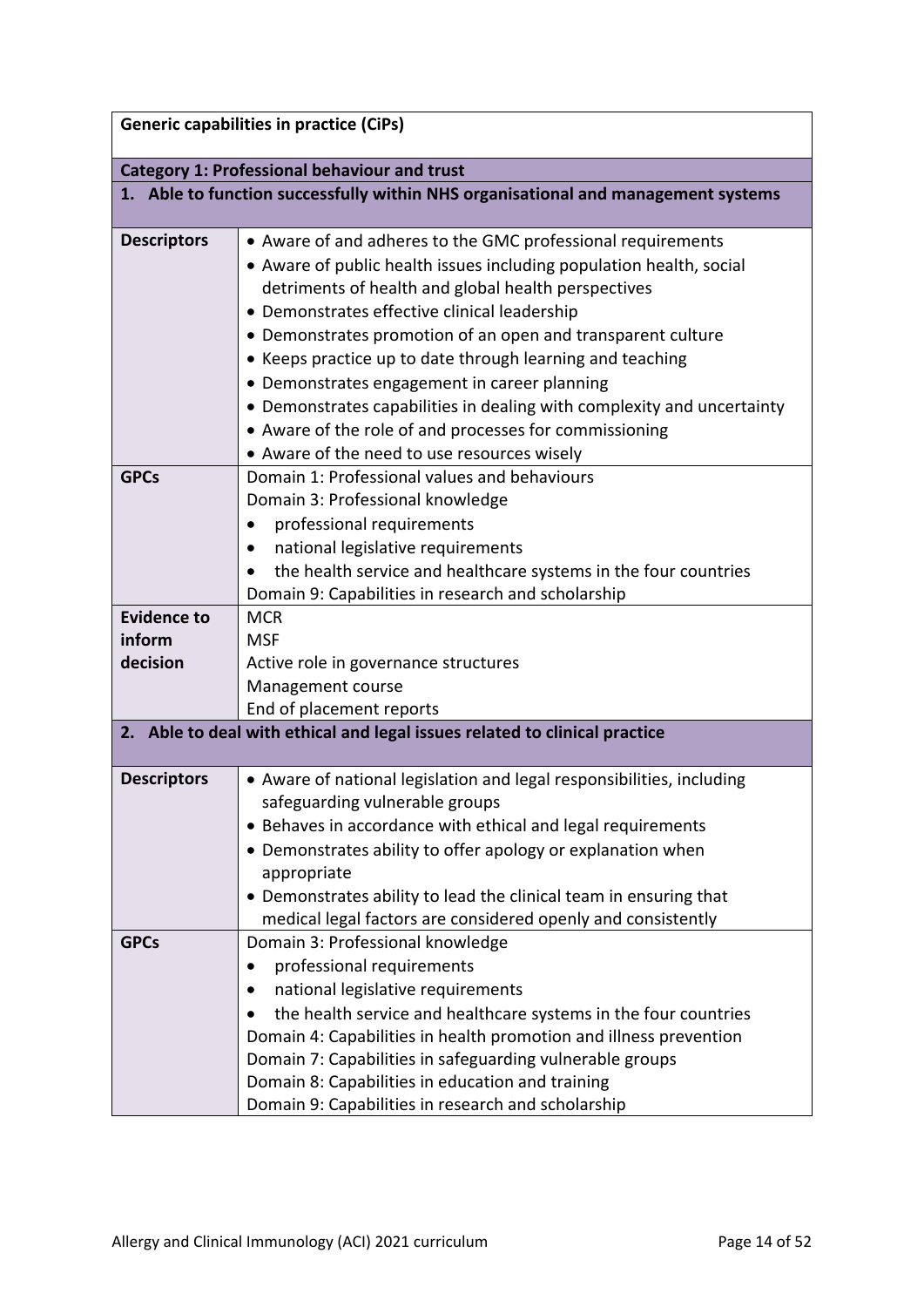| <b>Evidence to</b>                    | <b>MCR</b>                                                                            |  |  |
|---------------------------------------|---------------------------------------------------------------------------------------|--|--|
| inform                                | <b>MSF</b>                                                                            |  |  |
| decision                              | CbD                                                                                   |  |  |
|                                       | <b>DOPS</b>                                                                           |  |  |
|                                       | Mini-CEX                                                                              |  |  |
|                                       | ALS certificate                                                                       |  |  |
|                                       | End of life care and capacity assessment                                              |  |  |
|                                       | End of placement reports                                                              |  |  |
|                                       | <b>Category 2: Communication, teamworking and leadership</b>                          |  |  |
|                                       | 3. Communicates effectively and is able to share decision making, while maintaining   |  |  |
|                                       | appropriate situational awareness, professional behaviour and professional            |  |  |
| judgement                             |                                                                                       |  |  |
| <b>Descriptors</b>                    | • Communicates clearly with patients and carers in a variety of settings              |  |  |
|                                       | • Communicates effectively with clinical and other professional                       |  |  |
|                                       |                                                                                       |  |  |
|                                       | colleagues                                                                            |  |  |
|                                       | • Identifies and manages barriers to communication (eg cognitive                      |  |  |
|                                       | impairment, speech and hearing problems, capacity issues)                             |  |  |
|                                       | • Demonstrates effective consultation skills including effective verbal               |  |  |
|                                       | and nonverbal interpersonal skills                                                    |  |  |
|                                       | • Shares decision making by informing the patient, prioritising the                   |  |  |
|                                       | patient's wishes, and respecting the patient's beliefs, concerns and                  |  |  |
|                                       | expectations                                                                          |  |  |
|                                       | • Shares decision making with children and young people                               |  |  |
|                                       | • Applies management and team working skills appropriately, including                 |  |  |
|                                       | influencing, negotiating, re-assessing priorities and effectively                     |  |  |
|                                       | managing complex, dynamic situations                                                  |  |  |
| <b>GPCs</b>                           | Domain 2: Professional skills                                                         |  |  |
|                                       | practical skills<br>$\bullet$                                                         |  |  |
|                                       | communication and interpersonal skills                                                |  |  |
|                                       | dealing with complexity and uncertainty                                               |  |  |
|                                       | clinical skills (history taking, diagnosis and medical management;                    |  |  |
|                                       | consent; humane interventions; prescribing medicines safely; using                    |  |  |
|                                       | medical devices safely; infection control and communicable                            |  |  |
|                                       | disease)                                                                              |  |  |
|                                       | Domain 5: Capabilities in leadership and teamworking                                  |  |  |
| <b>Evidence to</b>                    | <b>MCR</b>                                                                            |  |  |
| inform                                | <b>MSF</b>                                                                            |  |  |
|                                       |                                                                                       |  |  |
| decision                              | <b>PS</b>                                                                             |  |  |
|                                       | End of placement reports                                                              |  |  |
| <b>Category 3: Safety and quality</b> |                                                                                       |  |  |
| care                                  | 4. Is focused on patient safety and delivers effective quality improvement in patient |  |  |
| <b>Descriptors</b>                    | • Makes patient safety a priority in clinical practice                                |  |  |
|                                       | • Raises and escalates concerns where there is an issue with patient                  |  |  |
|                                       | safety or quality of care                                                             |  |  |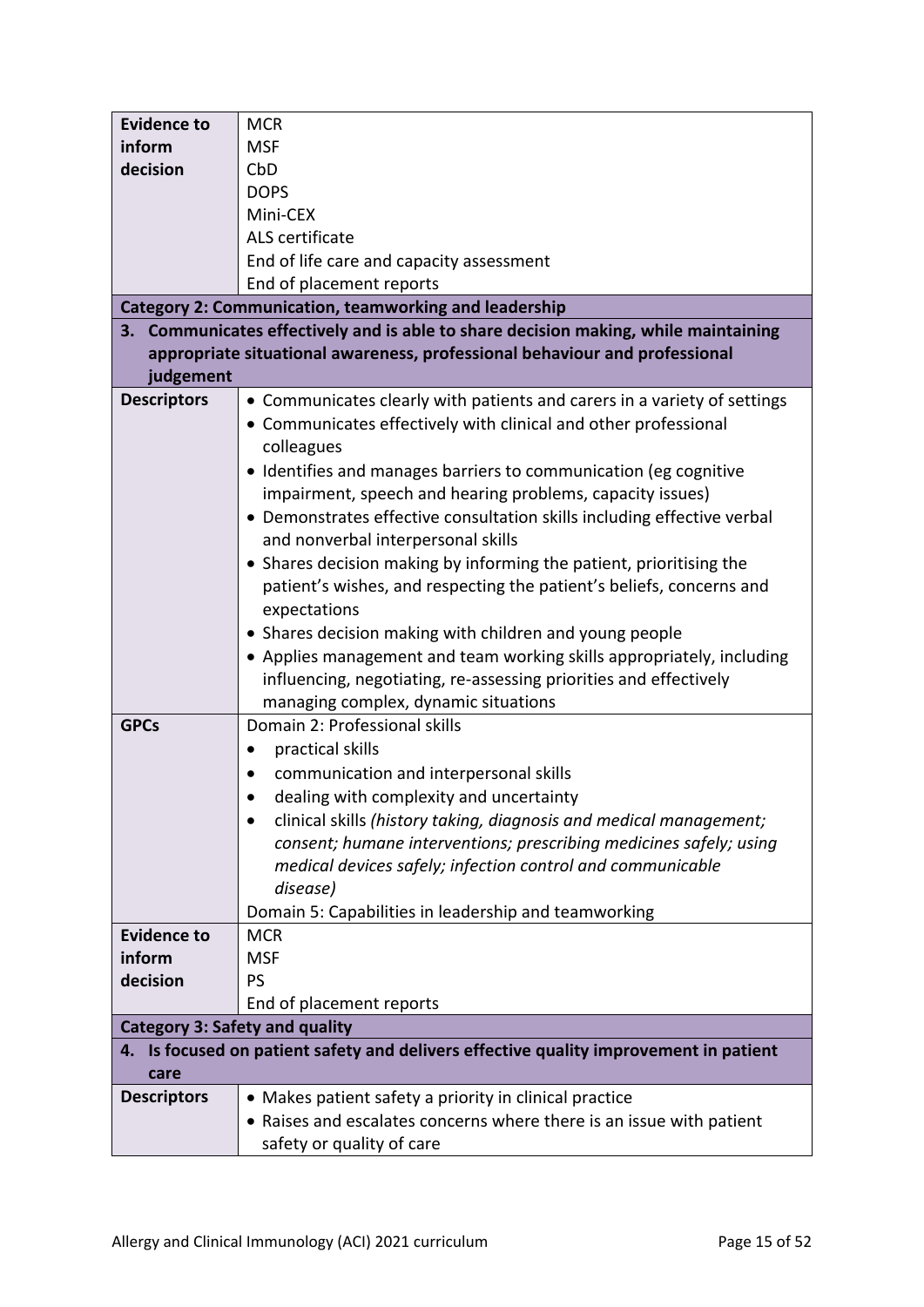|                    | • Demonstrates commitment to learning from patient safety                |  |  |
|--------------------|--------------------------------------------------------------------------|--|--|
|                    | investigations and complaints                                            |  |  |
|                    | • Shares good practice appropriately                                     |  |  |
|                    | • Contributes to and delivers quality improvement                        |  |  |
|                    | • Understands basic Human Factors principles and practice at individual, |  |  |
|                    | team, organisational and system levels                                   |  |  |
|                    | • Understands the importance of non-technical skills and crisis resource |  |  |
|                    | management                                                               |  |  |
|                    | • Recognises and works within limit of personal competence               |  |  |
|                    | • Avoids organising unnecessary investigations or prescribing poorly     |  |  |
|                    | evidenced treatments                                                     |  |  |
| <b>GPCs</b>        | Domain 1: Professional values and behaviours                             |  |  |
|                    | Domain 2: Professional skills                                            |  |  |
|                    | practical skills                                                         |  |  |
|                    | communication and interpersonal skills                                   |  |  |
|                    | dealing with complexity and uncertainty                                  |  |  |
|                    | clinical skills (history taking, diagnosis and medical management;       |  |  |
|                    | consent; humane interventions; prescribing medicines safely; using       |  |  |
|                    | medical devices safely; infection control and communicable<br>disease)   |  |  |
|                    | Domain 3: Professional knowledge                                         |  |  |
|                    | professional requirements                                                |  |  |
|                    | national legislative requirements                                        |  |  |
|                    | the health service and healthcare systems in the four countries          |  |  |
|                    | Domain 4: Capabilities in health promotion and illness prevention        |  |  |
|                    | Domain 5: Capabilities in leadership and teamworking                     |  |  |
|                    | Domain 6: Capabilities in patient safety and quality improvement         |  |  |
|                    | patient safety                                                           |  |  |
|                    | quality improvement                                                      |  |  |
| <b>Evidence to</b> | <b>MCR</b>                                                               |  |  |
| inform             | <b>MSF</b>                                                               |  |  |
| decision           | <b>QIPAT</b>                                                             |  |  |
|                    | End of placement reports                                                 |  |  |
|                    | <b>Category 4: Wider professional practice</b>                           |  |  |
|                    | 5. Carrying out research and managing data appropriately                 |  |  |
|                    |                                                                          |  |  |
| <b>Descriptors</b> | • Manages clinical information/data appropriately                        |  |  |
|                    | • Understands principles of research and academic writing                |  |  |
|                    | • Demonstrates ability to carry out critical appraisal of the literature |  |  |
|                    | • Understands the role of evidence in clinical practice and demonstrates |  |  |
|                    | shared decision making with patients                                     |  |  |
|                    | • Demonstrates appropriate knowledge of research methods, including      |  |  |
|                    | qualitative and quantitative approaches in scientific enquiry            |  |  |
|                    | • Demonstrates appropriate knowledge of research principles and          |  |  |
|                    | concepts and the translation of research into practice                   |  |  |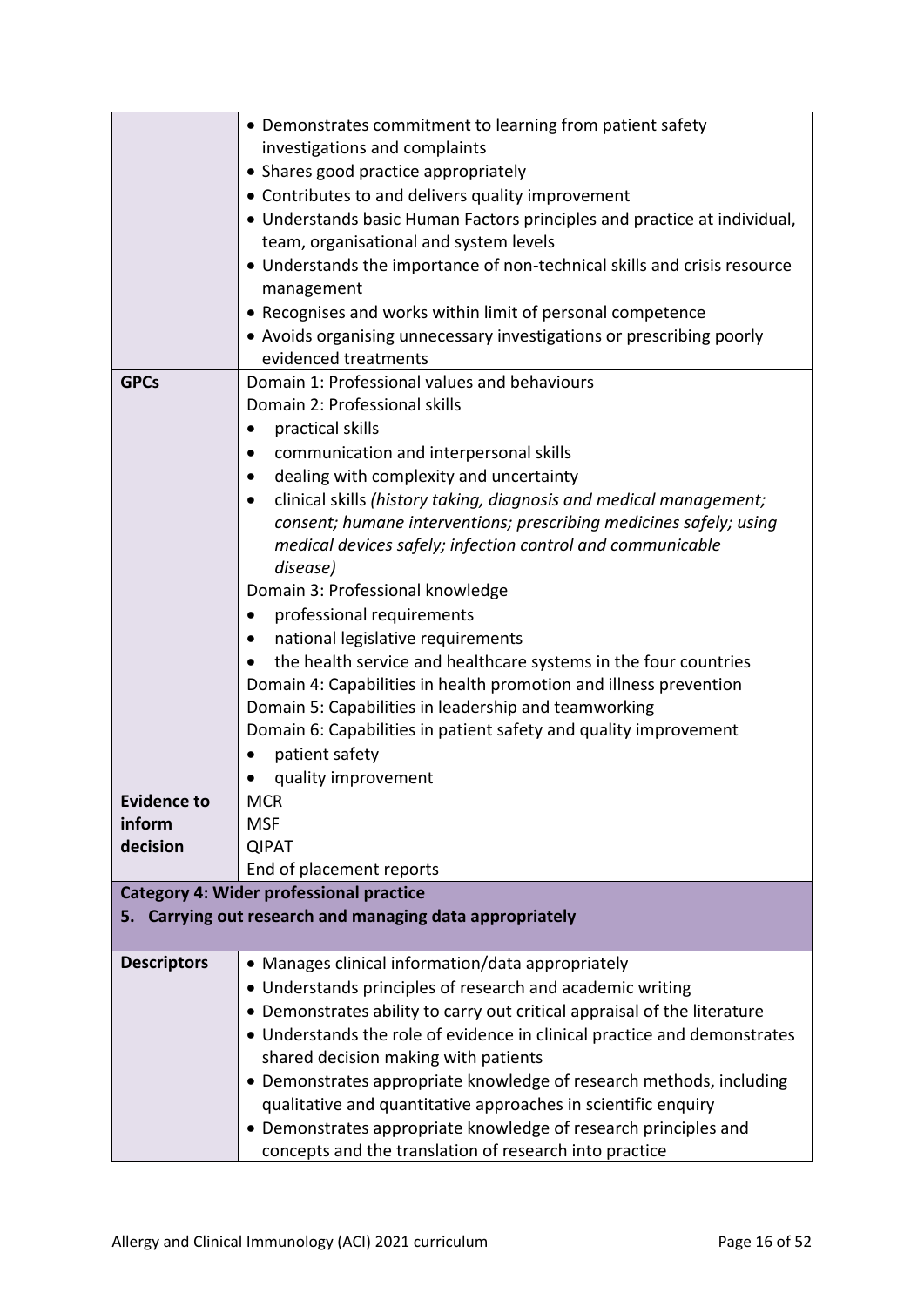|                    | • Follows guidelines on ethical conduct in research and consent for<br>research |
|--------------------|---------------------------------------------------------------------------------|
|                    |                                                                                 |
|                    | • Understands public health epidemiology and global health patterns             |
|                    | • Recognises potential of applied informatics, genomics, stratified risk        |
|                    | and personalised medicine and seeks advice for patient benefit when             |
|                    | appropriate                                                                     |
| <b>GPCs</b>        | Domain 3: Professional knowledge                                                |
|                    | professional requirements                                                       |
|                    | national legislative requirements                                               |
|                    | the health service and healthcare systems in the four countries                 |
|                    | Domain 7: Capabilities in safeguarding vulnerable groups                        |
|                    | Domain 9: Capabilities in research and scholarship                              |
| <b>Evidence to</b> | <b>MCR</b>                                                                      |
| inform             | <b>MSF</b>                                                                      |
| decision           | GCP certificate (if involved in clinical research)                              |
|                    | Evidence of literature search and critical appraisal of research                |
|                    | Use of clinical guidelines                                                      |
|                    | Quality improvement and audit                                                   |
|                    | Evidence of research activity                                                   |
|                    | End of placement reports                                                        |
|                    | 6. Acting as a clinical teacher and clinical supervisor                         |
| <b>Descriptors</b> | • Delivers effective teaching and training to medical students, junior          |
|                    | doctors and other health care professionals                                     |
|                    | • Delivers effective feedback with action plan                                  |
|                    | • Able to supervise less experienced trainees in their clinical assessment      |
|                    | and management of patients                                                      |
|                    | • Able to supervise less experienced trainees in carrying out appropriate       |
|                    | practical procedures                                                            |
|                    | • Able to provide clinical supervision to doctors in earlier stages of          |
|                    | training                                                                        |
| <b>GPCs</b>        | Domain 1: Professional values and behaviours                                    |
|                    | Domain 8: Capabilities in education and training                                |
| <b>Evidence to</b> | <b>MCR</b>                                                                      |
| inform             | <b>MSF</b>                                                                      |
| decision           | TO                                                                              |
|                    | Relevant training course                                                        |
|                    | End of placement reports                                                        |

## <span id="page-16-0"></span>**3.3 Specialty capabilities in practice**

The specialty CiPs describe the clinical tasks or activities which are essential to the practice of Allergy and Clinical Immunology. The CiPs have been mapped to the nine GPC domains to reflect the professional generic capabilities required to undertake the clinical tasks.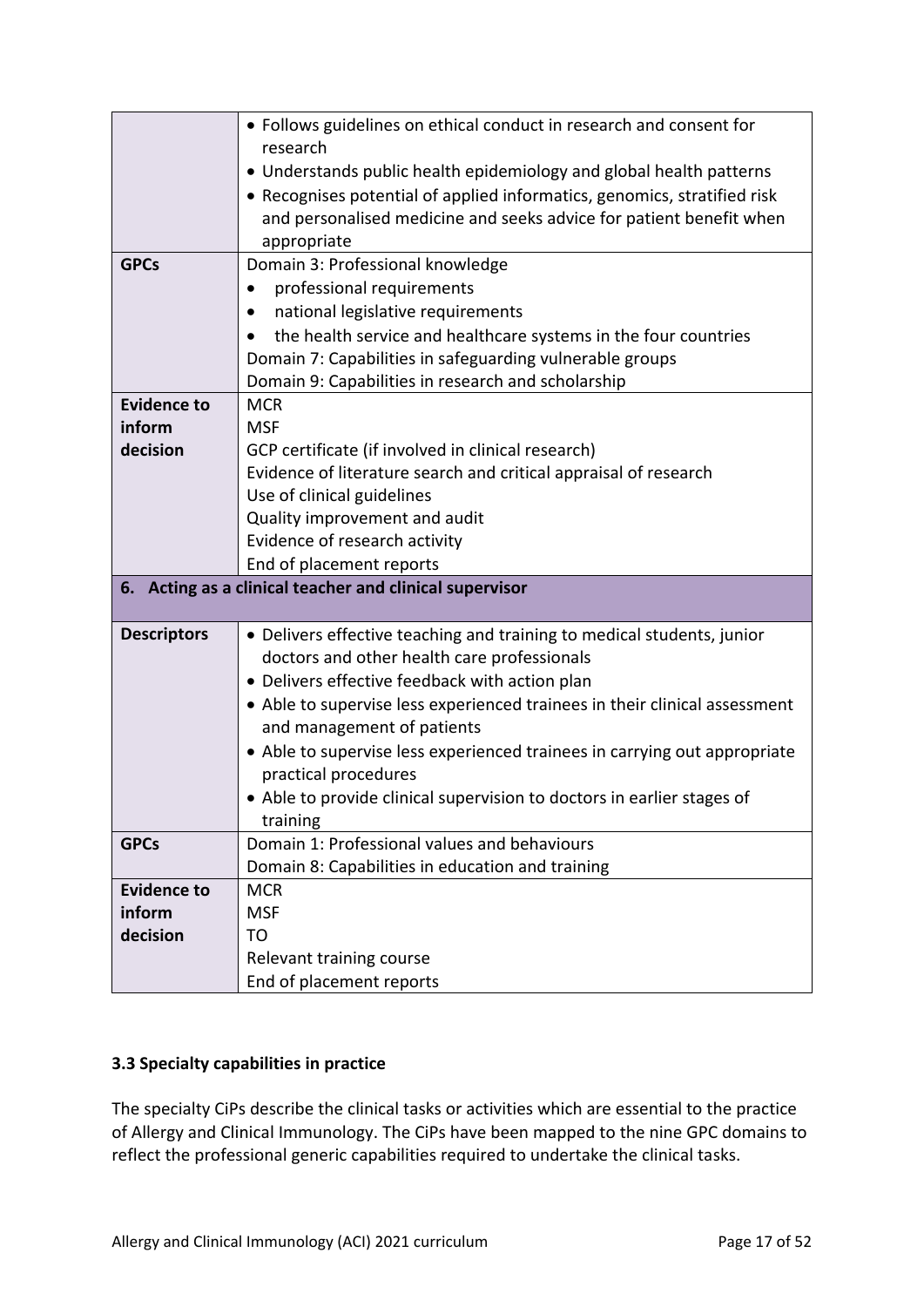Satisfactory sign off will require educational supervisors to make entrustment decisions on the level of supervision required for each CiP and if this is satisfactory for the stage of training, the trainee can progress. More detail is provided in the programme of assessment section of the curriculum.

| <b>KEY</b>  |                            |              |                                        |
|-------------|----------------------------|--------------|----------------------------------------|
| <b>ALS</b>  | Advanced Life Support      | CbD          | Case-based discussion                  |
| <b>DOPS</b> | Direct observation of      | Mini-        | Mini-clinical evaluation exercise      |
|             | procedural skills          | <b>CEX</b>   |                                        |
| <b>MCR</b>  | Multiple consultant report | <b>MSF</b>   | Multi source feedback                  |
| <b>PS</b>   | Patient survey             | <b>QIPAT</b> | Quality improvement project assessment |
|             |                            |              | tool                                   |
| TO          | Teaching observation       |              |                                        |

| <b>Specialty CiPs</b> |                                                                                                                                                                                                                                                                                                                                                                                                                                                                                                                                                                                                                                                                                                                                                                                                                                                                                                                                                                                                                                                                                                                                           |
|-----------------------|-------------------------------------------------------------------------------------------------------------------------------------------------------------------------------------------------------------------------------------------------------------------------------------------------------------------------------------------------------------------------------------------------------------------------------------------------------------------------------------------------------------------------------------------------------------------------------------------------------------------------------------------------------------------------------------------------------------------------------------------------------------------------------------------------------------------------------------------------------------------------------------------------------------------------------------------------------------------------------------------------------------------------------------------------------------------------------------------------------------------------------------------|
|                       | 1. Managing, developing, and delivering allergy services in all appropriate service                                                                                                                                                                                                                                                                                                                                                                                                                                                                                                                                                                                                                                                                                                                                                                                                                                                                                                                                                                                                                                                       |
| settings              |                                                                                                                                                                                                                                                                                                                                                                                                                                                                                                                                                                                                                                                                                                                                                                                                                                                                                                                                                                                                                                                                                                                                           |
| <b>Descriptors</b>    | Demonstrates effective clinical management of allergic diseases and<br>$\bullet$<br>other conditions that can present with features of allergic disease<br>Demonstrates professional behaviour with regard to patients, carers,<br>$\bullet$<br>colleagues and others<br>Delivers patient centred care including shared decision making<br>$\bullet$<br>Demonstrates effective consultation skills<br>$\bullet$<br>Formulates an appropriate diagnostic and management plan, taking<br>$\bullet$<br>into account patient preferences<br>Explains clinical reasoning behind diagnostic and clinical management<br>$\bullet$<br>decisions to patients/carers/guardians and other colleagues and<br>clearly communicates risk/benefit analysis of proposed interventions.<br>Takes a relevant patient history including patient symptoms,<br>$\bullet$<br>concerns, priorities and preferences<br>Shows appropriate clinical reasoning by analysing physical and<br>$\bullet$<br>psychological findings<br>Formulates an appropriate differential diagnosis<br>Formulates an appropriate diagnostic and management plan, taking<br>$\bullet$ |
|                       | into account patient preferences, available resources, the urgency of<br>intervention and the risk/benefit ratio of potential interventions.                                                                                                                                                                                                                                                                                                                                                                                                                                                                                                                                                                                                                                                                                                                                                                                                                                                                                                                                                                                              |
| <b>GPCs</b>           | Domain 1: Professional values and behaviours<br>Domain 2: Professional skills<br>practical skills<br>$\bullet$<br>communication and interpersonal skills<br>$\bullet$<br>dealing with complexity and uncertainty<br>$\bullet$                                                                                                                                                                                                                                                                                                                                                                                                                                                                                                                                                                                                                                                                                                                                                                                                                                                                                                             |
|                       | clinical skills (history taking, diagnosis and medical management;<br>$\bullet$<br>consent; humane interventions; prescribing medicines safely; using<br>medical devices safely; infection control and communicable<br>disease)                                                                                                                                                                                                                                                                                                                                                                                                                                                                                                                                                                                                                                                                                                                                                                                                                                                                                                           |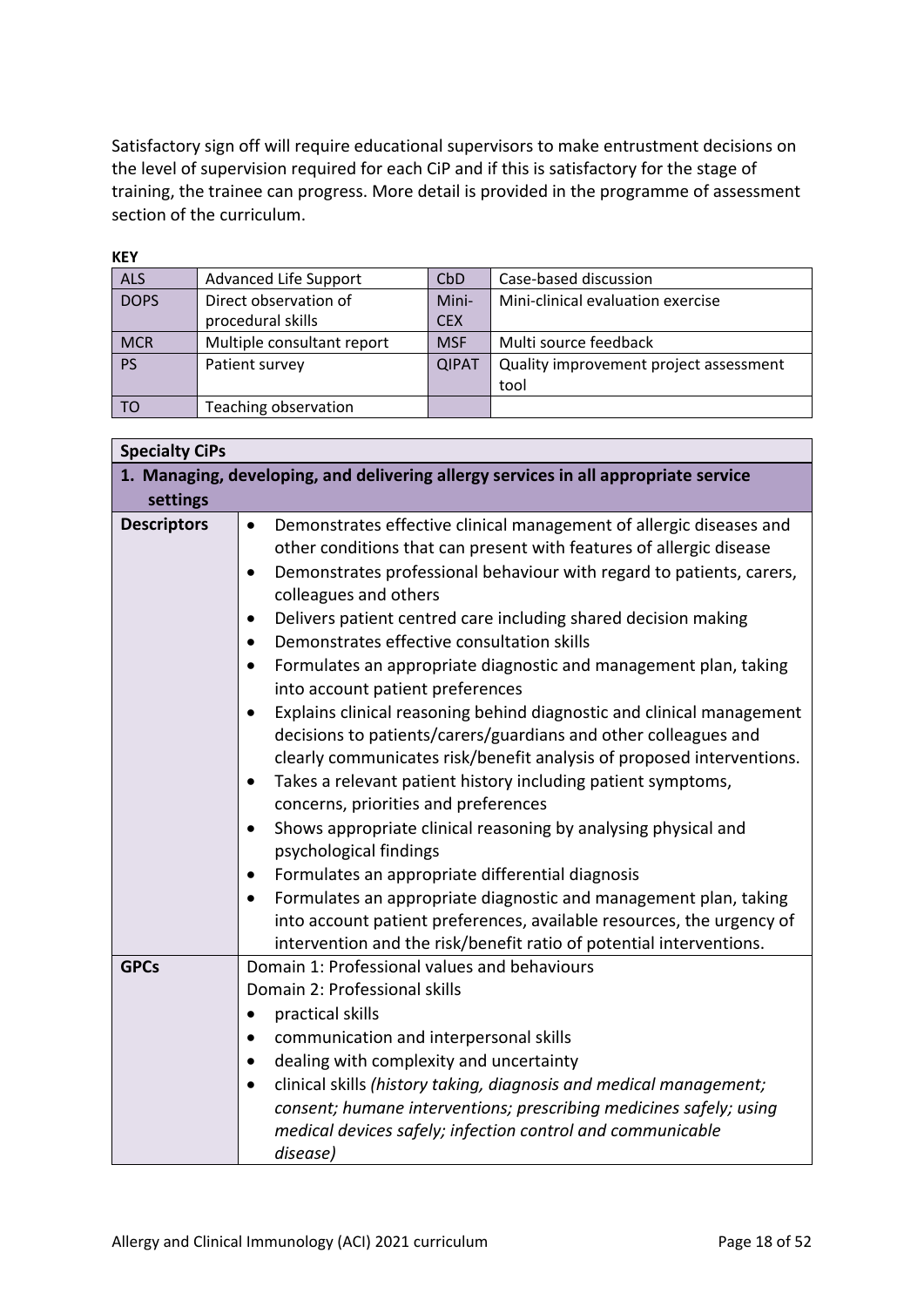|                    | Domain 3: Professional knowledge                                                     |  |
|--------------------|--------------------------------------------------------------------------------------|--|
|                    | professional requirements<br>$\bullet$                                               |  |
|                    | national legislative requirements<br>$\bullet$                                       |  |
|                    | the health service and healthcare systems in the four countries                      |  |
|                    | Domain 4: Capabilities in health promotion and illness prevention                    |  |
|                    | Domain 5: Capabilities in leadership and teamworking                                 |  |
|                    | Domain 6: Capabilities in patient safety and quality improvement                     |  |
|                    | patient safety                                                                       |  |
|                    | quality improvement                                                                  |  |
| <b>Evidence to</b> | <b>MCR</b>                                                                           |  |
| inform             | <b>MSF</b>                                                                           |  |
| decision           | Mini-CEX                                                                             |  |
|                    | <b>DOPS</b>                                                                          |  |
|                    | Specialty exam                                                                       |  |
|                    | <b>QIPAT</b>                                                                         |  |
|                    | <b>ALS</b>                                                                           |  |
|                    | CbD                                                                                  |  |
|                    | Evidence of reflection                                                               |  |
|                    | PS                                                                                   |  |
|                    | End of placement reports                                                             |  |
|                    | <b>Presentation at Grand rounds</b>                                                  |  |
|                    | Presentations at regional and national meetings                                      |  |
|                    | <b>Publications</b>                                                                  |  |
|                    | <b>Clinic letters</b>                                                                |  |
|                    | Evidence of participation in accreditation processes                                 |  |
| 2.                 | Managing, developing, and delivering clinical immunology services in all appropriate |  |
| service settings   |                                                                                      |  |
| <b>Descriptors</b> | Demonstrates effective clinical management of primarily<br>$\bullet$                 |  |
|                    | immunological conditions and other conditions that can mimic                         |  |
|                    | immunological disease                                                                |  |
|                    | Delivers patient centred care including shared decision making<br>$\bullet$          |  |
|                    | Demonstrates effective consultation skills                                           |  |
|                    | Formulates an appropriate diagnostic and management plan, taking                     |  |
|                    | into account patient preferences                                                     |  |
|                    | Explains clinical reasoning behind diagnostic and clinical management                |  |
|                    | decisions to patients/carers/guardians and other colleagues and                      |  |
|                    | clearly communicates risk/benefit analysis of proposed interventions.                |  |
|                    | Takes a relevant patient history including patient symptoms,                         |  |
|                    | concerns, priorities and preferences                                                 |  |
|                    | Shows appropriate clinical reasoning by analysing physical,                          |  |
|                    |                                                                                      |  |
|                    | immunological and psychological information                                          |  |
|                    | Formulates an appropriate differential diagnosis                                     |  |
|                    | Formulates an appropriate diagnostic and management plan, taking<br>٠                |  |
|                    | into account patient preferences, available resources, the urgency of                |  |
|                    | intervention and the risk/benefit ratio of potential interventions                   |  |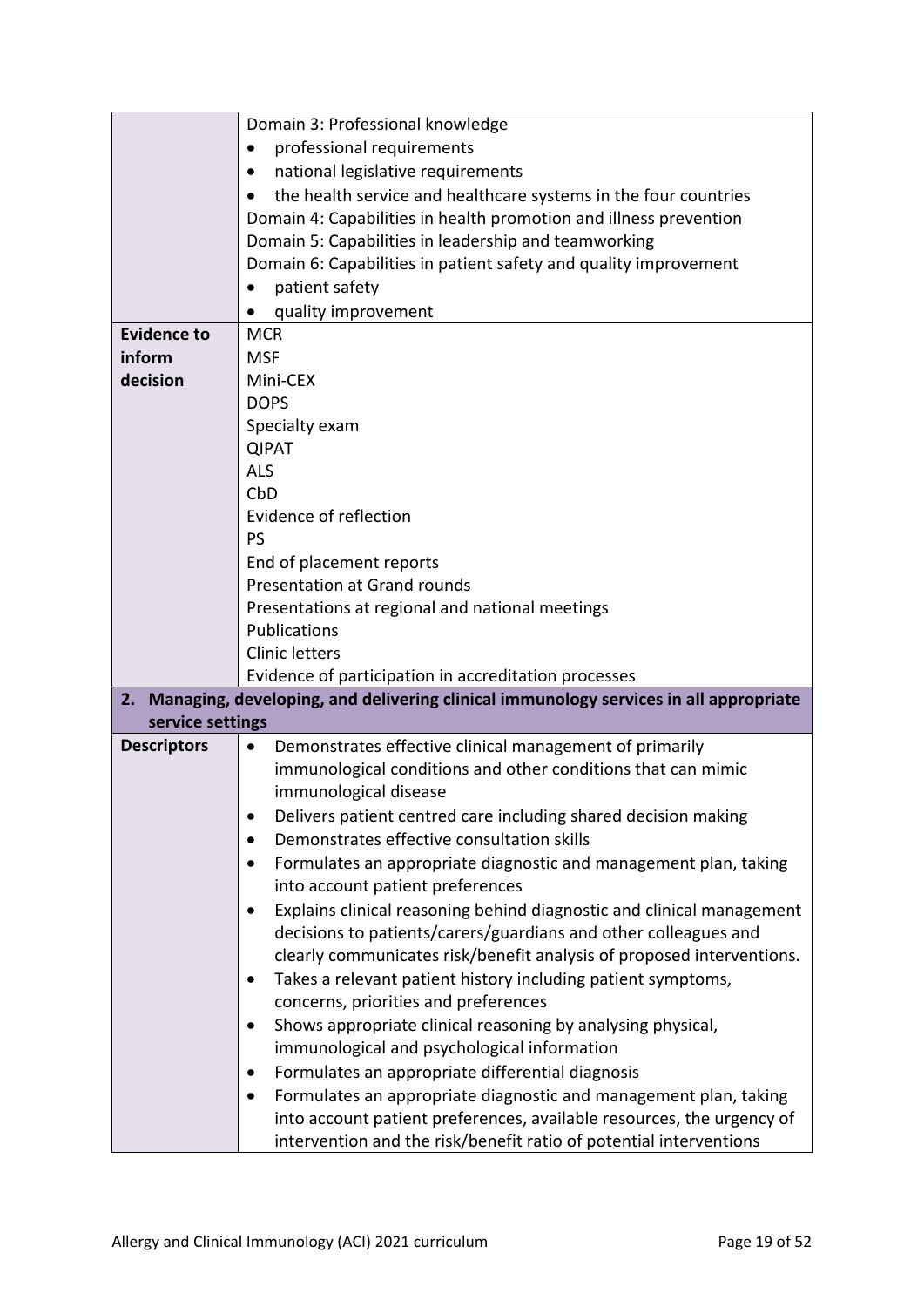| <b>GPCs</b>        | Domain 1: Professional values and behaviours                                    |  |  |  |
|--------------------|---------------------------------------------------------------------------------|--|--|--|
|                    | Domain 2: Professional skills                                                   |  |  |  |
|                    | practical skills<br>٠                                                           |  |  |  |
|                    | communication and interpersonal skills<br>٠                                     |  |  |  |
|                    | dealing with complexity and uncertainty                                         |  |  |  |
|                    | clinical skills (history taking, diagnosis and medical management;<br>$\bullet$ |  |  |  |
|                    | consent; humane interventions; prescribing medicines safely; using              |  |  |  |
|                    | medical devices safely; infection control and communicable                      |  |  |  |
|                    | disease)                                                                        |  |  |  |
|                    | Domain 3: Professional knowledge                                                |  |  |  |
|                    | professional requirements<br>$\bullet$                                          |  |  |  |
|                    | national legislative requirements                                               |  |  |  |
|                    | the health service and healthcare systems in the four countries                 |  |  |  |
|                    | Domain 4: Capabilities in health promotion and illness prevention               |  |  |  |
|                    | Domain 5: Capabilities in leadership and teamworking                            |  |  |  |
|                    | Domain 6: Capabilities in patient safety and quality improvement                |  |  |  |
|                    | patient safety                                                                  |  |  |  |
|                    | quality improvement                                                             |  |  |  |
| <b>Evidence to</b> | <b>MCR</b>                                                                      |  |  |  |
| inform             | <b>MSF</b>                                                                      |  |  |  |
| decision           | Mini-CEX                                                                        |  |  |  |
|                    | <b>DOPS</b>                                                                     |  |  |  |
|                    | Specialty exam                                                                  |  |  |  |
|                    | <b>QIPAT</b>                                                                    |  |  |  |
|                    | <b>ALS</b>                                                                      |  |  |  |
|                    | CbD                                                                             |  |  |  |
|                    | Evidence of reflection                                                          |  |  |  |
|                    | PS                                                                              |  |  |  |
|                    | End of placement reports                                                        |  |  |  |
|                    | <b>Presentation at Grand rounds</b>                                             |  |  |  |
|                    | Presentations at regional and national meetings                                 |  |  |  |
|                    | Publications<br><b>Clinic letters</b>                                           |  |  |  |
|                    | Evidence of participation in accreditation processes                            |  |  |  |
| 3.                 | Providing advice to colleagues on selection, interpretation and limitations of  |  |  |  |
|                    | laboratory and other investigations for common immunological and allergic       |  |  |  |
| conditions         |                                                                                 |  |  |  |
| <b>Descriptors</b> | Demonstrates understanding of the principles and utility of<br>$\bullet$        |  |  |  |
|                    | commonly used investigations for diagnosis and monitoring for                   |  |  |  |
|                    | immunological and allergic conditions and their limitations                     |  |  |  |
|                    | Understands and can manage uncertainty in the interpretation of                 |  |  |  |
|                    | immunological tests and its effect on diagnostic utility                        |  |  |  |
|                    | Demonstrates ability to select appropriate tests and to interpret test          |  |  |  |
|                    | results appropriately in patients with suspected allergic and                   |  |  |  |
|                    | immunological conditions                                                        |  |  |  |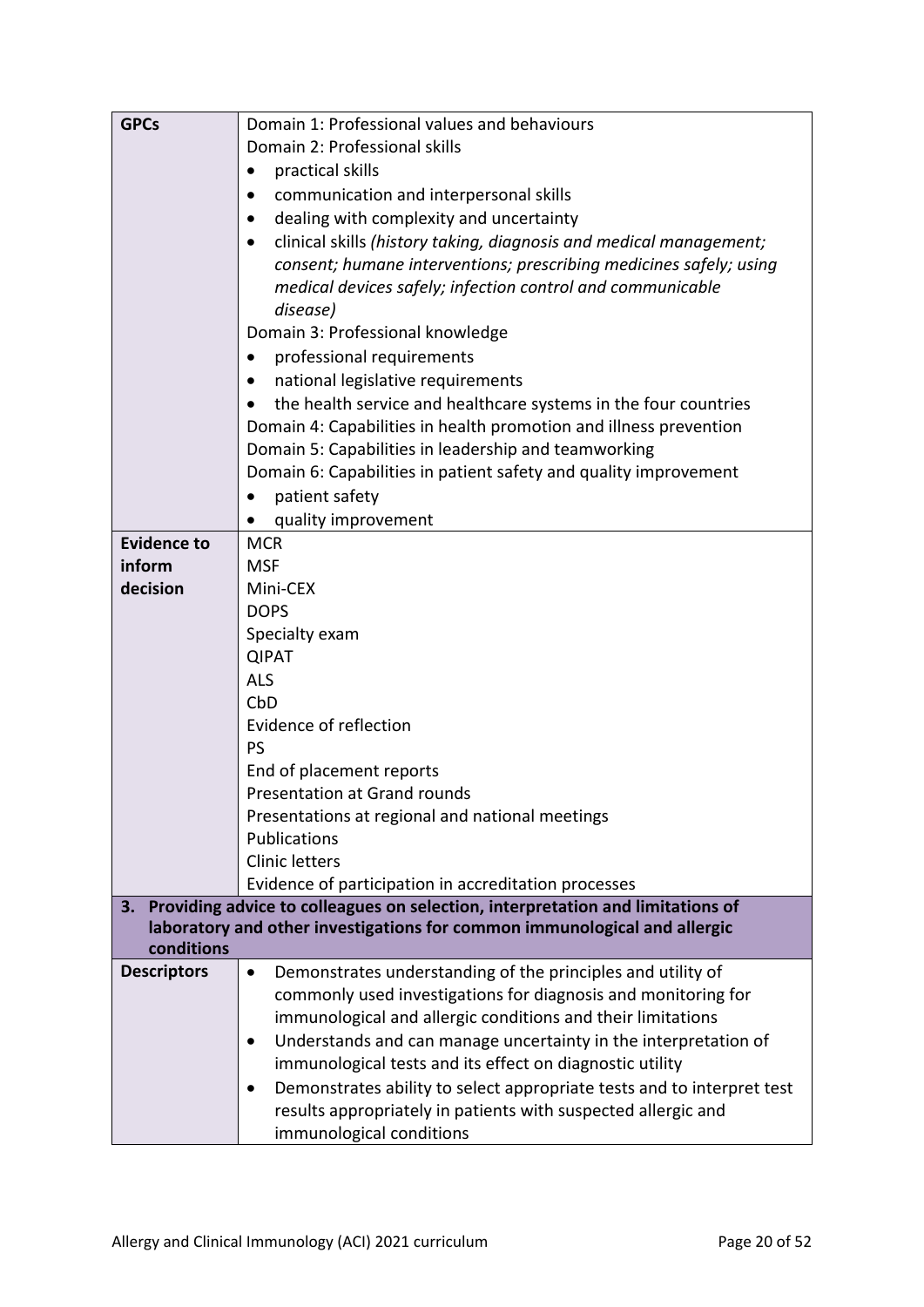|                                        | Demonstrates ability to explain the clinical reasoning behind<br>$\bullet$             |  |  |  |
|----------------------------------------|----------------------------------------------------------------------------------------|--|--|--|
|                                        | diagnostic decisions to patients/carers/guardians and other                            |  |  |  |
|                                        | colleagues.                                                                            |  |  |  |
|                                        | Demonstrates ability to advise patients, colleagues, and an MDT on                     |  |  |  |
|                                        | interpretation of test results and choice of test                                      |  |  |  |
|                                        | Demonstrates understanding of genomics and impact of                                   |  |  |  |
|                                        |                                                                                        |  |  |  |
|                                        | investigations on the diagnosis and treatment of allergic and<br>immunological disease |  |  |  |
|                                        | Domain 1: Professional values and behaviours                                           |  |  |  |
| <b>GPCs</b>                            | Domain 2: Professional skills                                                          |  |  |  |
|                                        |                                                                                        |  |  |  |
|                                        | practical skills<br>$\bullet$                                                          |  |  |  |
| communication and interpersonal skills |                                                                                        |  |  |  |
|                                        | dealing with complexity and uncertainty                                                |  |  |  |
|                                        | clinical skills (history taking, diagnosis and medical management;                     |  |  |  |
|                                        | consent; humane interventions; prescribing medicines safely; using                     |  |  |  |
|                                        | medical devices safely; infection control and communicable                             |  |  |  |
|                                        | disease)                                                                               |  |  |  |
|                                        | Domain 3: Professional knowledge                                                       |  |  |  |
|                                        | professional requirements<br>٠                                                         |  |  |  |
|                                        | national legislative requirements                                                      |  |  |  |
|                                        | the health service and healthcare systems in the four countries                        |  |  |  |
|                                        | Domain 4: Capabilities in health promotion and illness prevention                      |  |  |  |
|                                        | Domain 5: Capabilities in leadership and teamworking                                   |  |  |  |
|                                        | Domain 6: Capabilities in patient safety and quality improvement                       |  |  |  |
|                                        | patient safety                                                                         |  |  |  |
|                                        | quality improvement                                                                    |  |  |  |
| <b>Evidence to</b>                     | <b>MCR</b>                                                                             |  |  |  |
| inform                                 | <b>MSF</b>                                                                             |  |  |  |
| decision                               | Specialty exam                                                                         |  |  |  |
|                                        | <b>QIPAT</b>                                                                           |  |  |  |
|                                        | CbD                                                                                    |  |  |  |
|                                        | Evidence of reflection                                                                 |  |  |  |
|                                        | End of placement reports                                                               |  |  |  |
|                                        | <b>Presentation at Grand rounds</b>                                                    |  |  |  |
|                                        | Presentations at regional and national meetings                                        |  |  |  |
|                                        | Publications                                                                           |  |  |  |
|                                        | <b>Clinical letters</b>                                                                |  |  |  |
| 4.                                     | Supporting the management of patients with allergy, immunodeficiency, auto-            |  |  |  |
|                                        | immune disease, and auto-inflammatory disease, in liaison with other specialties       |  |  |  |
| including primary care                 |                                                                                        |  |  |  |
| <b>Descriptors</b>                     | Demonstrates ability to develop effective management plans for<br>$\bullet$            |  |  |  |
|                                        | patients with allergic and immunological conditions in a variety of                    |  |  |  |
|                                        | care settings                                                                          |  |  |  |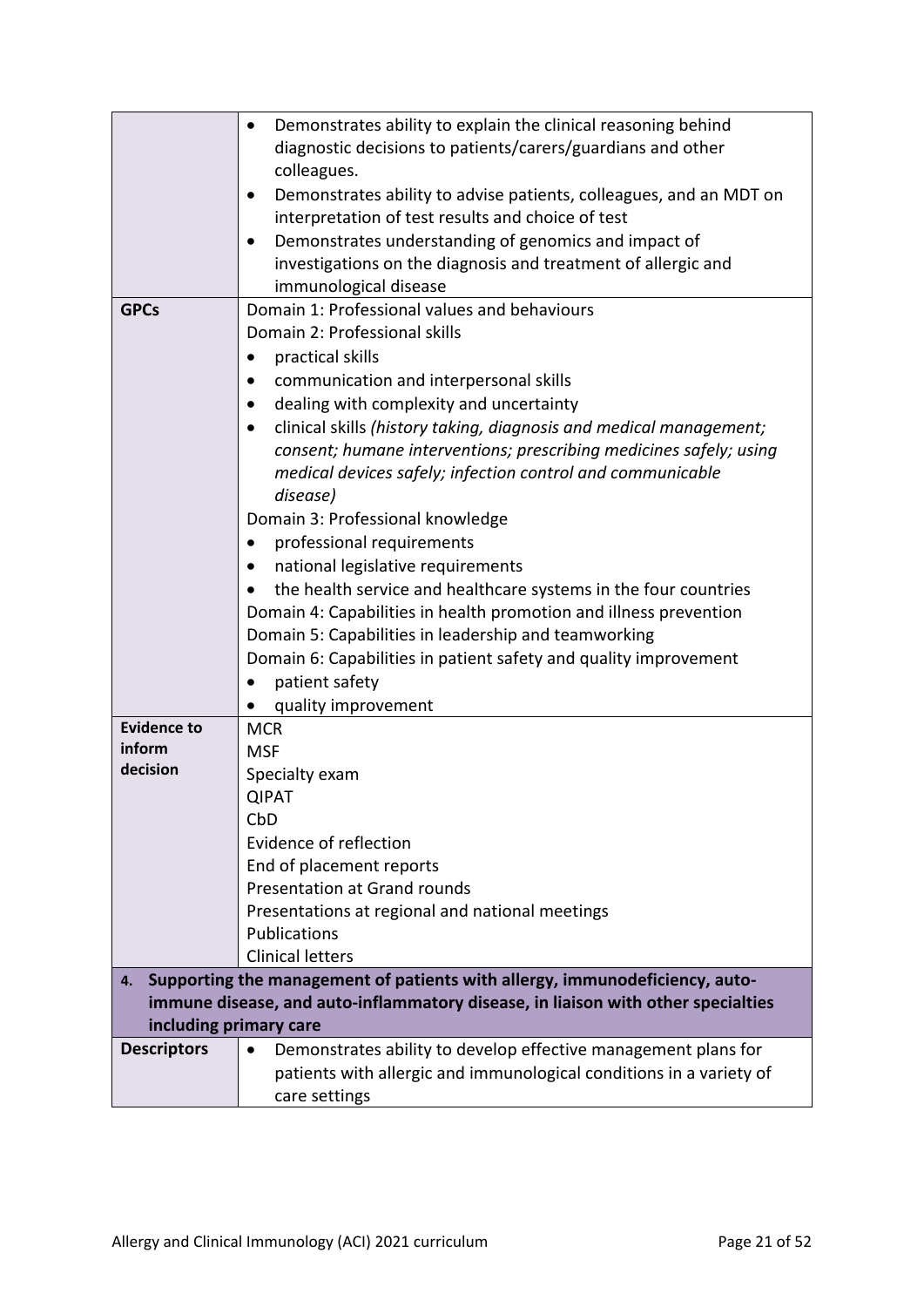|                    | Demonstrates effective liaison with other specialties including<br>٠      |
|--------------------|---------------------------------------------------------------------------|
|                    | primary care in the management of patients with suspected allergic        |
|                    | and immunological disease                                                 |
|                    | Participates in the development of pathways and/or protocols for          |
|                    | patients with allergic and immunological diseases                         |
|                    | Participates actively in the multidisciplinary team                       |
|                    | Recognises the importance of prompt and accurate information<br>$\bullet$ |
|                    | sharing with primary care team                                            |
|                    | Accurate and appropriate confirmation or exclusion of allergic<br>٠       |
|                    | conditions                                                                |
|                    | Supporting identification of allergic and non-allergic diseases           |
| <b>GPCs</b>        | Domain 1: Professional values and behaviours                              |
|                    | Domain 2: Professional skills                                             |
|                    | practical skills                                                          |
|                    | communication and interpersonal skills                                    |
|                    | dealing with complexity and uncertainty                                   |
|                    | clinical skills (history taking, diagnosis and medical management;        |
|                    | consent; humane interventions; prescribing medicines safely; using        |
|                    | medical devices safely; infection control and communicable                |
|                    | disease)                                                                  |
|                    | Domain 3: Professional knowledge                                          |
|                    | professional requirements<br>$\bullet$                                    |
|                    | national legislative requirements                                         |
|                    | the health service and healthcare systems in the four countries           |
|                    | Domain 4: Capabilities in health promotion and illness prevention         |
|                    | Domain 5: Capabilities in leadership and teamworking                      |
|                    | Domain 6: Capabilities in patient safety and quality improvement          |
|                    | patient safety                                                            |
|                    | quality improvement                                                       |
| <b>Evidence to</b> | <b>MCR</b>                                                                |
| inform             | <b>MSF</b>                                                                |
| decision           | <b>DOPS</b>                                                               |
|                    | Specialty exam                                                            |
|                    | <b>QIPAT</b>                                                              |
|                    | CbD                                                                       |
|                    | Mini-CEX                                                                  |
|                    | Evidence of reflection                                                    |
|                    | End of placement reports                                                  |
|                    | Presentation at grand rounds                                              |
|                    | Presentations at regional and national meetings                           |
|                    | Publications                                                              |
|                    | <b>Clinical letters</b>                                                   |
| 5.                 | Delivering and supporting both immune-mediated and other therapeutic      |
|                    | interventions in allergic and immunological conditions                    |
| <b>Descriptors</b> | Demonstrate ability to deliver effective:<br>$\bullet$                    |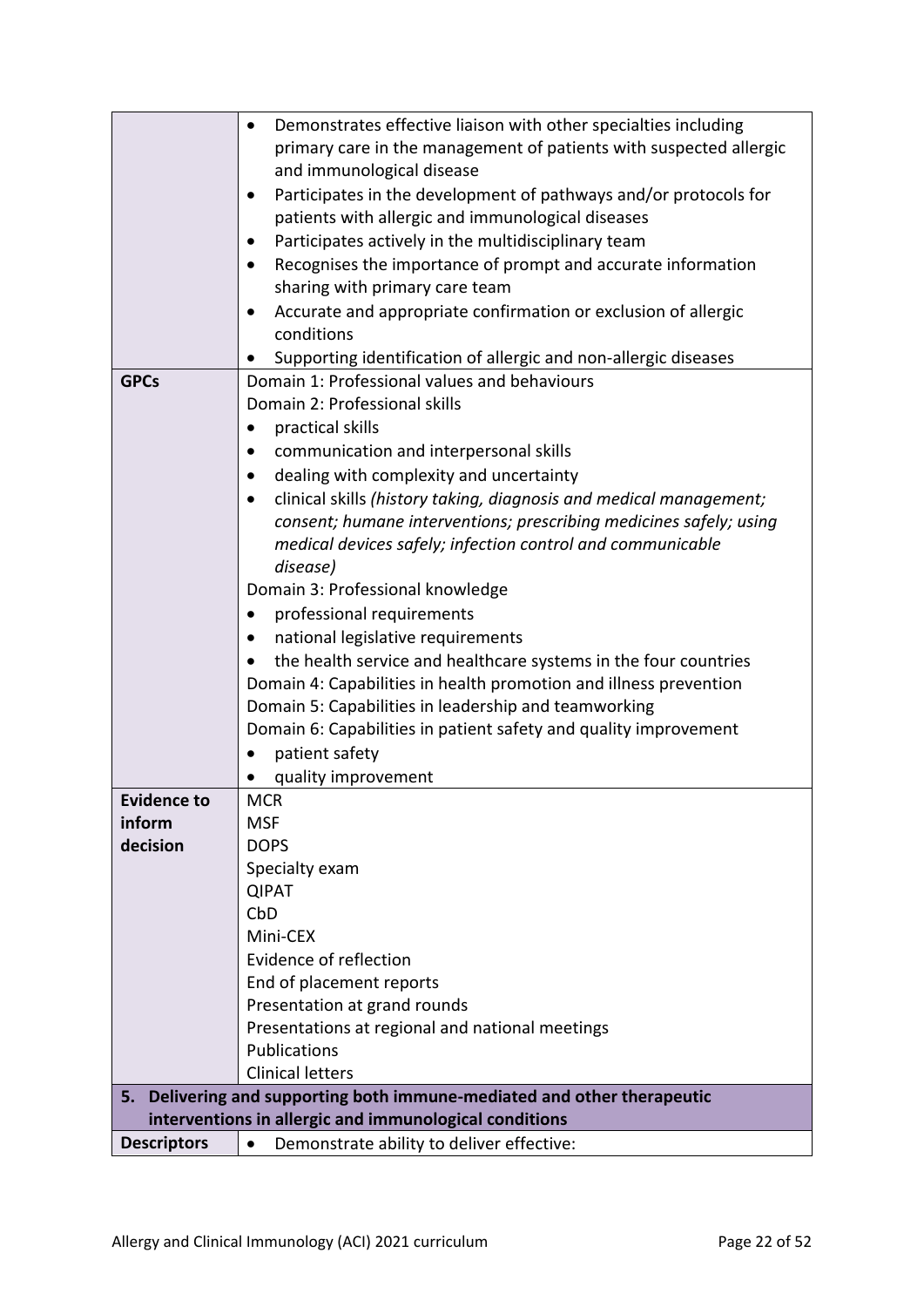|                    | Therapeutic interventions for allergic and immunological<br>$\circ$ |  |  |  |  |  |  |
|--------------------|---------------------------------------------------------------------|--|--|--|--|--|--|
|                    | conditions including:                                               |  |  |  |  |  |  |
|                    | Immunoglobulin                                                      |  |  |  |  |  |  |
|                    | C1 Inhibitor and other treatments for angioedema<br>п               |  |  |  |  |  |  |
|                    | Immunotherapy                                                       |  |  |  |  |  |  |
|                    | Desensitisation therapies                                           |  |  |  |  |  |  |
|                    | <b>Biologics</b>                                                    |  |  |  |  |  |  |
|                    | <b>Rescue medications</b>                                           |  |  |  |  |  |  |
|                    | Sequencing of therapies<br>O                                        |  |  |  |  |  |  |
|                    | Treatment and follow up of patients with anaphylaxis                |  |  |  |  |  |  |
|                    | Support for patients and their carers, on self-care and home        |  |  |  |  |  |  |
|                    | therapies                                                           |  |  |  |  |  |  |
| <b>GPCs</b>        | Domain 1: Professional values and behaviours                        |  |  |  |  |  |  |
|                    | Domain 2: Professional skills                                       |  |  |  |  |  |  |
|                    | practical skills<br>٠                                               |  |  |  |  |  |  |
|                    | communication and interpersonal skills                              |  |  |  |  |  |  |
|                    | dealing with complexity and uncertainty                             |  |  |  |  |  |  |
|                    | clinical skills (history taking, diagnosis and medical management;  |  |  |  |  |  |  |
|                    | consent; humane interventions; prescribing medicines safely; using  |  |  |  |  |  |  |
|                    | medical devices safely; infection control and communicable          |  |  |  |  |  |  |
|                    | disease)                                                            |  |  |  |  |  |  |
|                    |                                                                     |  |  |  |  |  |  |
|                    | Domain 3: Professional knowledge                                    |  |  |  |  |  |  |
|                    | professional requirements<br>٠                                      |  |  |  |  |  |  |
|                    | national legislative requirements<br>$\bullet$                      |  |  |  |  |  |  |
|                    | the health service and healthcare systems in the four countries     |  |  |  |  |  |  |
|                    | Domain 4: Capabilities in health promotion and illness prevention   |  |  |  |  |  |  |
|                    | Domain 5: Capabilities in leadership and teamworking                |  |  |  |  |  |  |
|                    | Domain 6: Capabilities in patient safety and quality improvement    |  |  |  |  |  |  |
|                    | patient safety                                                      |  |  |  |  |  |  |
|                    | quality improvement                                                 |  |  |  |  |  |  |
| <b>Evidence to</b> | <b>MCR</b>                                                          |  |  |  |  |  |  |
| inform             | <b>MSF</b>                                                          |  |  |  |  |  |  |
| decision           | Mini-CEX                                                            |  |  |  |  |  |  |
|                    | <b>DOPS</b>                                                         |  |  |  |  |  |  |
|                    | Specialty exam                                                      |  |  |  |  |  |  |
|                    | <b>QIPAT</b>                                                        |  |  |  |  |  |  |
|                    | <b>ALS</b>                                                          |  |  |  |  |  |  |
|                    | CbD                                                                 |  |  |  |  |  |  |
|                    | Evidence of reflection                                              |  |  |  |  |  |  |
|                    | <b>PS</b>                                                           |  |  |  |  |  |  |
|                    | End of placement reports                                            |  |  |  |  |  |  |
|                    | <b>Presentation at Grand rounds</b>                                 |  |  |  |  |  |  |
|                    | Presentations at regional and national meetings                     |  |  |  |  |  |  |
|                    | Publications                                                        |  |  |  |  |  |  |
|                    | <b>Clinical letters</b>                                             |  |  |  |  |  |  |
|                    |                                                                     |  |  |  |  |  |  |
|                    | Evidence of participation in accreditation processes                |  |  |  |  |  |  |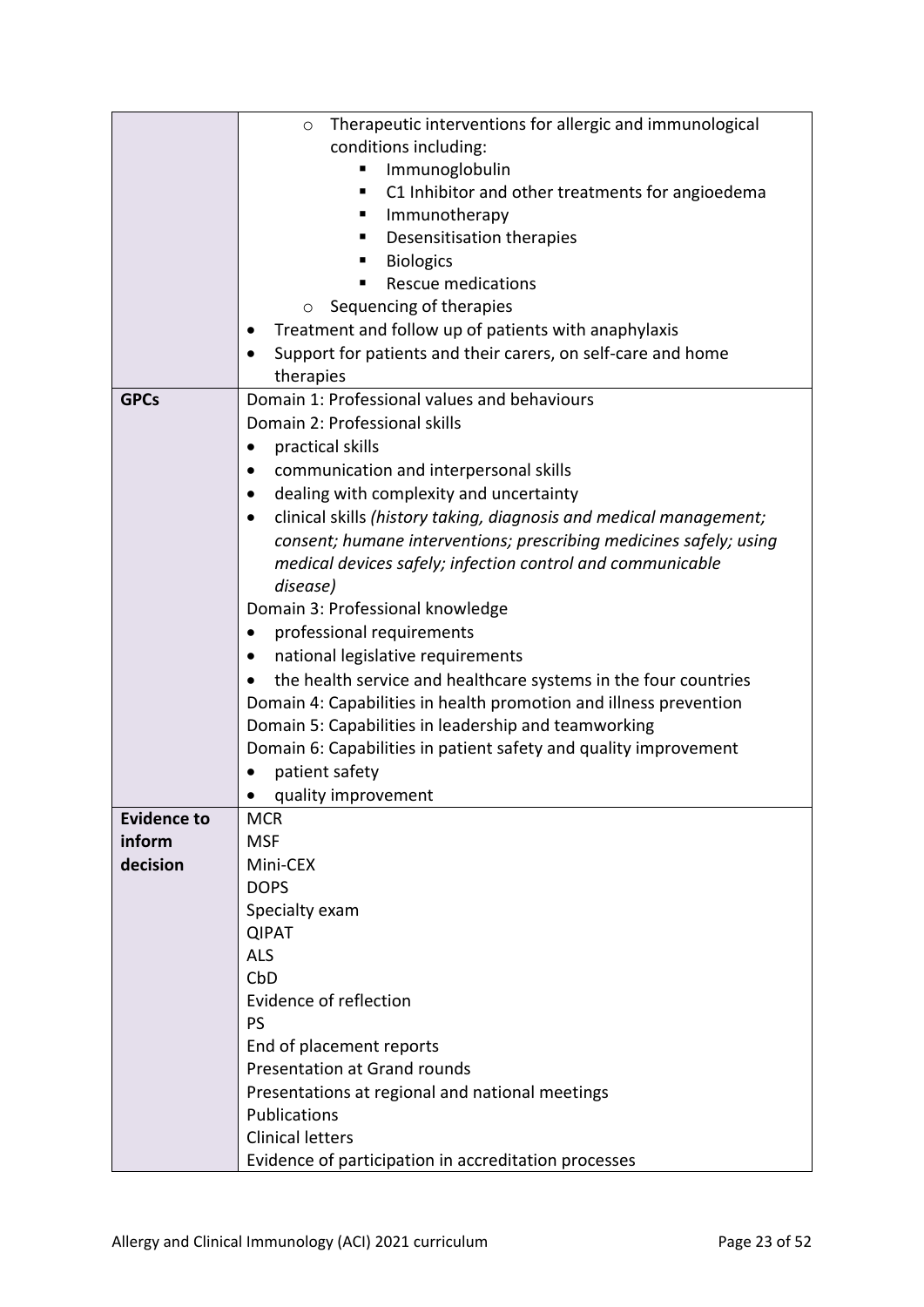|                                   | 6. Understanding the needs of adolescents and young adults with allergic and                                                                                                                                                                                                                                                                                                                                                                                                                                                                                                                                                                                                                                                                                                                       |
|-----------------------------------|----------------------------------------------------------------------------------------------------------------------------------------------------------------------------------------------------------------------------------------------------------------------------------------------------------------------------------------------------------------------------------------------------------------------------------------------------------------------------------------------------------------------------------------------------------------------------------------------------------------------------------------------------------------------------------------------------------------------------------------------------------------------------------------------------|
|                                   | immunological diseases transitioning to adulthood                                                                                                                                                                                                                                                                                                                                                                                                                                                                                                                                                                                                                                                                                                                                                  |
| <b>Descriptors</b><br><b>GPCs</b> | Demonstrate ability to deliver transition services in accordance with<br>$\bullet$<br>national guidelines by:<br>Understanding behavioural and psychosocial issues in<br>$\circ$<br>transition<br>Developing effective plans for transition between paediatric<br>$\circ$<br>and adult services<br>Effective communication with the patients and when<br>$\circ$<br>appropriate their carers<br>Domain 1: Professional values and behaviours<br>Domain 2: Professional skills                                                                                                                                                                                                                                                                                                                      |
|                                   | practical skills<br>communication and interpersonal skills<br>$\bullet$<br>dealing with complexity and uncertainty<br>clinical skills (history taking, diagnosis and medical management;<br>$\bullet$<br>consent; humane interventions; prescribing medicines safely; using<br>medical devices safely; infection control and communicable<br>disease)<br>Domain 3: Professional knowledge<br>professional requirements<br>national legislative requirements<br>$\bullet$<br>the health service and healthcare systems in the four countries<br>Domain 4: Capabilities in health promotion and illness prevention<br>Domain 5: Capabilities in leadership and teamworking<br>Domain 6: Capabilities in patient safety and quality improvement<br>patient safety<br>$\bullet$<br>quality improvement |
| <b>Evidence to</b>                | <b>MCR</b>                                                                                                                                                                                                                                                                                                                                                                                                                                                                                                                                                                                                                                                                                                                                                                                         |
| inform                            | <b>MSF</b>                                                                                                                                                                                                                                                                                                                                                                                                                                                                                                                                                                                                                                                                                                                                                                                         |
| decision                          | Mini-CEX<br>Specialty exam<br><b>QIPAT</b><br>CbD<br>Evidence of reflection<br><b>PS</b><br>End of placement reports<br><b>Presentation at Grand rounds</b><br>Presentations at regional and national meetings<br>Publications<br><b>Clinical letters</b><br>Evidence of participation in accreditation processes                                                                                                                                                                                                                                                                                                                                                                                                                                                                                  |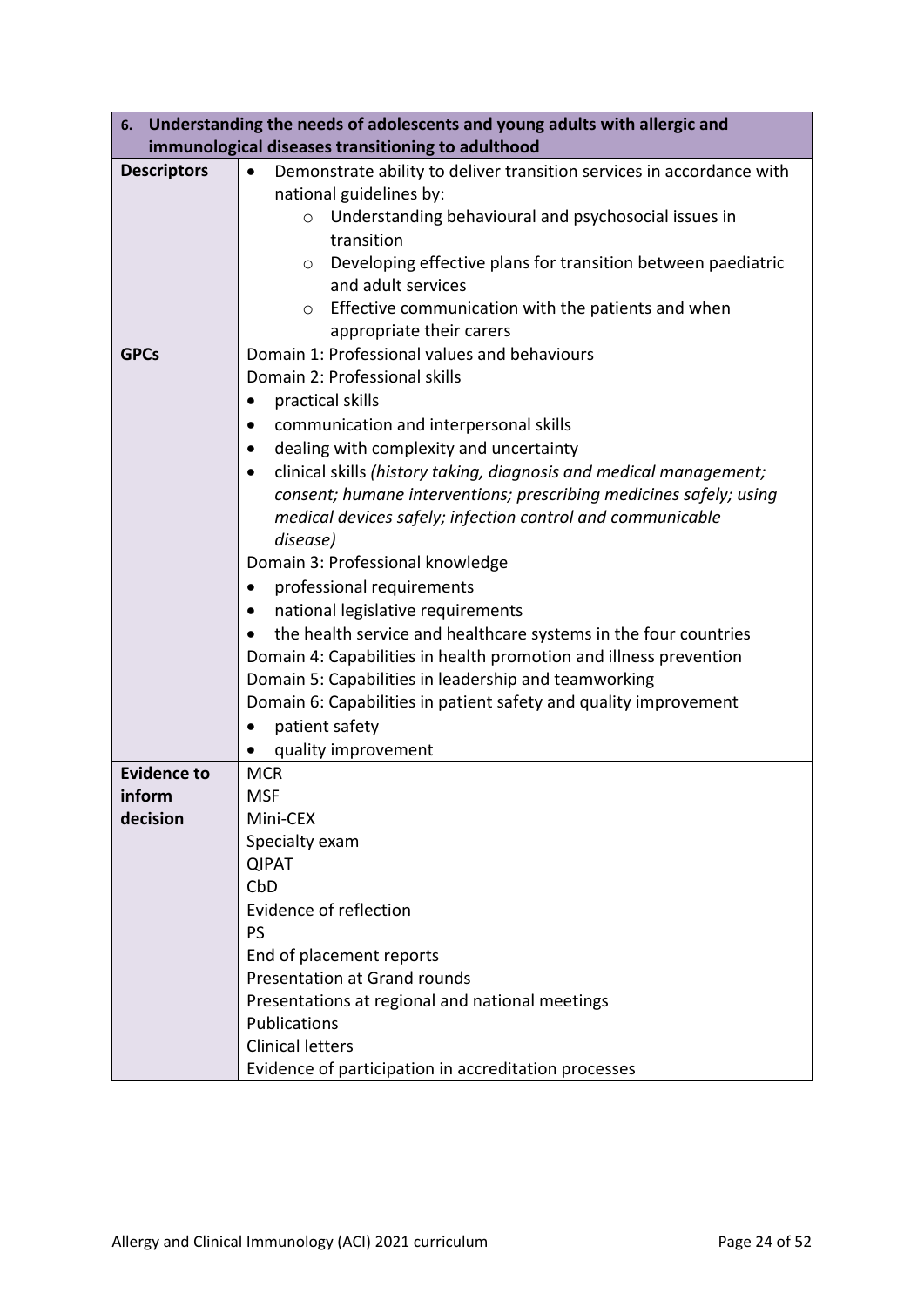### <span id="page-24-0"></span>**3.4 Presentations and conditions**

The table below details the key presentations and conditions of Allergy and Clinical Immunology. Each of these should be regarded as a clinical context in which trainees should be able to demonstrate CiPs and GPCs. In this spiral curriculum, trainees will expand and develop the knowledge, skills and attitudes around managing patients with these conditions and presentations. The patient should always be at the centre of knowledge, learning and care.

Trainees must demonstrate core bedside skills, including information gathering through history and physical examination and information sharing with patients, families and colleagues.

Treatment care and strategy covers how a doctor selects drug treatments, tests or interventions for a patient. It includes discussions and decisions as to whether care is focused mainly on curative intent or whether the main focus is on symptomatic relief. It also covers broader aspects of care, including involvement of other professionals or services.

Particular presentations, conditions and issues are listed either because they are common or serious (having high morbidity, mortality and/or serious implications for treatment or public health).

For each condition/presentation, trainees will need to be familiar with such aspects as aetiology, epidemiology, clinical features, investigation, management and prognosis. Our approach is to provide general guidance and not exhaustive detail, which would inevitably become out of date.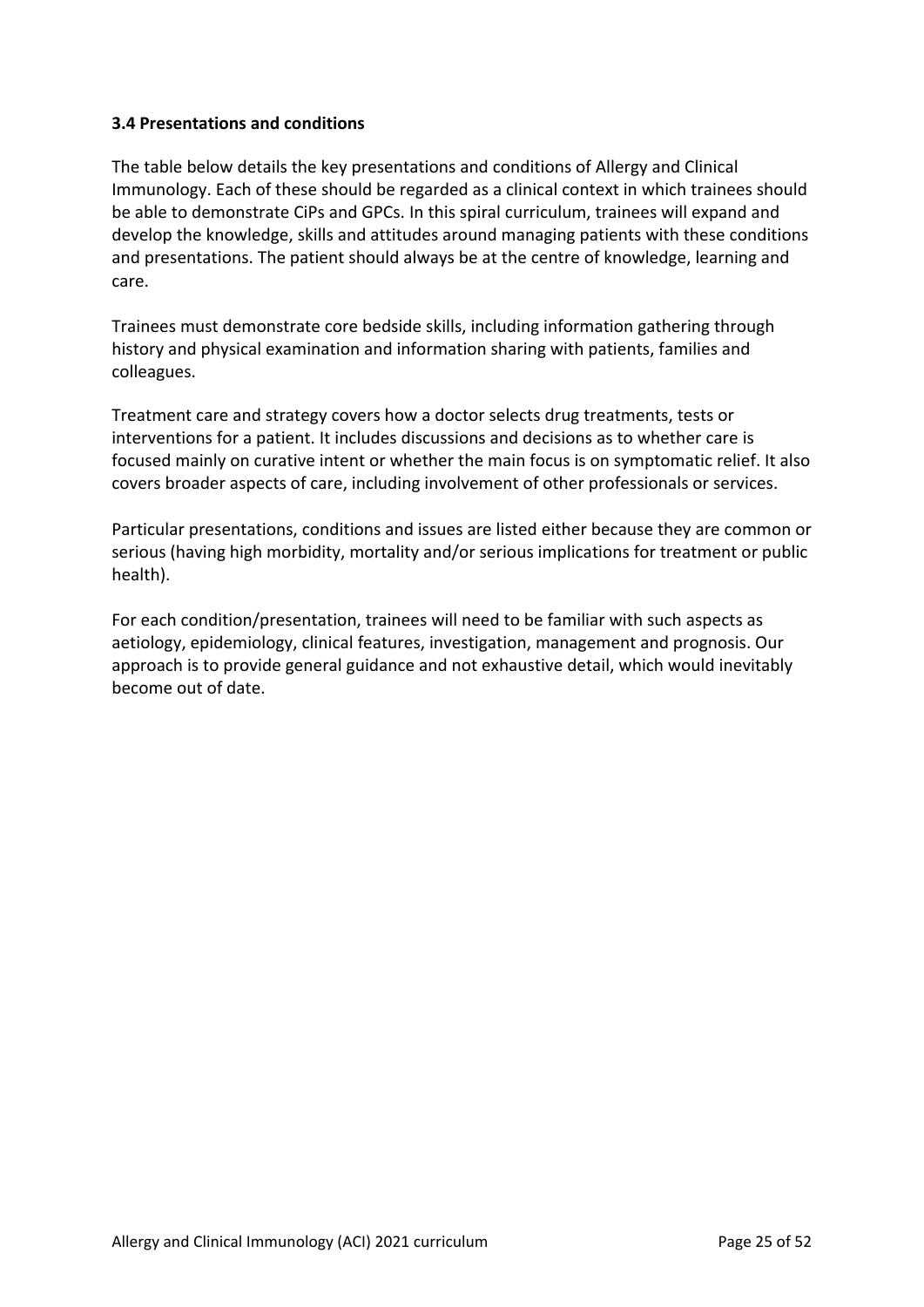| <b>Curriculum area</b>                          | <b>Presentations</b>                                                                                                                                                                                                                                                                                                                                                                                                                            | <b>Conditions/Issues</b>                                                                                                                                                                                                                                                                                                                                                                                                                                                                                                                                                            |
|-------------------------------------------------|-------------------------------------------------------------------------------------------------------------------------------------------------------------------------------------------------------------------------------------------------------------------------------------------------------------------------------------------------------------------------------------------------------------------------------------------------|-------------------------------------------------------------------------------------------------------------------------------------------------------------------------------------------------------------------------------------------------------------------------------------------------------------------------------------------------------------------------------------------------------------------------------------------------------------------------------------------------------------------------------------------------------------------------------------|
| <b>Allergy and Immunological</b><br>emergencies | Anaphylaxis and mimics of anaphylaxis<br>$\bullet$<br>Severe sting reactions<br>$\bullet$<br>Adverse reaction during Immunotherapy /<br>$\bullet$<br>Desensitisation and provocation (Challenge)<br>testing<br>Adverse reactions during Immunoglobulin<br>$\bullet$<br>replacement and use of biologics<br>Severe Infections in immunocompromised host<br>$\bullet$<br>Acute severe angioedema<br>$\bullet$<br>Acute severe asthma<br>$\bullet$ | IgE and non IgE mediated<br>$\bullet$<br>Allergen desensitisation<br>$\bullet$<br>Provocation (challenge) Testing<br>$\bullet$<br>Immunoglobulin replacement<br>$\bullet$<br>Use of Biologics<br>$\bullet$<br>Diagnosis and emergency management of Severe<br>$\bullet$<br>Combined Immunodeficiency<br>Diagnosis and emergency management of<br>$\bullet$<br>Severe/opportunistic infections in Adult CID<br>C1 Inhibitor deficiency (HAE and AAE)<br>$\bullet$<br>Bradykinin mediated Angioedema with normal C1<br>$\bullet$<br>Inhibitor                                         |
| Allergic diseases and their<br>mimics           | Asthma<br>$\bullet$<br>Localised and systemic Eosinophilic diseases<br>$\bullet$<br>Urticaria<br>$\bullet$<br>Angioedema<br>$\bullet$<br>Rhinitis<br>$\bullet$<br>Conjunctivitis<br>$\bullet$<br><b>Itching</b><br>$\bullet$<br>Dermatitis<br>$\bullet$<br><b>Blisters</b><br>$\bullet$<br>Purpura<br>$\bullet$<br>Cough<br>٠<br>Airways obstruction<br>$\bullet$                                                                               | Allergic and non-allergic Asthma<br>$\bullet$<br>Allergic and non-allergic rhinitis<br>$\bullet$<br>Allergic and non-allergic dermatitis<br>$\bullet$<br><b>Contact Dermatitis</b><br>$\bullet$<br>Eosinophilic lung and gut disorders<br>$\bullet$<br>Anaphylaxis<br>$\bullet$<br>Food allergy causing immediate or delayed<br>$\bullet$<br>systemic or localised symptoms<br>Co-factor induced allergic conditions<br>$\bullet$<br>Allergy to drugs, vaccines and their excipients<br>$\bullet$<br>Venom allergy<br>$\bullet$<br>Perioperative Allergy & Anaphylaxis<br>$\bullet$ |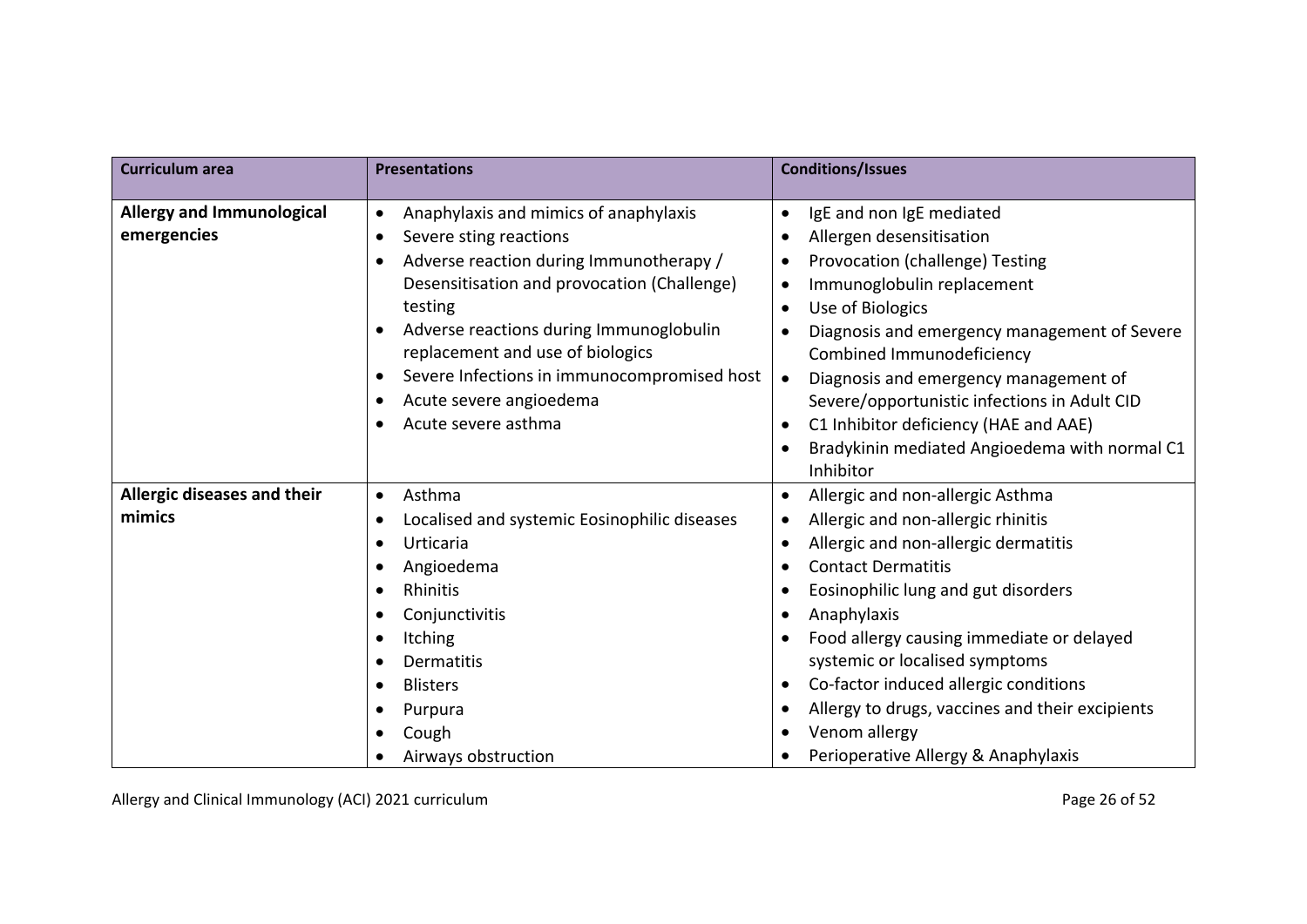| <b>Curriculum area</b> | <b>Presentations</b>                                                                                                                                                                                                                                                                                                                                                            | <b>Conditions/Issues</b>                                                                                                                                                                                                                                                                                                                                                                                                                                                                                                                                                                                                                                                                                  |
|------------------------|---------------------------------------------------------------------------------------------------------------------------------------------------------------------------------------------------------------------------------------------------------------------------------------------------------------------------------------------------------------------------------|-----------------------------------------------------------------------------------------------------------------------------------------------------------------------------------------------------------------------------------------------------------------------------------------------------------------------------------------------------------------------------------------------------------------------------------------------------------------------------------------------------------------------------------------------------------------------------------------------------------------------------------------------------------------------------------------------------------|
|                        | <b>Gastrointestinal Symptoms</b><br>$\bullet$<br>Cardiorespiratory symptoms<br>$\bullet$<br>Anaphylaxis<br>٠<br>Nasal polyposis<br>$\bullet$                                                                                                                                                                                                                                    | Mast cell disease<br>$\bullet$<br>Allergic and non-allergic urticaria and<br>$\bullet$<br>angioedema<br>Aspirin / NSAID Exacerbated Respiratory Disease<br>$\bullet$<br>(AERD / NERD)<br>Severe Cutaneous Adverse Reactions to Drugs<br>$\bullet$<br>Non IgE mediated hypersensitivity<br>$\bullet$<br>Food protein-induced enterocolitis syndrome<br>$\bullet$<br>Transitional care from Paediatric to adult care<br>$\bullet$                                                                                                                                                                                                                                                                           |
| Immunodeficiency       | Recurrent or atypical or opportunistic<br>$\bullet$<br>infections<br><b>Unexplained Bronchiectasis</b><br>$\bullet$<br>Recurrent or unusual abscesses<br>$\bullet$<br>Severe atypical Eczema / dermatitis /<br>$\bullet$<br>erythroderma<br>Lymphoproliferation (malignant and non-<br>$\bullet$<br>malignant)<br>Granulomatous disease<br>$\bullet$<br>Poor wound healing<br>٠ | Demonstrates understanding of diagnosis and<br>$\bullet$<br>management of PID and their management<br>(Refer to latest ESID or IUIS definitions for a non-<br>exhaustive list)<br>Primary and secondary disorders of antibody<br>$\bullet$<br>production<br>Primary and acquired disorders of cellular<br>$\bullet$<br>immunity<br>Primary and acquired disorders of complement<br>$\bullet$<br>production and function<br>Common or serious disorders of innate immune<br>$\bullet$<br>system, cytokines and immunological signalling<br>and regulation<br>Malignancies associated with immunodeficiency<br>and immunosuppression<br>Non-malignant complications of<br>$\bullet$<br>immunodeficiency and |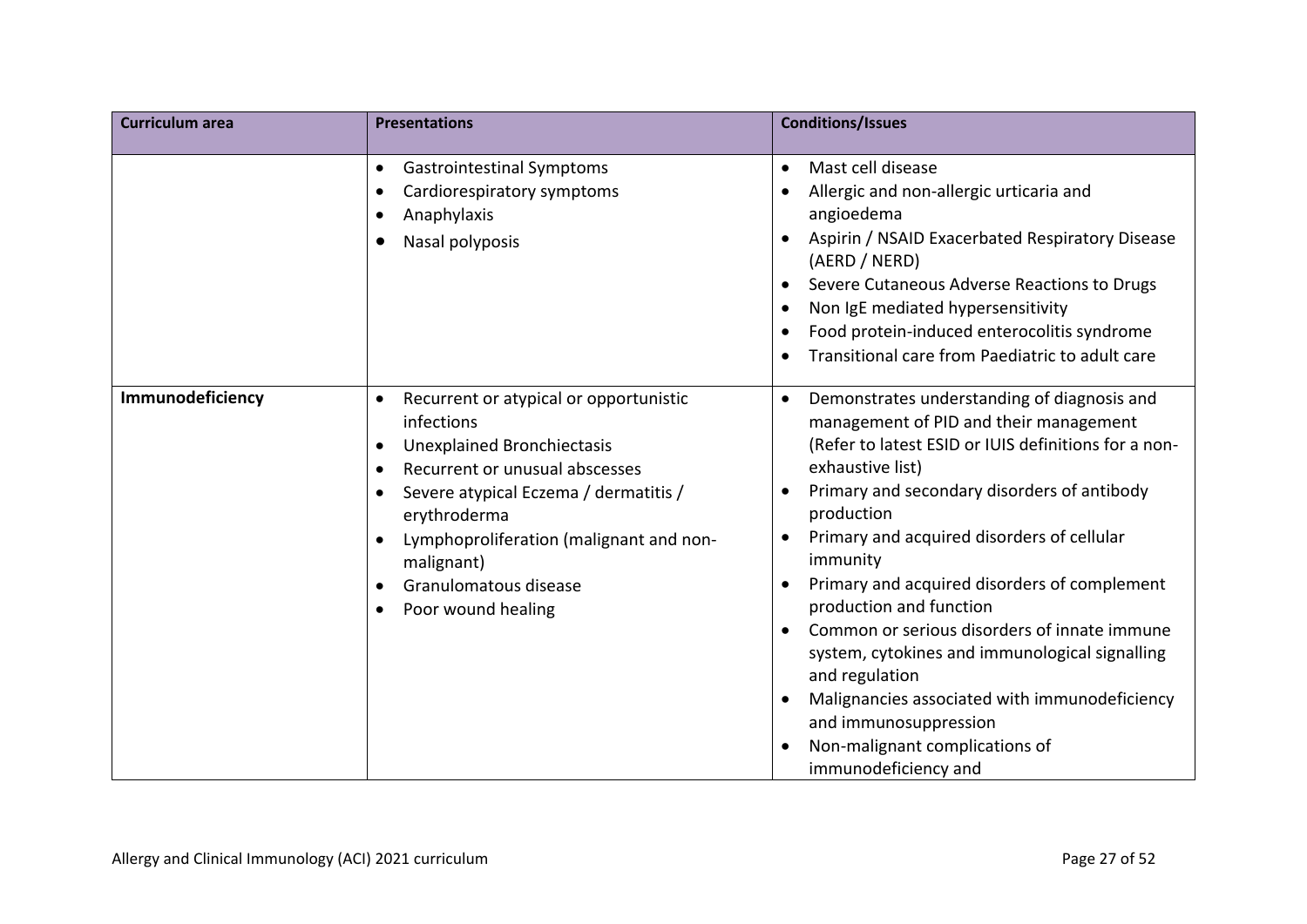| <b>Curriculum area</b>                               | <b>Presentations</b>                                                                                                                                                                                                                                                                                                                                                                                                                      | <b>Conditions/Issues</b>                                                                                                                                                                                                                                                                                                                                                     |
|------------------------------------------------------|-------------------------------------------------------------------------------------------------------------------------------------------------------------------------------------------------------------------------------------------------------------------------------------------------------------------------------------------------------------------------------------------------------------------------------------------|------------------------------------------------------------------------------------------------------------------------------------------------------------------------------------------------------------------------------------------------------------------------------------------------------------------------------------------------------------------------------|
|                                                      |                                                                                                                                                                                                                                                                                                                                                                                                                                           | immunosuppression/immunomodulatory<br>treatments<br>Periodic fever syndromes<br>$\bullet$<br>Disorders of immune regulation<br>Transitional care from Paediatric to adult care<br>$\bullet$                                                                                                                                                                                  |
| <b>Allergy and Immunology</b><br><b>Therapeutics</b> | Conditions requiring allergen/drug<br>$\bullet$<br>desensitisation<br>Conditions requiring investigation by<br>٠<br>provocation Challenges<br>Conditions requiring Immunoglobulin<br>replacement<br>Conditions requiring treatment with biological<br>therapies<br>Conditions requiring treatment with<br>Immunomodulatory and Immunosuppressive<br>agents<br>Conditions requiring prophylactic antimicrobial<br>$\bullet$<br>prophylaxis | Primary and Secondary Immune deficiencies<br>$\bullet$<br>Hereditary and non-hereditary Angioedema<br>$\bullet$<br>Asthma<br>$\bullet$<br>Rhinitis<br>$\bullet$<br>Dermatitis<br>$\bullet$<br>Urticaria and angioedema<br>$\bullet$<br>Drug Allergy<br>$\bullet$<br>Food Allergy<br>$\bullet$<br>Venom Allergy<br>$\bullet$                                                  |
| <b>Liaison Allergy</b>                               | Suspected allergic reactions to foods, drugs,<br>$\bullet$<br>aeroallergen and insect stings in Primary and<br>secondary care<br>Conditions requiring shared care with primary<br>care and other specialties<br>Nasal obstruction<br>Oesophagitis<br>٠<br><b>Severe Dermatitis</b><br>Conditions mimicking allergic disease                                                                                                               | Mild to moderate allergic conditions presenting<br>$\bullet$<br>to primary care<br>Eosinophilic Oesophagitis<br>$\bullet$<br>Severe Atopic Dermatitis<br>$\bullet$<br><b>Nasal Polyposis</b><br>$\bullet$<br>Suspected allergic conditions<br>$\bullet$<br>Food intolerance<br>$\bullet$<br><b>Biological therapy</b><br>$\bullet$<br><b>Contact dermatitis</b><br>$\bullet$ |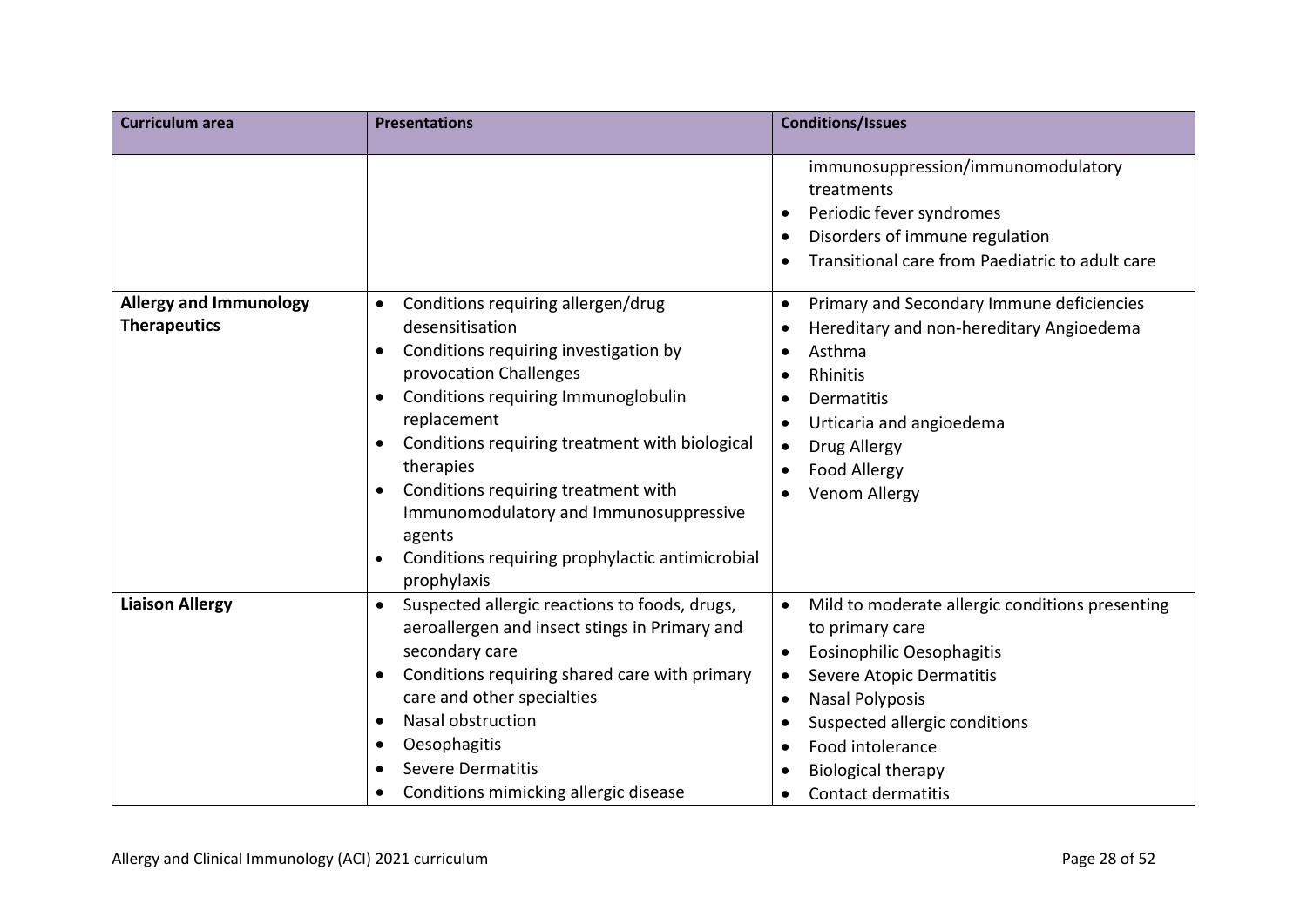| <b>Curriculum area</b>                               | <b>Presentations</b>                                                                                                                                                                                                                                                                                                                                                                                                                                                                                                                                                                                                                                                                                                                                                                         | <b>Conditions/Issues</b>                                                                                                                                                                                                                                                                                                                                                                                                                                                                                                                                                                                                                                                             |
|------------------------------------------------------|----------------------------------------------------------------------------------------------------------------------------------------------------------------------------------------------------------------------------------------------------------------------------------------------------------------------------------------------------------------------------------------------------------------------------------------------------------------------------------------------------------------------------------------------------------------------------------------------------------------------------------------------------------------------------------------------------------------------------------------------------------------------------------------------|--------------------------------------------------------------------------------------------------------------------------------------------------------------------------------------------------------------------------------------------------------------------------------------------------------------------------------------------------------------------------------------------------------------------------------------------------------------------------------------------------------------------------------------------------------------------------------------------------------------------------------------------------------------------------------------|
|                                                      |                                                                                                                                                                                                                                                                                                                                                                                                                                                                                                                                                                                                                                                                                                                                                                                              | Sulphite/salicylate Intolerance<br>$\bullet$<br>Irritable Bowel Disease<br>$\bullet$<br>Non evidence based and complementary<br>$\bullet$<br>medicine in allergy e.g. Patients who have had<br>"alternative" allergy tests but do not have allergic<br>symptoms.<br>Non allergic causes of raised IgE<br>$\bullet$<br>Hypereosinophilic syndromes                                                                                                                                                                                                                                                                                                                                    |
| <b>Liaison Clinical and Laboratory</b><br>Immunology | Primary care and other speciality colleagues<br>seeking advice on appropriate initial testing and<br>interpretation, and patient specialist referral of:<br>Suspected Immunodeficiency<br>Suspected Autoimmune disease, both systemic<br>and organ-specific<br>Haematological malignancy in the context of<br>immune deficiency<br><b>Congenital Cardiac anomalies</b><br>$\bullet$<br>Developmental delay, Failure to thrive (child)<br>$\bullet$<br>or wasting (adult)<br><b>GVHD of blood transfusion</b><br>$\bullet$<br>Mother-to-child (infant) engraftment<br>$\bullet$<br>Haemolysis<br>$\bullet$<br>Atypical Inflammatory bowel disease<br>$\bullet$<br>Poor wound healing<br>$\bullet$<br>Delayed separation of umbilical cord<br>$\bullet$<br><b>Recurrent Fever</b><br>$\bullet$ | Advise on recognition and investigation of suspected<br>immunodeficiency<br>Able to advise on referral, investigation and<br>management of tests/conditions for primary care<br>and secondary care referrers<br><b>Coeliac Disease</b><br>$\bullet$<br>Paraproteins<br>$\bullet$<br>Cryoproteins<br>$\bullet$<br>Complement deficiency<br>$\bullet$<br>Total IgE, Specific IgE<br>$\bullet$<br>IgG4 disease<br>$\bullet$<br>Hyper IgE Syndromes<br>$\bullet$<br>Component resolved diagnostics for Allergy<br>$\bullet$<br><b>Basophil Activation testing</b><br>$\bullet$<br>Rheumatic diseases/Autoimmunity including<br>$\bullet$<br>SLE (ANA, ENA, dsDNA)<br>myositis<br>$\circ$ |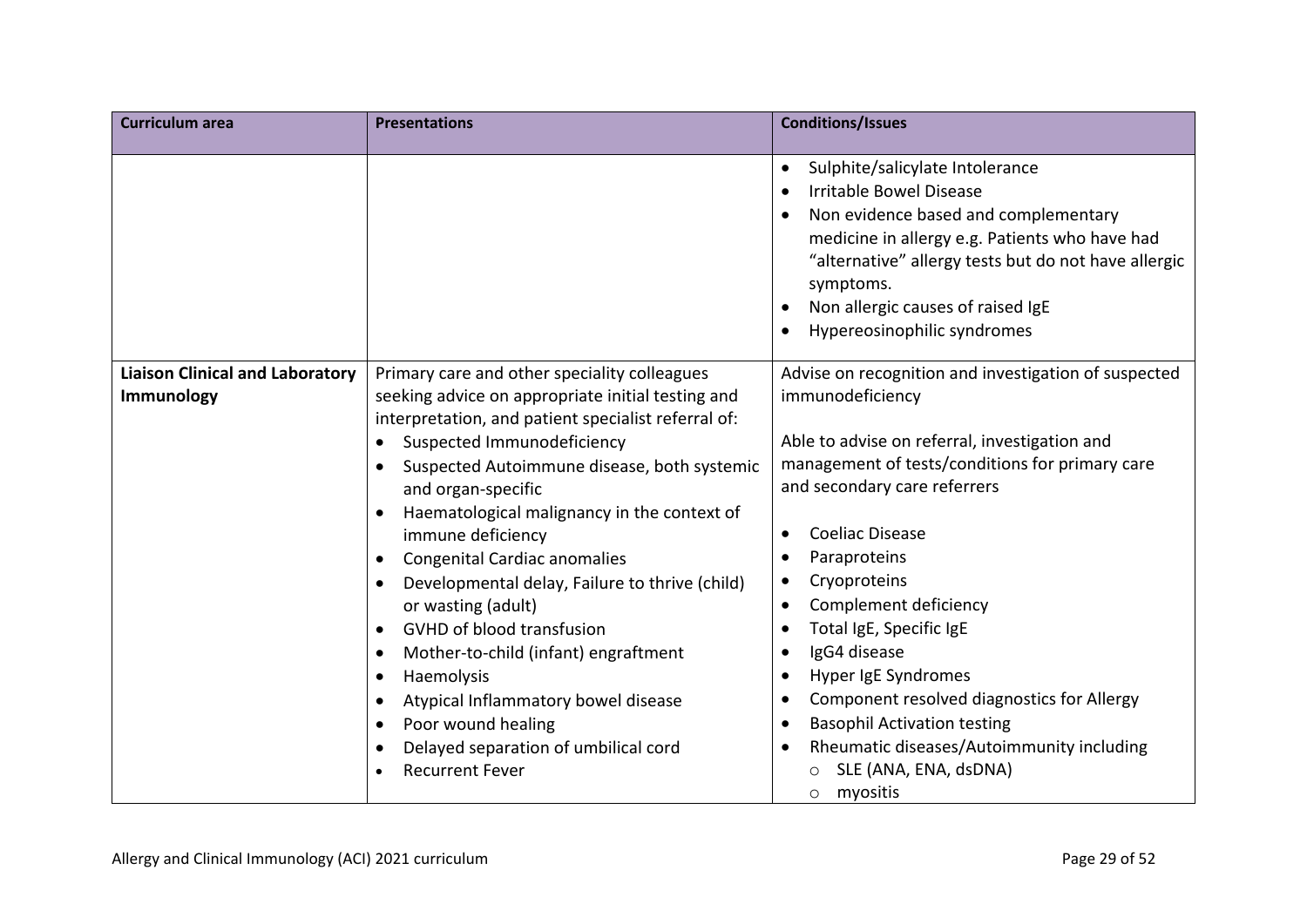| <b>Curriculum</b> area | <b>Presentations</b>                                                                                                                                                                                                                                                                                                                                                                                    | <b>Conditions/Issues</b>                                                                                                                                                                                                                                                                                                                                                                                                                                                                                                                                                                                                                                                                                                                                                                                                                                                   |
|------------------------|---------------------------------------------------------------------------------------------------------------------------------------------------------------------------------------------------------------------------------------------------------------------------------------------------------------------------------------------------------------------------------------------------------|----------------------------------------------------------------------------------------------------------------------------------------------------------------------------------------------------------------------------------------------------------------------------------------------------------------------------------------------------------------------------------------------------------------------------------------------------------------------------------------------------------------------------------------------------------------------------------------------------------------------------------------------------------------------------------------------------------------------------------------------------------------------------------------------------------------------------------------------------------------------------|
|                        | Unexplained Bronchiectasis, Pneumatoceles,<br>$\bullet$<br>Interstitial lung disease<br>Familial occurrence of similar symptoms<br>$\bullet$<br>Absence of Thymus on imaging<br>$\bullet$<br>Thymoma<br>$\bullet$<br>Nephrotic and nephritic syndromes<br>$\bullet$<br>Abnormal LFTs and jaundice<br>$\bullet$<br><b>Recurrent fevers</b><br>$\bullet$<br>Cytopaenias<br>Chronic diarrhoea<br>$\bullet$ | Scleroderma<br>$\circ$<br>Sjogren's syndrome<br>$\circ$<br>Rheumatoid arthritis (RF, anti-CCP)<br>$\circ$<br>Paraneoplastic Antibodies<br>٠<br>Autoimmune liver diseases - Primary Biliary<br>cirrhosis, Autoimmune Hepatitis, Primary<br>sclerosing cholangitis<br>Autoimmune neurological disease including -<br>$\bullet$<br>Myasthenia Gravis, GBS/CIDP, encephalitis<br>Vasculitis including<br>$\bullet$<br>ANCA associated vasculitides<br>$\circ$<br>Hypocomplementemic urticarial<br>$\circ$<br>vasculitis<br>Cryoglobulinaemia vasculitis<br><b>Giant cell arteritis</b><br>$\circ$<br>Henoch Schonlein purpura<br>$\circ$<br>Haemolytic uraemic syndrome/TTP<br>Behcet's disease<br>$\bigcirc$<br>Immunological Renal disease including<br>$\bullet$<br>Glomerulonephritis (membranous, post<br>$\bullet$<br>infectious, anti GBM and<br>membranoproliferative) |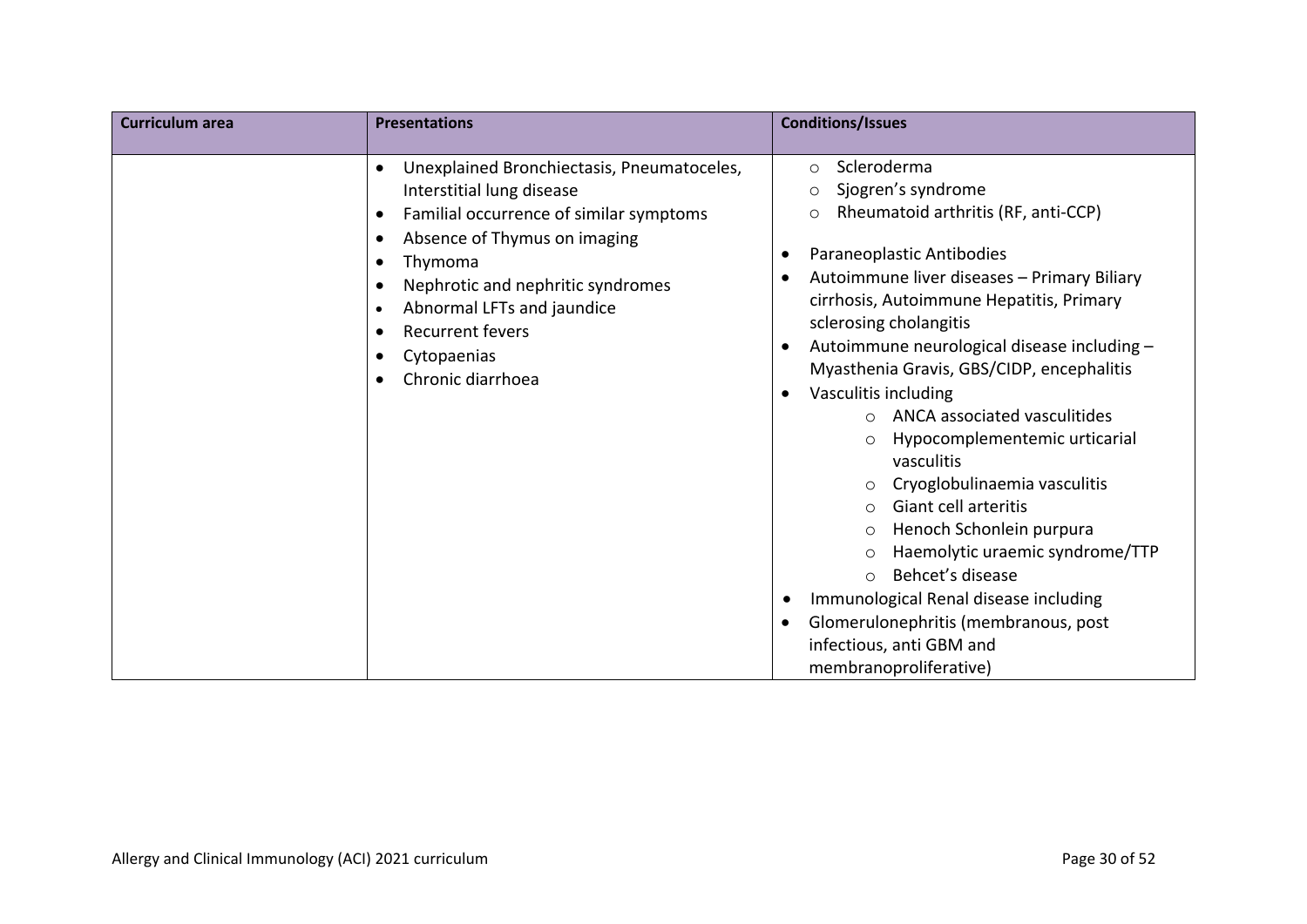## <span id="page-30-0"></span>**3.5 Practical procedures**

There are a number of procedural skills in which a trainee must become proficient.

Trainees must be able to outline the indications for these procedures and recognise the importance of valid consent, aseptic technique, safe use of analgesia and local anaesthetics, minimisation of patient discomfort, and requesting help when appropriate. For all practical procedures the trainee must be able to recognise complications and respond appropriately if they arise, including calling for help from colleagues in other specialties when necessary.

Trainees should receive training in procedural skills in a clinical skills lab if required. Assessment of procedural skills will be made using the direct observation of procedural skills (DOPS) tool. The table below sets out the minimum competency level expected for each of the practical procedures.

When a trainee has been signed off as being able to perform a procedure independently, they are not required to have any further assessment (DOPS) of that procedure, unless they or their educational supervisor think that this is required (in line with standard professional conduct).

| <b>Procedure</b>              | ST <sub>3</sub> | ST <sub>4</sub> | ST <sub>5</sub> | ST <sub>6</sub> |  |  |
|-------------------------------|-----------------|-----------------|-----------------|-----------------|--|--|
| <b>Minimum level required</b> |                 |                 |                 |                 |  |  |
| <b>Skin Prick Testing</b>     | Competent to    | Maintain        | Maintain        | Maintain        |  |  |
|                               | perform         |                 |                 |                 |  |  |
|                               | unsupervised    |                 |                 |                 |  |  |
| <b>Intradermal Testing</b>    | Perform         | Competent to    | Maintain        | Maintain        |  |  |
|                               | under           | perform         |                 |                 |  |  |
|                               | supervision     | unsupervised    |                 |                 |  |  |
| <b>Drug Provocation Test</b>  | Perform         | Perform         | Perform         | Competent to    |  |  |
|                               | under           | under           | under           | perform         |  |  |
|                               | supervision     | supervision     | supervision     | unsupervised    |  |  |
| <b>Food Provocation Test</b>  | Perform         | Perform         | Perform         | Competent to    |  |  |
|                               | under           | under           | under           | perform         |  |  |
|                               | supervision     | supervision     | supervision     | unsupervised    |  |  |
| Drug Desensitization          | Perform         | Perform         | Perform         | Competent to    |  |  |
|                               | under           | under           | under           | perform         |  |  |
|                               | supervision     | supervision     | supervision     | unsupervised    |  |  |
| Aeroallergen                  | Perform         | Competent to    | Maintain        | Maintain        |  |  |
| Immunotherapy                 | under           | perform         |                 |                 |  |  |
|                               | supervision     | unsupervised    |                 |                 |  |  |
| Venom                         | Perform         | Competent to    | Maintain        | Maintain        |  |  |
| Immunotherapy                 | under           | perform         |                 |                 |  |  |
|                               | supervision     | unsupervised    |                 |                 |  |  |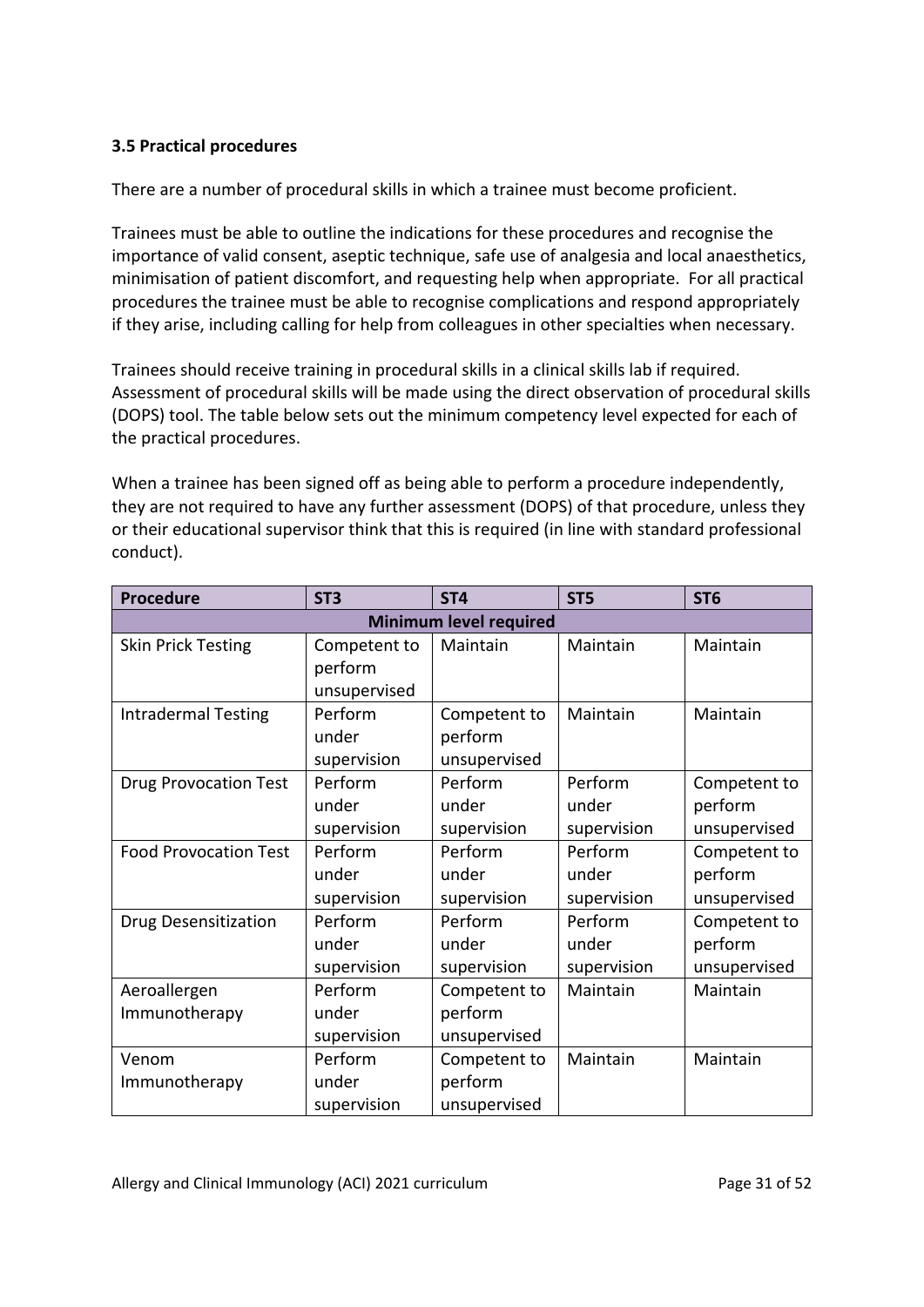| <b>Procedure</b>                                 | ST <sub>3</sub>                         | ST <sub>4</sub> | ST <sub>5</sub> | ST <sub>6</sub> |
|--------------------------------------------------|-----------------------------------------|-----------------|-----------------|-----------------|
| Perioperative                                    | Perform                                 | Perform         | Competent to    | Maintain        |
| anaphylaxis                                      | under                                   | under           |                 |                 |
| assessment                                       | supervision                             | supervision     | unsupervised    |                 |
| Spirometry                                       | Competent to<br>perform<br>unsupervised | Maintain        | Maintain        | Maintain        |
| <b>Fractional Exhaled</b><br>nitric oxide (FeNO) | Competent to<br>perform<br>unsupervised | Maintain        | Maintain        | Maintain        |
| <b>Anterior Rhinoscopy</b>                       | Competent to<br>perform<br>unsupervised | Maintain        | Maintain        | Maintain        |

## <span id="page-31-0"></span>**4 Learning and Teaching**

## <span id="page-31-1"></span>**4.1 The training programme**

The organisation and delivery of postgraduate training is the responsibility of the Health Education England (HEE), NHS Education for Scotland (NES), Health Education and Improvement Wales (HEIW) and the Northern Ireland Medical and Dental Training Agency (NIMDTA) – referred to from this point as 'deaneries'. A training programme director (TPD) will be responsible for coordinating the specialty training programme. In England, the local organisation and delivery of training is overseen by a school of medicine.

Progression through the programme will be determined by the Annual Review of Competency Progression (ARCP) process and the training requirements for each indicative year of training are summarised in the ARCP decision aid (available on the [JRCPTB website\)](http://www.jrcptb.org.uk/). Trainees will have appropriate clinical supervisors and a named educational supervisor. The clinical supervisor and educational supervisor may be the same person.

The sequence of training should ensure appropriate progression in experience and responsibility. The training to be provided at each training site is defined to ensure that, during the programme, the curriculum requirements are met and also that unnecessary duplication and educationally unrewarding experiences are avoided.

### **Experience of other specialty clinics**

In order for trainees to access the experience to meet the learning outcomes and see the breadth of presentations, attachments to other specialties' clinics may be required. These may include ENT, Dermatology, Respiratory and Paediatric Allergy and Immunology. Time may also be spent in tertiary referral centres.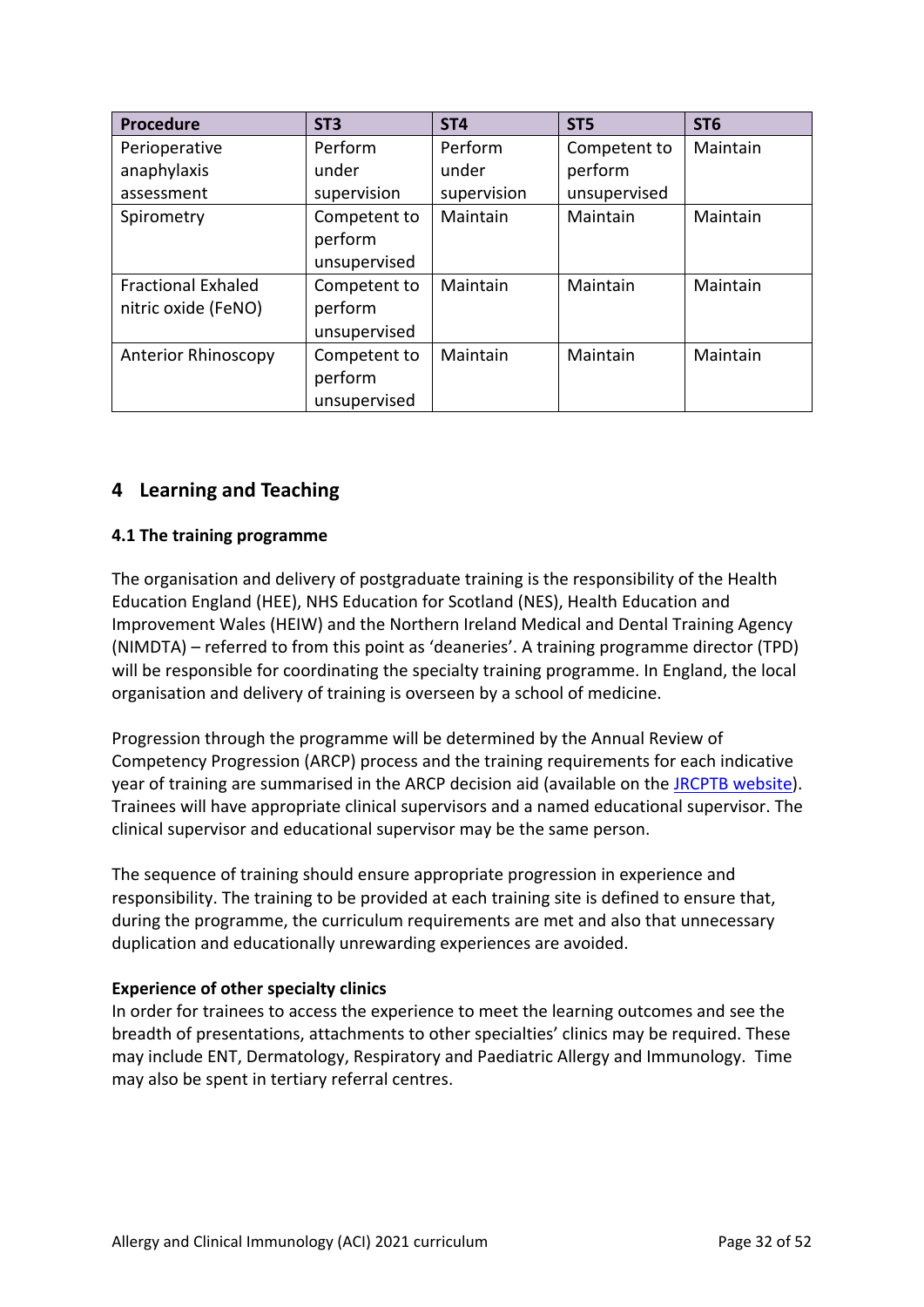## **Exposure to Laboratory immunology**

Trainees should have the required exposure to laboratory immunology within the training programme to acquire core laboratory knowledge which underpin clinical immunology competencies.

## <span id="page-32-0"></span>**4.2 Teaching and learning methods**

The curriculum will be delivered through a variety of learning experiences and will achieve the capabilities described in the syllabus through a variety of learning methods. There will be a balance of different modes of learning from formal teaching programmes to experiential learning 'on the job'. The proportion of time allocated to different learning methods may vary depending on the nature of the attachment within a rotation.

This section identifies the types of situations in which a trainee will learn.

**Work-based experiential learning** - The content of work-based experiential learning is decided by the local faculty for education but includes active participation in:

### **Medical clinics including specialty clinics**

The educational objectives of attending clinics are:

- To understand the management of chronic diseases.
- Be able to assess a patient in a defined time-frame.
- To interpret and act on the referral letter to clinic.
- To propose an investigation and management plan in a setting different from the acute medical situation.
- To review and amend existing investigation plans.
- To write an acceptable letter back to the referrer.
- To communicate with the patient and where necessary relatives and other health care professionals.

These objectives can be achieved in a variety of settings including hospitals, day case facilities and/or community services. The clinic might be primarily run by a specialist nurse (or other qualified health care professionals) rather than a consultant physician. After initial induction, trainees will review patients in clinic settings, under direct supervision. The degree of responsibility taken by the trainee will increase as competency increases. Trainees should see a range of new and follow-up patients and present their findings to their clinical supervisor. Clinic letters written by the trainee should also be reviewed and feedback given.

The number of patients that a trainee should see in each clinic is not defined, neither is the time that should be spent in clinic, but as a guide this should be a minimum of two hours.

Clinic experience should be used as an opportunity to undertake supervised learning events and reflection.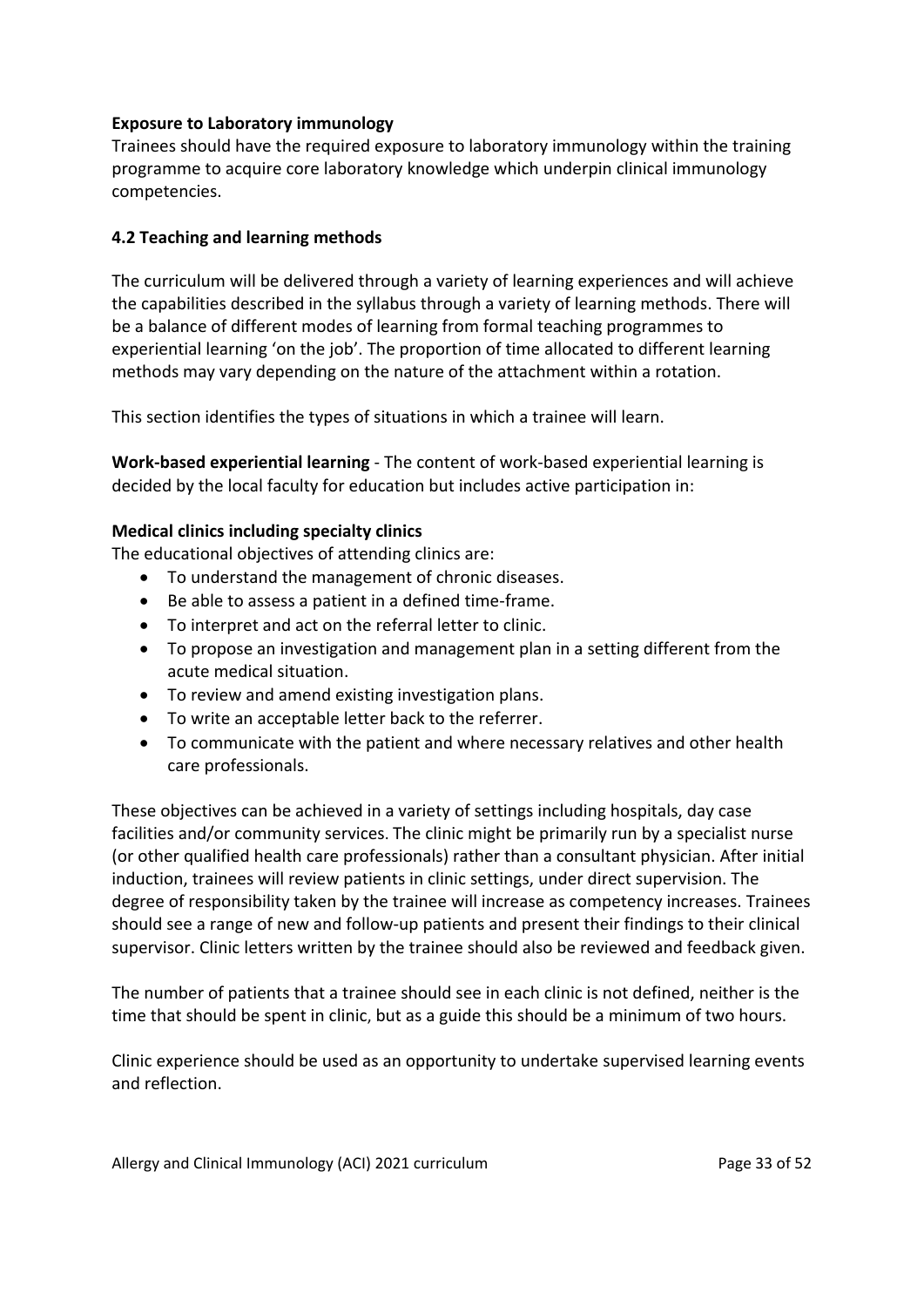### **Reviewing patients with consultants**

It is important that trainees have an opportunity to present at least a proportion of patients seen in order to obtain immediate feedback into their performance (that may be supplemented by an appropriate WPBA such as a mini-CEX or CbD). This may be accomplished when patients are referred as day cases or for consultation.

## **Personal ward rounds and provision of ongoing clinical care on specialist medical ward attachments**

Every patient seen provides a learning opportunity, which will be enhanced by following the patient through the course of their illness. The experience of the evolution of patients' problems over time is a critical part both of the diagnostic process as well as management. Patients seen should provide the basis for critical reading and reflection on clinical problems.

## **Learning in the Laboratory**

There are many opportunities for trainees to learn in the laboratory. Trainees will spend an appropriate time in the laboratory, reviewing results and reporting laboratory tests alongside consultants, more senior trainees and experienced clinical scientists.

## **Multidisciplinary team meetings**

There are many situations where clinical problems are discussed with clinicians in other disciplines. These provide excellent opportunities for observation of clinical reasoning.

The degree of responsibility taken by the trainee will increase as competency increases. There should be appropriate levels of clinical supervision throughout training, with increasing clinical independence and responsibility.

## **Formal postgraduate teaching**

The content of these sessions are determined by the local faculty of medical education and will be based on the curriculum. There are many opportunities throughout the year for formal teaching in the local postgraduate teaching sessions and at regional, national and international meetings.

Suggested activities include:

- a programme of formal bleep-free regular teaching sessions to cohorts of trainees (eg a weekly training hour for IM teaching within a training site)
- case presentations
- research, audit and quality improvement projects
- lectures and small group teaching
- Grand Rounds
- clinical skills demonstrations and teaching
- critical appraisal and evidence based medicine and journal clubs
- joint specialty meetings
- training programmes organised on a deanery, regional or national basis, which are designed to cover aspects of the training programme outlined in this curriculum.

Allergy and Clinical Immunology (ACI) 2021 curriculum **Page 34 of 52** Page 34 of 52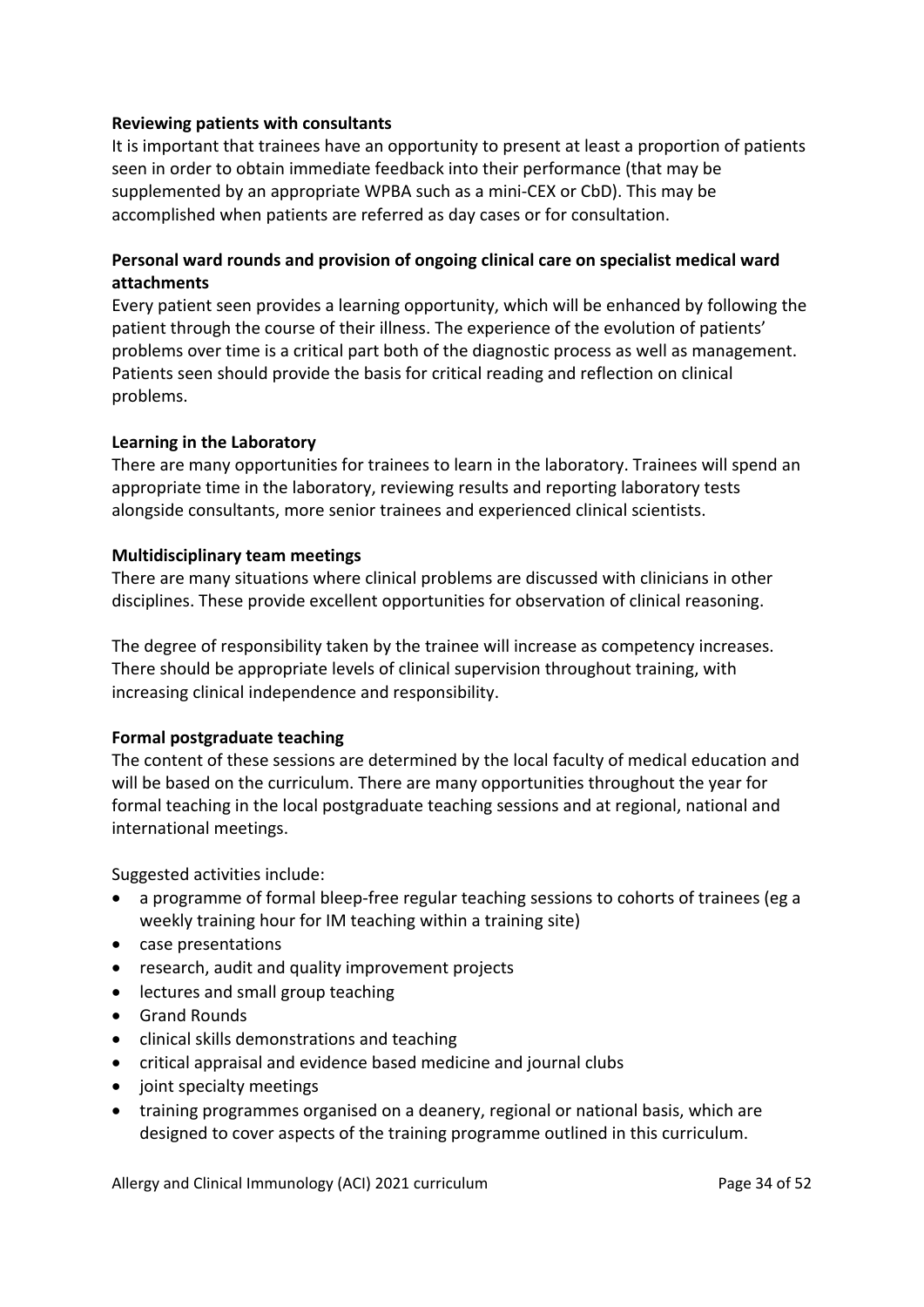**Learning with peers** - There are many opportunities for trainees to learn with their peers. Local postgraduate teaching opportunities allow trainees of varied levels of experience to come together for small group sessions.

### **Independent self-directed learning**

Trainees will use this time in a variety of ways depending upon their stage of learning. Suggested activities include:

- reading, including web-based material such as e-Learning for Healthcare (e-LfH)
- maintenance of personal portfolio (self-assessment, reflective learning, personal development plan)
- audit, quality improvement and research projects
- reading journals
- achieving personal learning goals beyond the essential, core curriculum

### **Formal study courses**

Time to be made available for formal courses is encouraged, subject to local conditions of service. Examples include management and leadership courses and communication courses, which are particularly relevant to patient safety and experience.

#### <span id="page-34-0"></span>**4.3 Academic training**

The four nations have different arrangements for academic training and doctors in training should consult the local deanery for further guidance.

Trainees may train in academic medicine as an academic clinical fellow (ACF), academic clinical lecturer (ACL) or equivalent.

Some trainees may opt to do research leading to a higher degree without being appointed to a formal academic programme. This new curriculum should not impact in any way on the facility to take time out of programme for research (OOPR) but as now, such time requires discussion between the trainee, the TPD and the Deanery as to what is appropriate together with guidance from the appropriate SAC that the proposed period and scope of study is sensible.

### <span id="page-34-1"></span>**4.4 Taking time out of programme**

There are a number of circumstances when a trainee may seek to spend some time out of specialty training, such as undertaking a period of research or taking up a fellowship post. All such requests must be agreed by the postgraduate dean in advance and trainees are advised to discuss their proposals as early as possible. Full guidance on taking time out of programme can be found in the Gold Guide.

### <span id="page-34-2"></span>**4.5 Acting up as a consultant**

A trainee coming towards the end of their training may spend up to three months "actingup" as a consultant, provided that a consultant supervisor is identified for the post and satisfactory progress is made. As long as the trainee remains within an approved training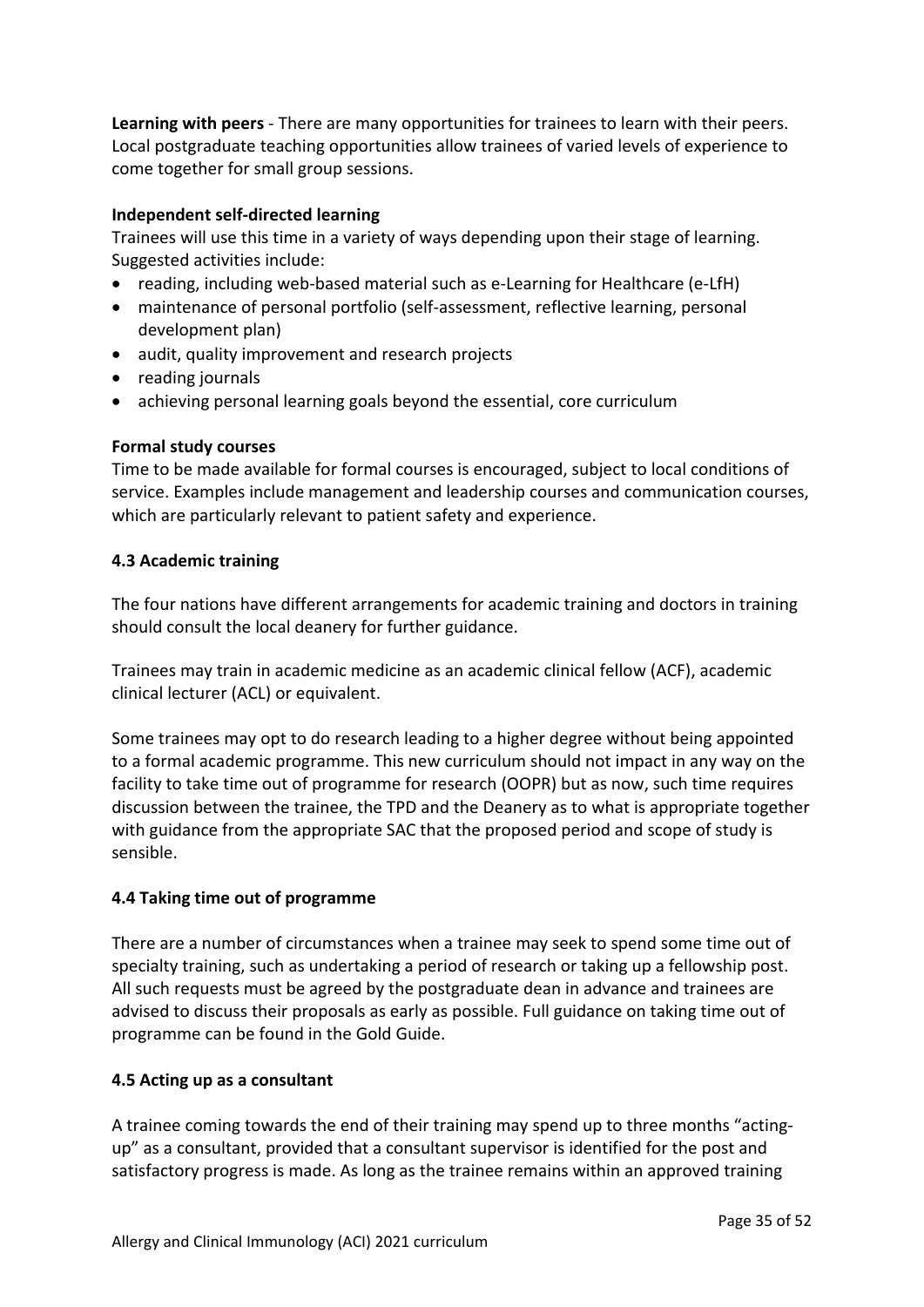programme, the GMC does not need to approve this period of "acting up" and their original CCT date will not be affected. More information on acting up as a consultant can be found in the Gold Guide.

## <span id="page-35-0"></span>**5 Programme of Assessment**

### <span id="page-35-1"></span>**5.1 Purpose of assessment**

The purpose of the programme of assessment is to:

- assess trainees' actual performance in the workplace
- enhance learning by providing formative assessment, enabling trainees to receive immediate feedback, understand their own performance and identify areas for development
- drive learning and enhance the training process by making it clear what is required of trainees and motivating them to ensure they receive suitable training and experience
- demonstrate trainees have acquired the GPCs and meet the requirements of GMP
- ensure that trainees possess the essential underlying knowledge required for their specialty
- provide robust, summative evidence that trainees are meeting the curriculum standards during the training programme;
- inform the ARCP, identifying any requirements for targeted or additional training where necessary and facilitating decisions regarding progression through the training programme;
- identify trainees who should be advised to consider changes of career direction.

### <span id="page-35-2"></span>**5.2 Programme of Assessment**

Our programme of assessment refers to the integrated framework of exams, assessments in the workplace and judgements made about a learner during their approved programme of training. The purpose of the programme of assessment is to robustly evidence, ensure and clearly communicate the expected levels of performance at critical progression points in, and to demonstrate satisfactory completion of training as required by the curriculum.

The programme of assessment is comprised of several different individual types of assessment. A range of assessments is needed to generate the necessary evidence required for global judgements to be made about satisfactory performance, progression in, and completion of, training. All assessments, including those conducted in the workplace, are linked to the relevant curricular learning outcomes (eg through the blueprinting of assessment system to the stated curricular outcomes).

The programme of assessment emphasises the importance and centrality of professional judgement in making sure learners have met the learning outcomes and expected levels of performance set out in the approved curricula. Assessors will make accountable, professional judgements. The programme of assessment includes how professional judgements are used and collated to support decisions on progression and satisfactory completion of training.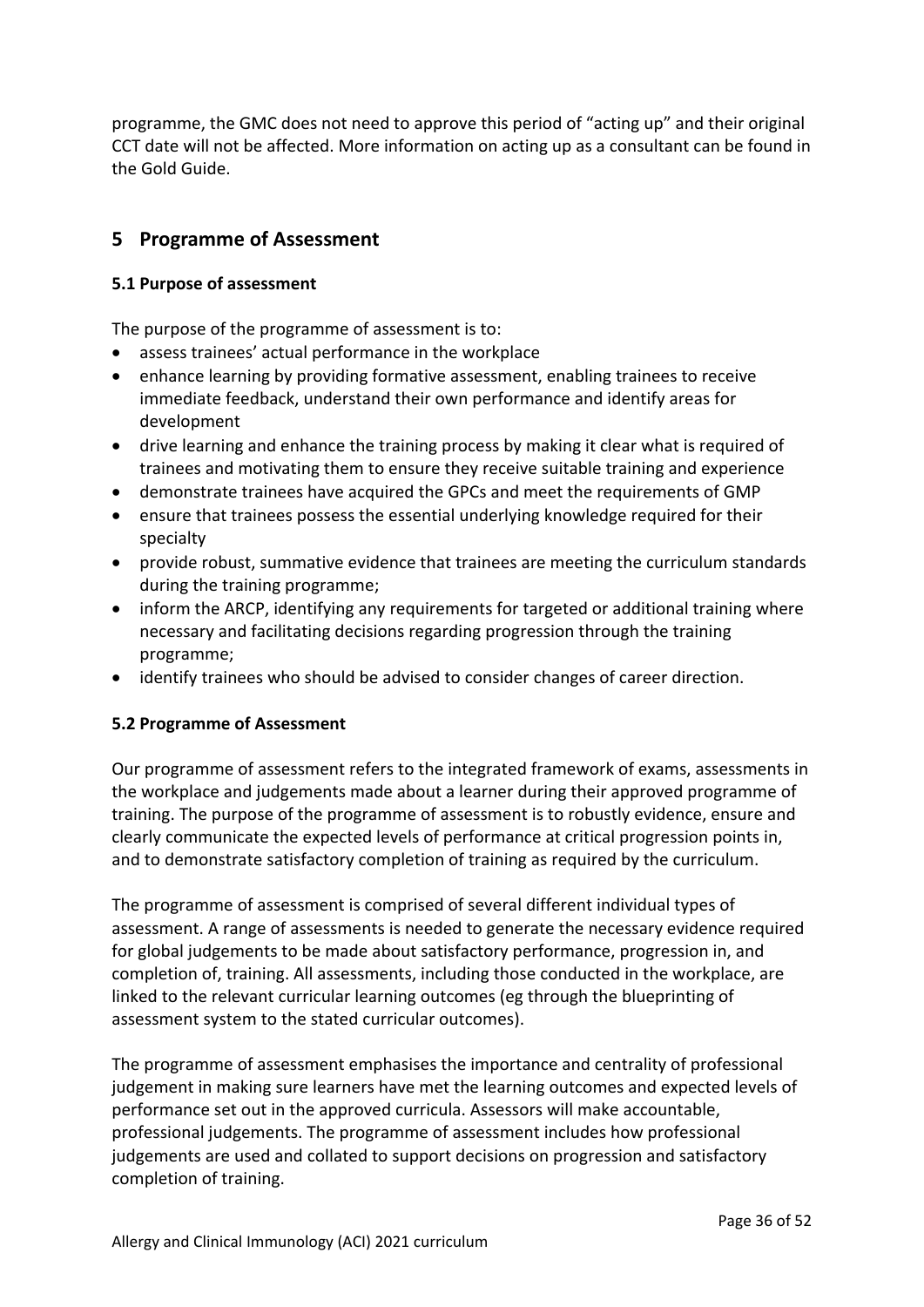The assessments will be supported by structured feedback for trainees. Assessment tools will be both formative and summative and have been selected on the basis of their fitness for purpose.

Assessment will take place throughout the training programme to allow trainees continually to gather evidence of learning and to provide formative feedback. Those assessment tools which are not identified individually as summative will contribute to summative judgements about a trainee's progress as part of the programme of assessment. The number and range of these will ensure a reliable assessment of the training relevant to their stage of training and achieve coverage of the curriculum.

Reflection and feedback should be an integral component to all SLEs and WBPAs. In order for trainees to maximise benefit, reflection and feedback should take place as soon as possible after an event. Every clinical encounter can provide a unique opportunity for reflection and feedback and this process should occur frequently. Feedback should be of high quality and should include an action plan for future development for the trainee. Both trainees and trainers should recognise and respect cultural differences when giving and receiving feedback.

### <span id="page-36-0"></span>**5.3 Assessment of CiPs**

Assessment of CiPs involves looking across a range of different skills and behaviours to make global decisions about a learner's suitability to take on particular responsibilities or tasks.

Clinical supervisors and others contributing to assessment will provide formative feedback to the trainee on their performance throughout the training year. This feedback will include a global rating in order to indicate to the trainee and their educational supervisor how they are progressing at that stage of training. To support this, workplace based assessments and multiple consultant reports will include global assessment anchor statements.

#### **Global assessment anchor statements**

- $\triangleright$  Below expectations for this year of training; may not meet the requirements for critical progression point.
- ➢ Meeting expectations for this year of training; expected to progress to next stage of training.
- $\triangleright$  Above expectations for this year of training; expected to progress to next stage of training.

Towards the end of the training year, trainees will make a self-assessment of their progression for each CiP and record this in the ePortfolio with signposting to the evidence to support their rating.

The educational supervisor (ES) will review the evidence in the ePortfolio including workplace based assessments, feedback received from clinical supervisors (via the Multiple Consultant Report) and the trainee's self-assessment and record their judgement on the trainee's performance in the ES report, with commentary.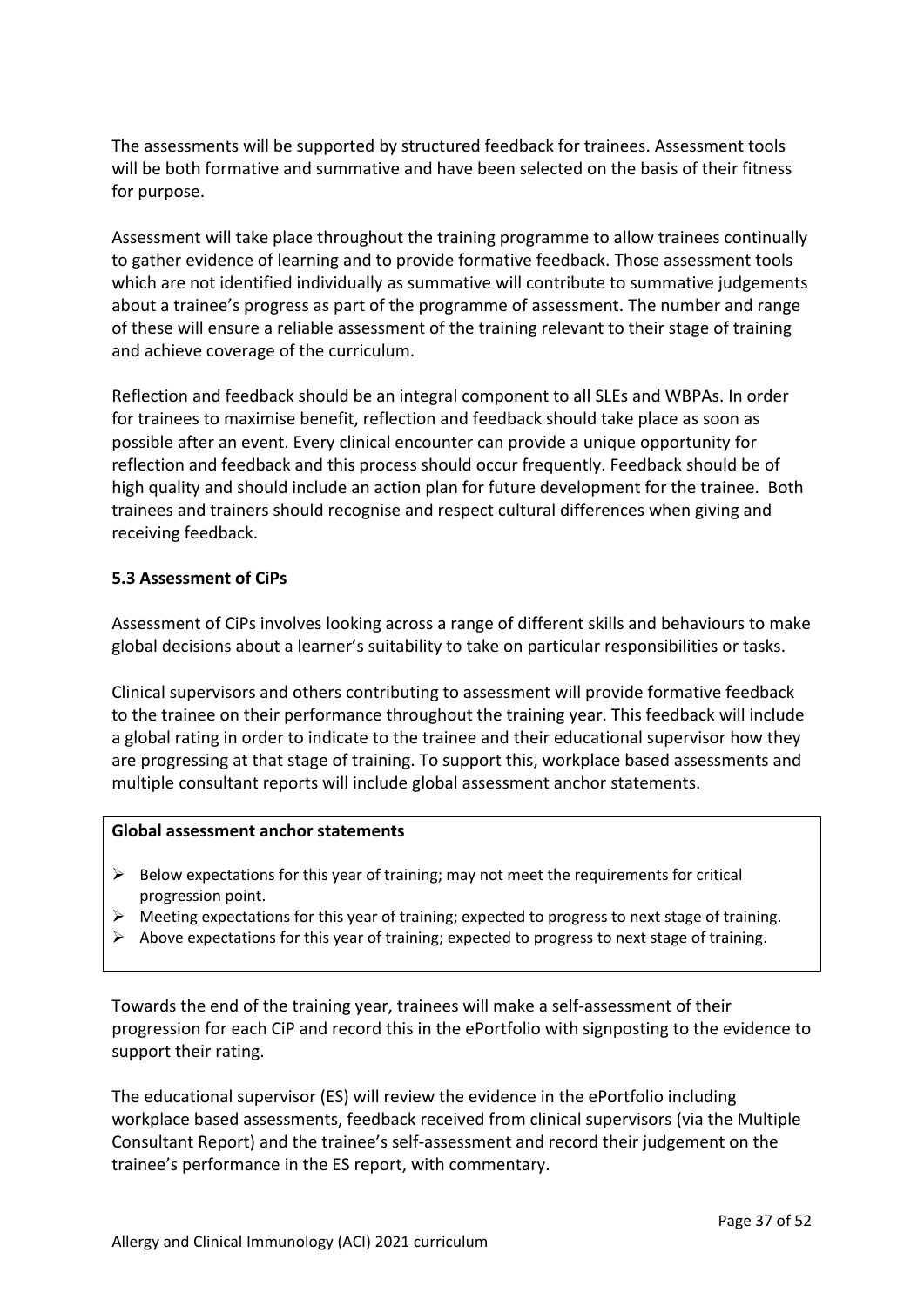For **generic CiPs**, the ES will indicate whether the trainee is meeting expectations or not using the global anchor statements above. Trainees will need to be meeting expectations for the stage of training as a minimum to be judged satisfactory to progress to the next training year.

For **specialty CiPs**, the ES will make an entrustment decision for each CiP and record the indicative level of supervision required with detailed comments to justify their entrustment decision. The ES will also indicate the most appropriate global anchor statement (see above) for overall performance.

| Level   | <b>Descriptor</b>                                                                       |
|---------|-----------------------------------------------------------------------------------------|
| Level 1 | Entrusted to observe only - no provision of clinical care                               |
| Level 2 | <b>Entrusted to act with direct supervision:</b>                                        |
|         | The trainee may provide clinical care, but the supervising physician is physically      |
|         | within the hospital or other site of patient care and is immediately available if       |
|         | required to provide direct bedside supervision                                          |
| Level 3 | <b>Entrusted to act with indirect supervision:</b>                                      |
|         | The trainee may provide clinical care when the supervising physician is not physically  |
|         | present within the hospital or other site of patient care, but is available by means of |
|         | telephone and/or electronic media to provide advice, and can attend at the bedside if   |
|         | required to provide direct supervision                                                  |
| Level 4 | <b>Entrusted to act unsupervised</b>                                                    |
|         |                                                                                         |

## **Level descriptors for specialty CiPs**

The ARCP will be informed by the ES report and the evidence presented in the ePortfolio. The ARCP panel will make the final summative judgement on whether the trainee has achieved the generic outcomes and the appropriate level of supervision for each CiP. The ARCP panel will determine whether the trainee can progress to the next year/level of training in accordance with the Gold Guide. ARCPs will be held for each training year. The final ARCP will ensure trainees have achieved level 4 in all CiPs for the critical progression point at completion of training.

## <span id="page-37-0"></span>**5.4 Critical progression points**

There is a critical progression point on completion of specialty training. Trainees will be required to be entrusted at level 4 in all CiPs by the end of training in order to achieve an ARCP outcome 6 and be recommended for a CCT.

The educational supervisor report will make a recommendation to the ARCP panel as to whether the trainee has met the defined levels for the CiPs and acquired the procedural competence required for each year of training. The ARCP panel will make the final decision on whether the trainee can be signed off and progress to the next year/level of training [see section 5.6].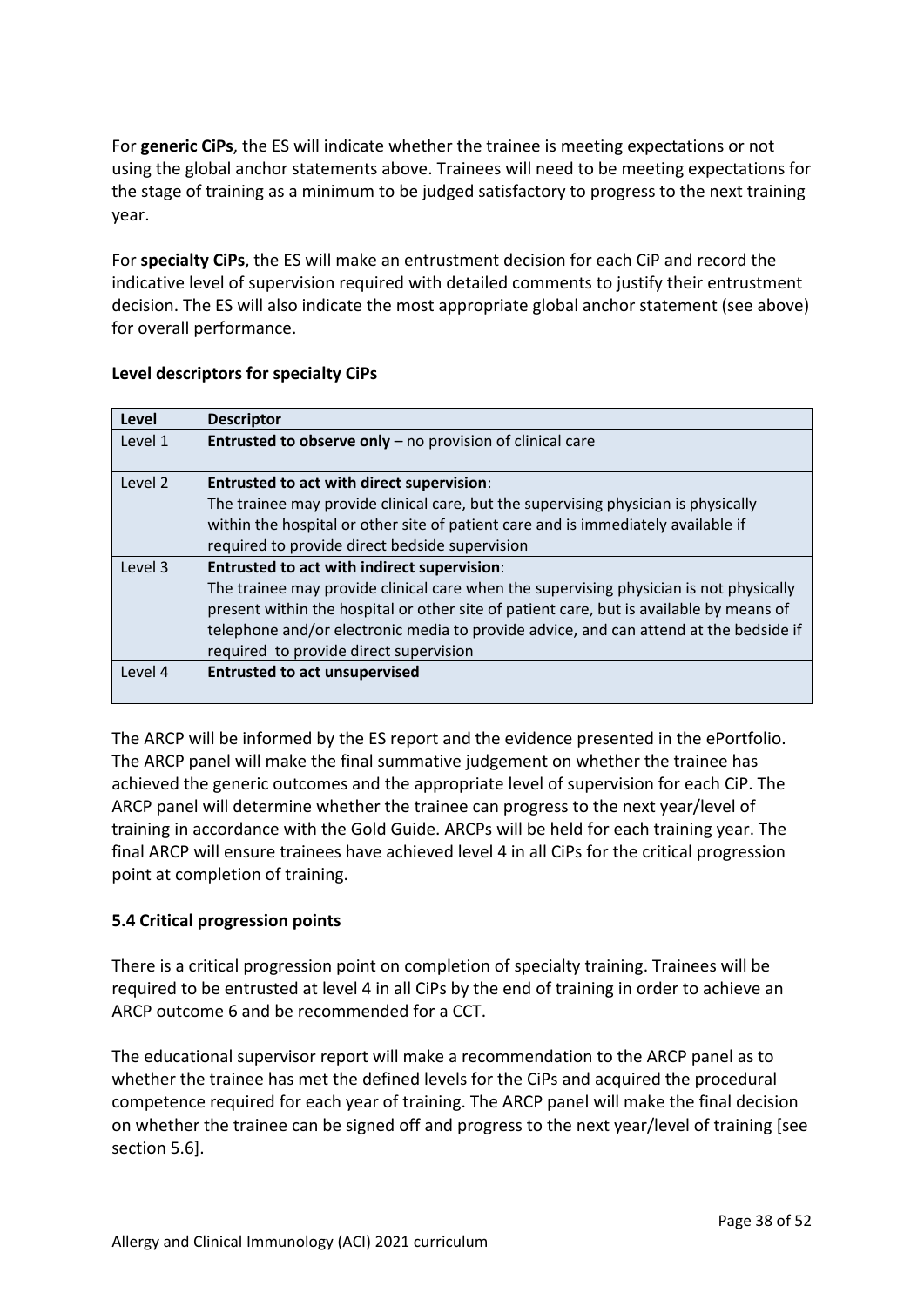The outline grid below sets out the expected level of supervision and entrustment for the specialty CiPs and includes the critical progression points across the whole training programme.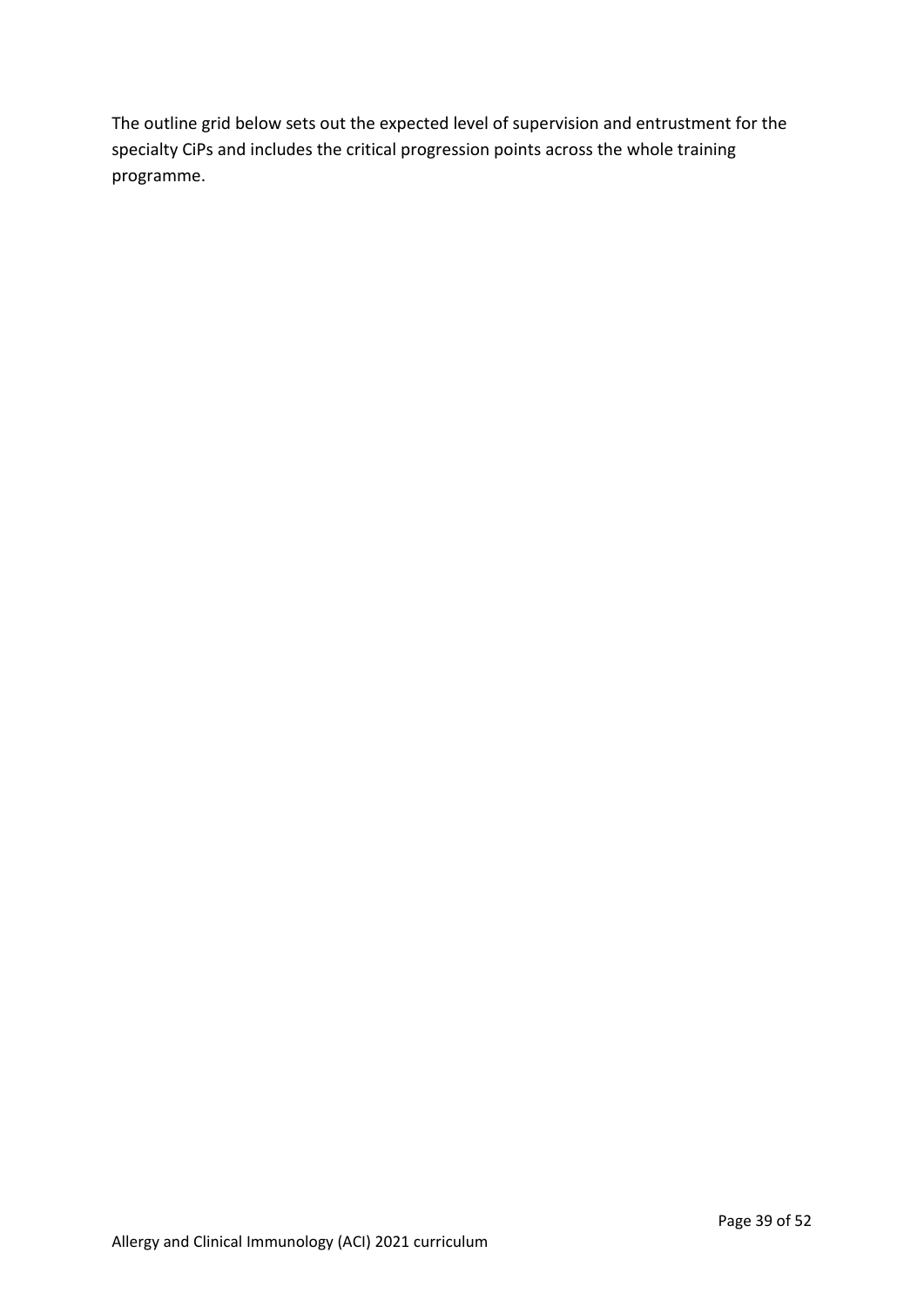## **Table 1: Outline grid of levels expected for Allergy and Clinical Immunology (ACI) CiPs**

#### **Level descriptors**

Level 1: Entrusted to observe only – no clinical care; Level 2: Entrusted to act with direct supervision; Level 3: Entrusted to act with indirect supervision Level 4: Entrusted to act unsupervised

|                                                                                                                                                                                                      |                 | <b>Specialty training</b> |                 |                 | CCT        |
|------------------------------------------------------------------------------------------------------------------------------------------------------------------------------------------------------|-----------------|---------------------------|-----------------|-----------------|------------|
| <b>Specialty CiP</b>                                                                                                                                                                                 | ST <sub>3</sub> | ST <sub>4</sub>           | ST <sub>5</sub> | ST <sub>6</sub> |            |
| Managing, developing, and delivering allergy services in all<br>appropriate service settings                                                                                                         |                 |                           | 3               |                 |            |
| Managing, developing, and delivering clinical immunology services<br>2.<br>in all appropriate service settings                                                                                       |                 |                           | 3               |                 |            |
| Providing advice to colleagues on selection, interpretation and<br>3.<br>limitations of laboratory and other investigations for common<br>immunological and allergic conditions                      |                 |                           |                 |                 | ROGRESSION |
| Supporting the management of patients with allergy,<br>4.<br>immunodeficiency and autoimmune disease, and auto-<br>inflammatory disease, in liaison with other specialties including<br>primary care |                 |                           | 4               |                 |            |
| Delivering and supporting both immune-mediated and other<br>5.<br>therapeutic interventions in allergic and immunological conditions                                                                 |                 |                           | 3               |                 |            |
| 6. Understanding the needs of adolescents and young adults with<br>immunological and allergic diseases transitioning to adulthood                                                                    |                 |                           |                 |                 |            |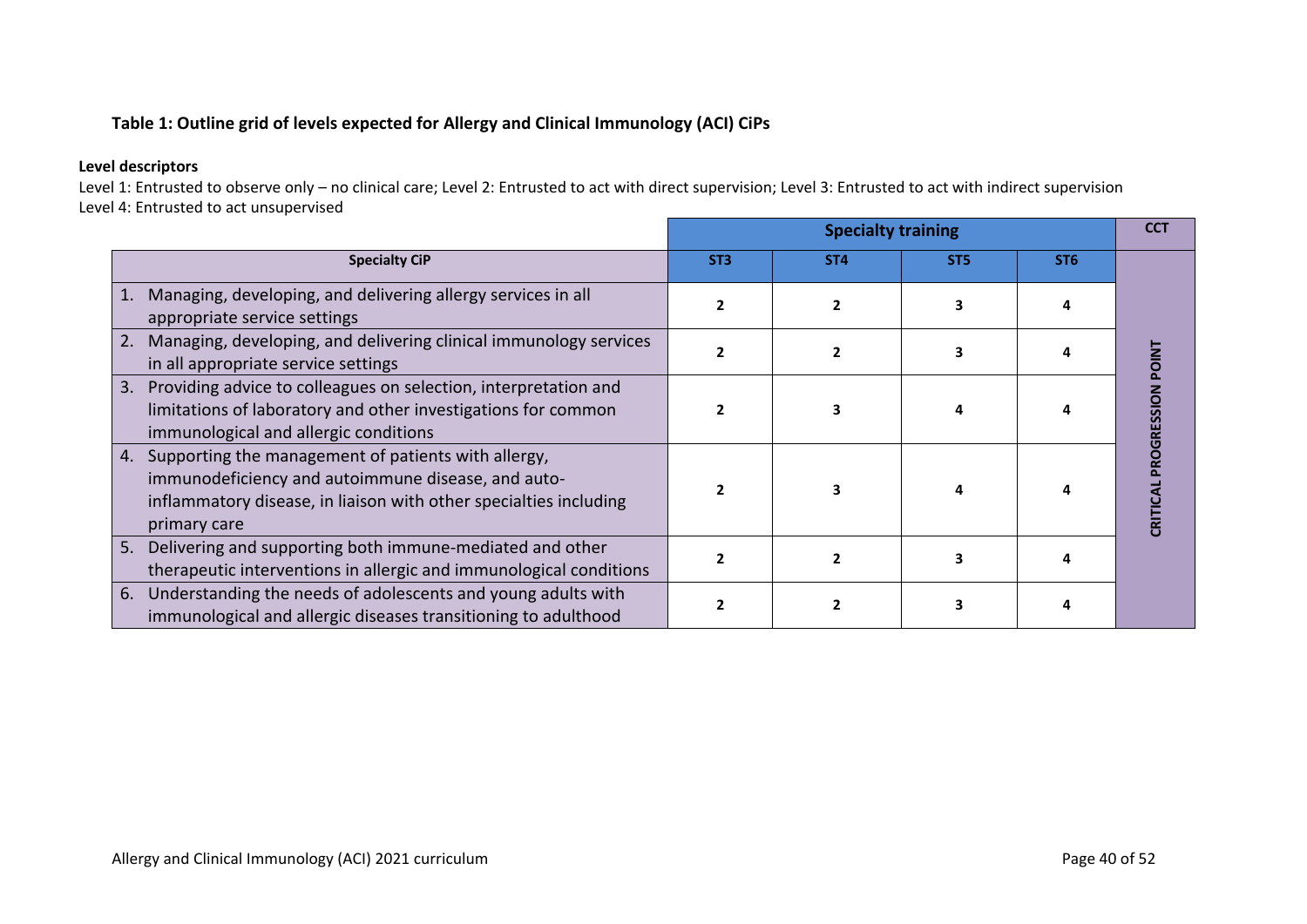## <span id="page-40-0"></span>**5.5 Evidence of progress**

The following methods of assessment will provide evidence of progress in the integrated programme of assessment. The requirements for each training year/level are stipulated in the ARCP decision aid [\(www.jrcptb.org.uk\)](http://www.jrcptb.org.uk/).

#### *Summative assessment*

### **Examinations and certificates**

- Advanced Life Support Certificate (ALS)
- Allergy and Clinical Immunology Certificate Examination (ACICE)

The summative assessment for Allergy and Clinical Immunology is the Allergy and Clinical Immunology Certificate Examination (ACICE). The ACICE is also the FRCPath Part 1 taken by Allergy, Clinical and Laboratory pathway trainees. The examinations are managed by the Royal College of Pathologists and further information is available on the website [www.rcpath.org/trainees/examinations.](https://www.rcpath.org/trainees/examinations.html)

It is recommended that trainees pass the ACICE/Part 1 by the end of ST5. Failing the examination will not in itself be a barrier to progression to the final year of training. The examination must be passed by the end of training.

#### **Workplace based assessment (WPBA)**

• Direct Observation of Procedural Skills (DOPS) – summative

#### *Formative assessment*

### **Supervised Learning Events (SLEs)**

- Case-Based Discussions (CbD)
- mini-Clinical Evaluation Exercise (mini-CEX)

#### **WPBA**

- Direct Observation of Procedural Skills (DOPS) formative
- Multi-Source Feedback (MSF)
- Patient Survey (PS)
- Quality Improvement Project Assessment Tool (QIPAT)
- Teaching Observation (TO)

### *Supervisor reports*

- Multiple Consultant Report (MCR)
- Educational Supervisor Report (ESR)

These methods are described briefly below. More information and guidance for trainees and assessors are available in the ePortfolio and on the JRCPTB website [\(www.jrcptb.org.uk\)](http://www.jrcptb.org.uk/).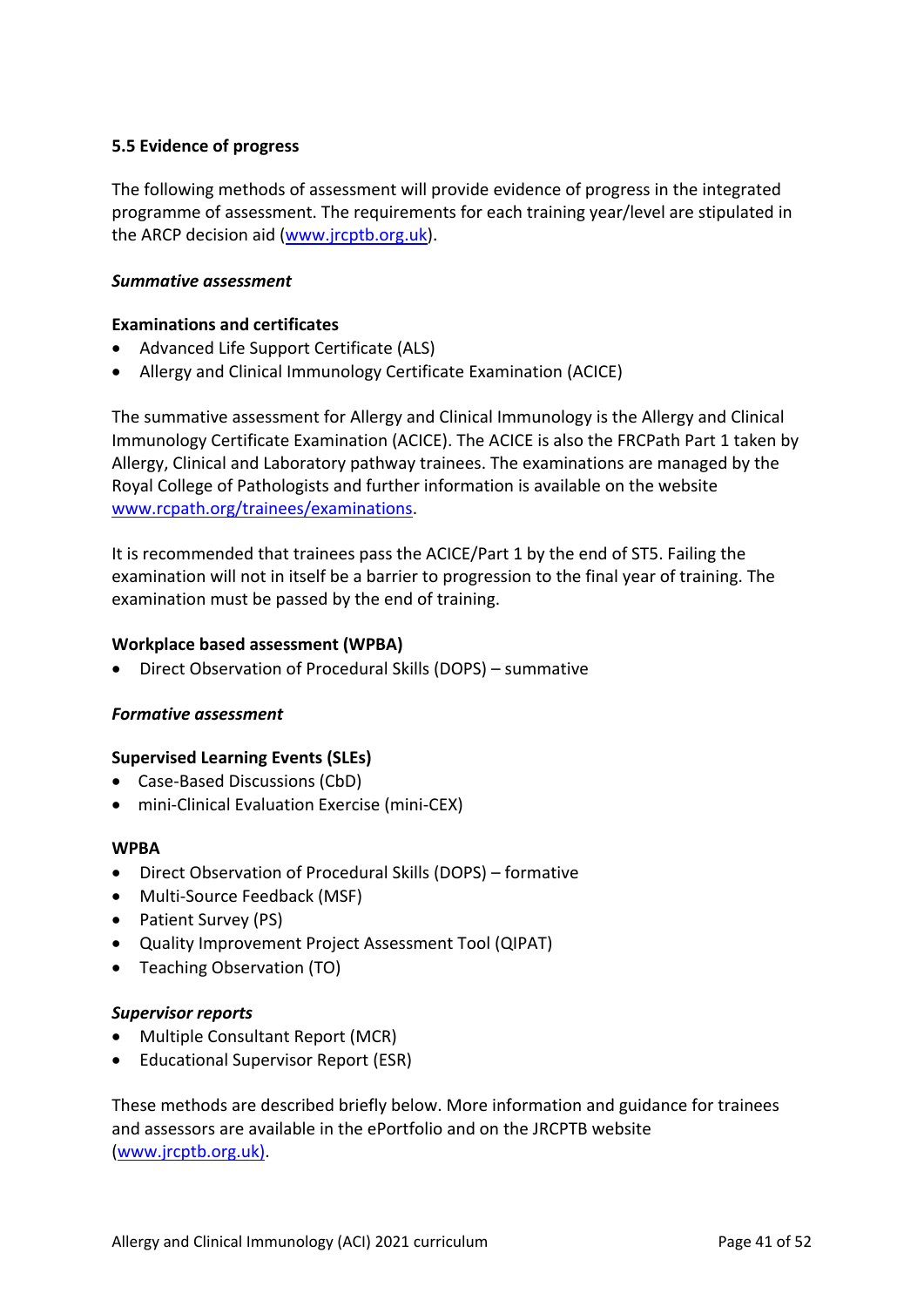Assessment should be recorded in the trainee's ePortfolio. These methods include feedback opportunities as an integral part of the programme of assessment.

### **Case-based Discussion (CbD)**

The CbD assesses the performance of a trainee in their management of a patient to provide an indication of competence in areas such as clinical reasoning, decision-making and application of medical knowledge in relation to patient care. It also serves as a method to document conversations about, and presentations of, cases by trainees. The CbD should focus on a written record (such as written case notes, outpatient letter, and discharge summary). A typical encounter might be when presenting newly referred patients in the outpatient department.

## **Mini-Clinical Evaluation Exercise (mini-CEX)**

This tool evaluates a clinical encounter with a patient to provide an indication of competence in skills essential for good clinical care such as history taking, examination and clinical reasoning. The trainee receives immediate feedback to aid learning. The mini-CEX can be used at any time and in any setting when there is a trainee and patient interaction and an assessor is available.

## **Direct Observation of Procedural Skills (DOPS)**

A DOPS is an assessment tool designed to evaluate the performance of a trainee in undertaking a practical procedure, against a structured checklist. The trainee receives immediate feedback to identify strengths and areas for development. DOPS can be undertaken as many times as the trainee and their supervisor feel is necessary (formative). A trainee can be regarded as competent to perform a procedure independently after they are signed off as such by an appropriate assessor (summative).

### **Multi-source feedback (MSF)**

This tool is a method of assessing generic skills such as communication, leadership, team working, reliability etc, across the domains of Good Medical Practice. This provides systematic collection and feedback of performance data on a trainee, derived from a number of colleagues. 'Raters' are individuals with whom the trainee works, and includes doctors, administrative staff, and other allied professionals. Raters should be agreed with the educational supervisor at the start of the training year. The trainee will not see the individual responses by raters. Feedback is given to the trainee by the Educational Supervisor.

### **Patient Survey (PS)**

A trainee's interaction with patients should be continually observed and assessed. The Patient Survey provides a tool to assess a trainee during a consultation period. The Patient Survey assesses the trainee's performance in areas such as interpersonal skills, communication skills and professionalism.

### **Quality Improvement Project Assessment Tool (QIPAT)**

The QIPAT is designed to assess a trainee's competence in completing a quality improvement project. The QIPAT can be based on review of quality improvement project documentation or on a presentation of the quality improvement project at a meeting. If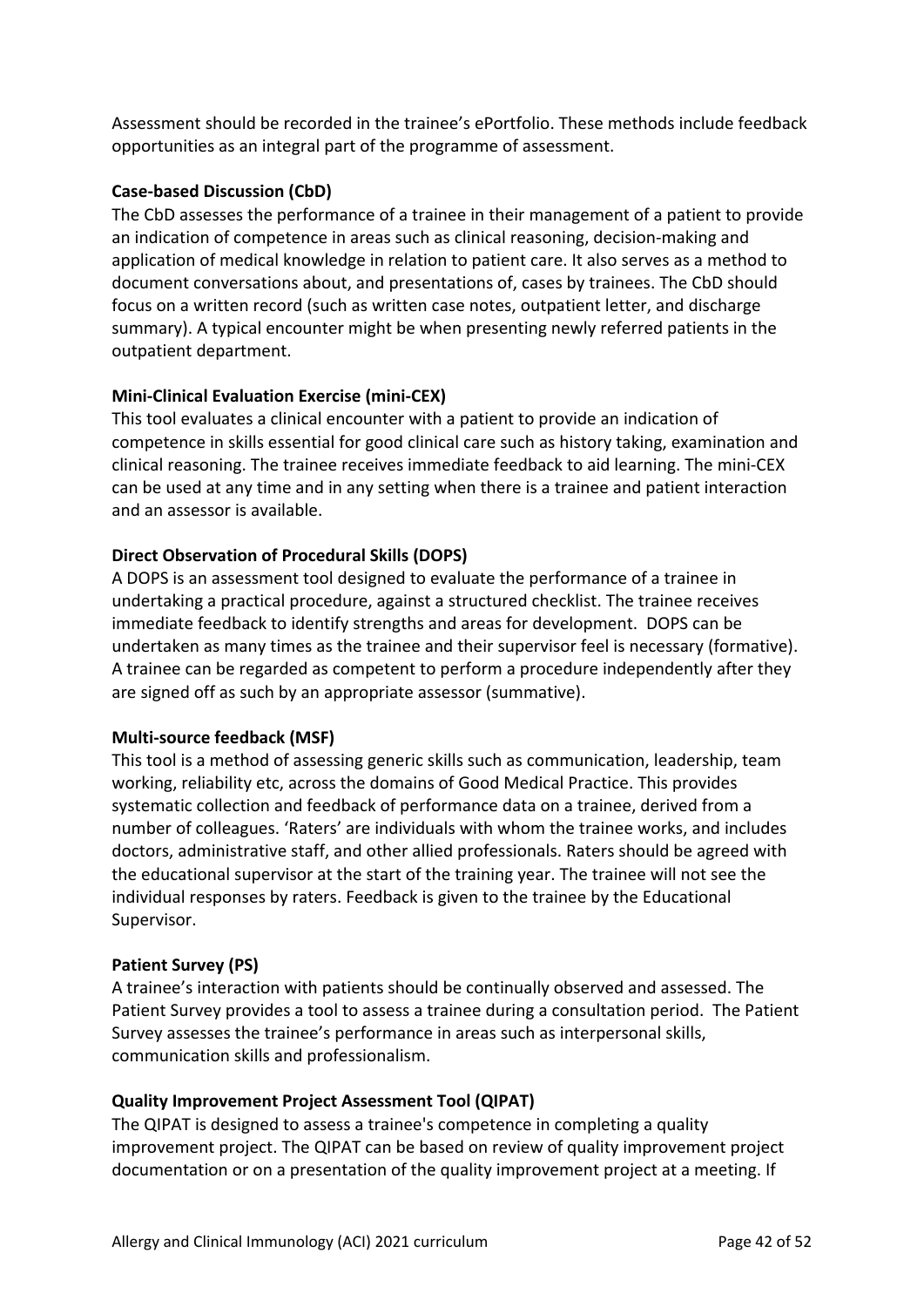possible the trainee should be assessed on the same quality improvement project by more than one assessor.

## **Teaching Observation (TO)**

The TO form is designed to provide structured, formative feedback to trainees on their competence at teaching. The TO can be based on any instance of formalised teaching by the trainee which has been observed by the assessor. The process should be trainee-led (identifying appropriate teaching sessions and assessors).

### **Multiple Consultant Report (MCR)**

The MCR captures the views of consultant supervisors based on observation on a trainee's performance in practice. The MCR feedback and comments received give valuable insight into how well the trainee is performing, highlighting areas of excellence and areas of support required. MCR feedback will be available to the trainee and contribute to the educational supervisor's report.

## **Educational supervisors report (ESR)**

The ES will periodically (at least annually) record a longitudinal, global report of a trainee's progress based on a range of assessment, potentially including observations in practice or reflection on behaviour by those who have appropriate expertise and experience. The ESR will include the ES's summative judgement of the trainee's performance and the entrustment decisions given for the learning outcomes (CiPs). The ESR can incorporate commentary or reports from longitudinal observations, such as from supervisors (MCRs) and formative assessments demonstrating progress over time.

### <span id="page-42-0"></span>**5.6 Decisions on progress (ARCP)**

The decisions made at critical progression points and upon completion of training should be clear and defensible. They must be fair and robust and make use of evidence from a range of assessments, potentially including exams and observations in practice or reflection on behaviour by those who have appropriate expertise or experience. They can also incorporate commentary or reports from longitudinal observations, such as from supervisors or formative assessments demonstrating progress over time.

Periodic (at least annual) review should be used to collate and systematically review evidence about a doctor's performance and progress in a holistic way and make decisions about their progression in training. The annual review of progression (ARCP) process supports the collation and integration of evidence to make decisions about the achievement of expected outcomes.

Assessment of CiPs involves looking across a range of different skills and behaviours to make global decisions about a learner's suitability to take on particular responsibilities or tasks, as do decisions about the satisfactory completion of presentations/conditions and procedural skills set out in this curriculum. The outline grid in section 5.4 sets out the level of supervision expected for each of the clinical and specialty CiPs. The table of practical procedures sets out the minimum level of performance expected at the end of each year or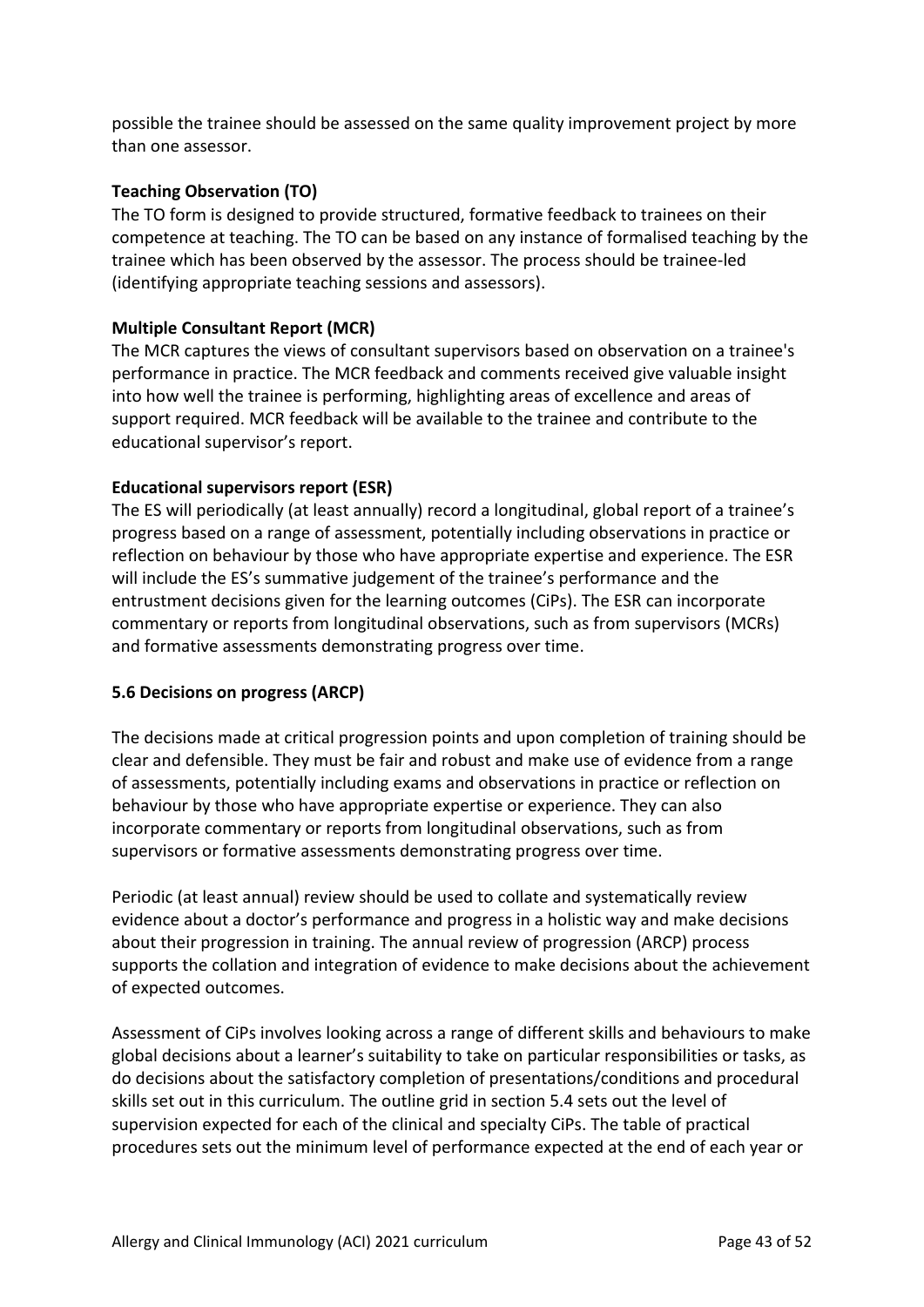training. The requirements for each year of training are set out in the ARCP decision aid [\(www.jrcptb.org.uk\)](http://www.jrcptb.org.uk/).

The ARCP process is described in the Gold Guide. Deaneries are responsible for organising and conducting ARCPs. The evidence to be reviewed by ARCP panels should be collected in the trainee's ePortfolio.

As a precursor to ARCPs, JRCPTB strongly recommend that trainees have an informal ePortfolio review either with their educational supervisor or arranged by the local school of medicine. These provide opportunities for early detection of trainees who are failing to gather the required evidence for ARCP.

There should be review of the trainee's progress to identify any outstanding targets that the trainee will need to complete to meet all the learning outcomes for completion training approximately 12-18 months before CCT. This should include an external assessor from outside the training programme.

In order to guide trainees, supervisors and the ARCP panel, JRCPTB has produced an ARCP decision aid which sets out the requirements for a satisfactory ARCP outcome at the end of each training year and critical progression point. The ARCP decision aid is available on the JRCPTB website [www.jrcptb.org.uk.](http://www.jrcptb.org.uk/)

Poor performance should be managed in line with the Gold Guide.

### <span id="page-43-0"></span>**5.7 Assessment blueprint**

The table below show the possible methods of assessment for each CiP. It is not expected that every method will be used for each competency and additional evidence may be used to help make a judgement on capability.

| CbD          | Case-based discussion       | <b>DOPS</b> | Direct observation of procedural skills |
|--------------|-----------------------------|-------------|-----------------------------------------|
| Mini-CEX     | Mini-clinical evaluation    | <b>MCR</b>  | Multiple consultant report              |
|              | exercise                    |             |                                         |
| <b>MSF</b>   | Multi source feedback       | <b>PS</b>   | Patient survey                          |
| <b>QIPAT</b> | Quality improvement project | TO          | Teaching observation                    |
|              | assessment tool             |             |                                         |

**KEY**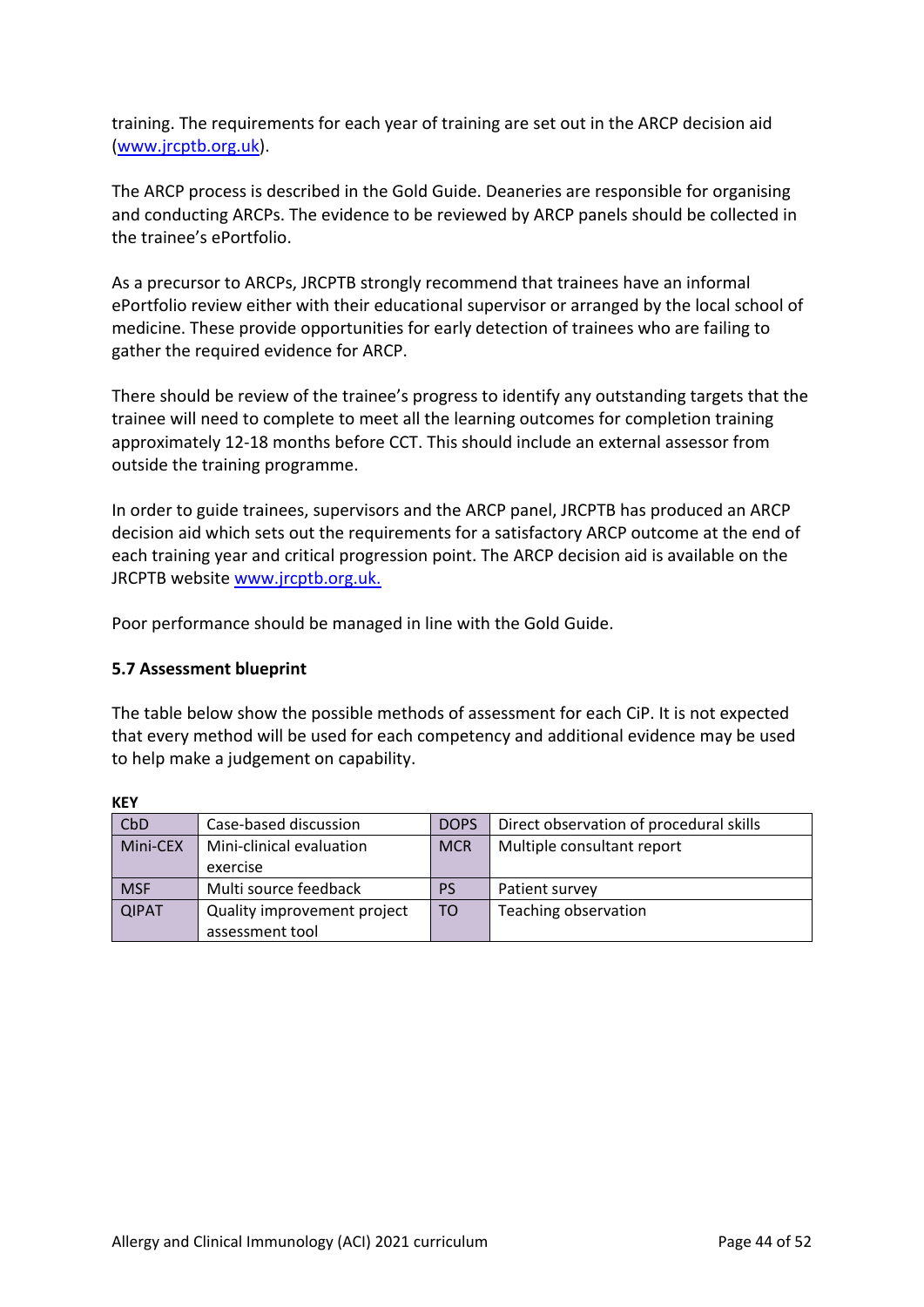## **Blueprint for assessments mapped to CiPs**

| <b>Learning outcomes</b>                                                     | <b>GbD</b> | DOPS       | MCR        | Mini-CEX   | SN         | ჯ          | <b>QIPAT</b> | 5          | ACICE      |
|------------------------------------------------------------------------------|------------|------------|------------|------------|------------|------------|--------------|------------|------------|
|                                                                              |            |            |            |            |            |            |              |            |            |
| <b>Generic CiPs</b>                                                          |            |            |            |            |            |            |              |            |            |
| Able to function successfully within NHS                                     |            |            | $\sqrt{ }$ |            | $\sqrt{ }$ |            |              |            |            |
| organisational and management systems                                        |            |            |            |            |            |            |              |            |            |
| Able to deal with ethical and legal issues                                   | $\sqrt{ }$ | $\sqrt{ }$ | $\sqrt{ }$ | $\sqrt{ }$ | $\sqrt{ }$ |            |              |            |            |
| related to clinical practice                                                 |            |            |            |            |            |            |              |            |            |
| Communicates effectively and is able to share                                |            |            | $\sqrt{ }$ |            | $\sqrt{ }$ | $\sqrt{ }$ |              |            |            |
| decision making, while maintaining                                           |            |            |            |            |            |            |              |            |            |
| appropriate situational awareness,                                           |            |            |            |            |            |            |              |            |            |
| professional behaviour and professional                                      |            |            |            |            |            |            |              |            |            |
| judgement                                                                    |            |            |            |            |            |            |              |            |            |
| Is focused on patient safety and delivers                                    |            |            | $\sqrt{ }$ |            | $\sqrt{ }$ |            | $\sqrt{ }$   |            |            |
| effective quality improvement in patient care                                |            |            |            |            |            |            |              |            |            |
| Carrying out research and managing data                                      |            |            | $\sqrt{ }$ |            | $\sqrt{ }$ |            |              |            |            |
| appropriately                                                                |            |            |            |            |            |            |              |            |            |
| Acting as a clinical teacher and clinical                                    |            |            | $\sqrt{ }$ |            | $\sqrt{ }$ |            |              | $\sqrt{ }$ |            |
| supervisor                                                                   |            |            |            |            |            |            |              |            |            |
| <b>Specialty CiPs</b>                                                        |            |            |            |            |            |            |              |            |            |
| Managing, developing, and delivering allergy                                 | $\sqrt{ }$ | v          | $\sqrt{ }$ | V          | $\sqrt{ }$ | V          | $\sqrt{ }$   |            | $\sqrt{ }$ |
| services in all appropriate service settings                                 |            |            |            |            |            |            |              |            |            |
| Managing, developing, and delivering clinical                                | $\sqrt{ }$ | $\sqrt{ }$ | $\sqrt{ }$ | $\sqrt{ }$ | $\sqrt{ }$ | V          | V            |            | $\sqrt{ }$ |
| immunology services in all appropriate service                               |            |            |            |            |            |            |              |            |            |
| settings                                                                     |            |            |            |            |            |            |              |            |            |
| Providing advice to colleagues on selection,                                 | $\sqrt{ }$ | $\sqrt{ }$ | $\sqrt{ }$ |            | $\sqrt{ }$ |            | V            |            | $\sqrt{ }$ |
| interpretation and limitations of laboratory                                 |            |            |            |            |            |            |              |            |            |
| and other investigations for common<br>immunological and allergic conditions |            |            |            |            |            |            |              |            |            |
| Supporting the management of patients with                                   | V          | $\sqrt{ }$ | $\sqrt{ }$ | v          | $\sqrt{ }$ |            | V            |            | V          |
| allergy, immunodeficiency, auto-immune                                       |            |            |            |            |            |            |              |            |            |
| disease, and auto-inflammatory disease, in                                   |            |            |            |            |            |            |              |            |            |
| liaison with other specialties including                                     |            |            |            |            |            |            |              |            |            |
| primary care                                                                 |            |            |            |            |            |            |              |            |            |
| Delivering and supporting both immune-                                       | $\sqrt{ }$ | $\sqrt{ }$ | $\sqrt{ }$ | $\sqrt{ }$ | $\sqrt{ }$ | $\sqrt{ }$ | V            |            | $\sqrt{ }$ |
| mediated and other therapeutic interventions                                 |            |            |            |            |            |            |              |            |            |
| in allergic and immunological conditions                                     |            |            |            |            |            |            |              |            |            |
| Understanding the needs of adolescents and                                   | $\sqrt{ }$ | $\sqrt{ }$ | $\sqrt{ }$ | $\sqrt{ }$ | $\sqrt{ }$ | $\sqrt{ }$ | V            |            | V          |
| young adults with allergic and immunological                                 |            |            |            |            |            |            |              |            |            |
| diseases transitioning to adulthood.                                         |            |            |            |            |            |            |              |            |            |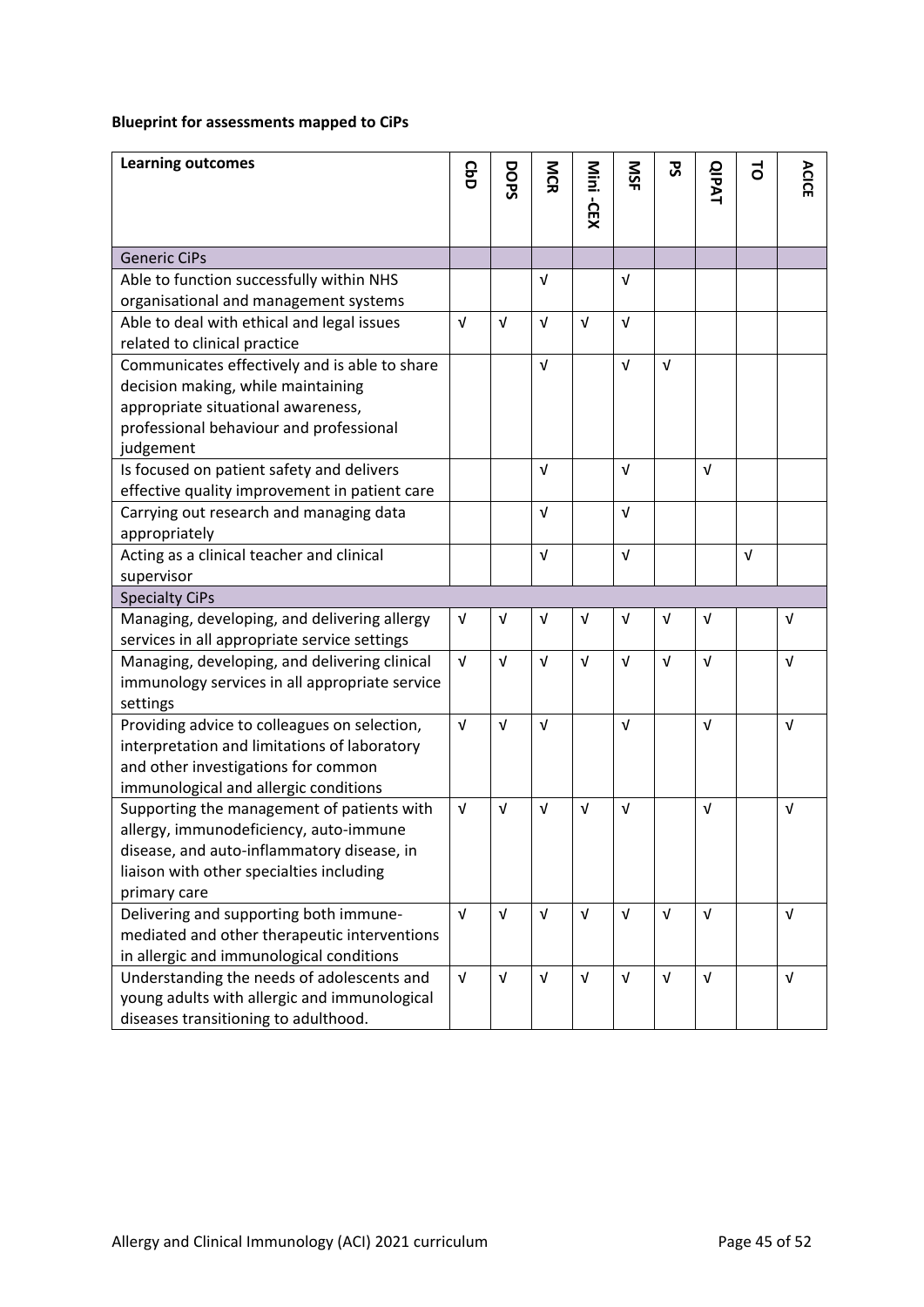# <span id="page-45-0"></span>**6 Supervision and feedback**

This section of the curriculum describes how trainees will be supervised, and how they will receive feedback on performance. For further information please refer to the AoMRC guidance on Improving feedback and reflection to improve learning<sup>4</sup>.

Access to high quality, supportive and constructive feedback is essential for the professional development of the trainee. Trainee reflection is an important part of the feedback process and exploration of that reflection with the trainer should ideally be a two way dialogue. Effective feedback is known to enhance learning and combining self-reflection to feedback promotes deeper learning.

Trainers should be supported to deliver valuable and high quality feedback. This can be by providing face to face training to trainers. Trainees would also benefit from such training as they frequently act as assessors to junior doctors, and all involved could also be shown how best to carry out and record reflection.

### <span id="page-45-1"></span>**6.1 Supervision**

All elements of work in training posts must be supervised with the level of supervision varying depending on the experience of the trainee and the clinical exposure and case mix undertaken. Outpatient and referral supervision must routinely include the opportunity to discuss all cases with a supervisor if appropriate. As training progresses the trainee should have the opportunity for increasing autonomy, consistent with safe and effective care for the patient.

Organisations must make sure that each doctor in training has access to a named clinical supervisor and a named educational supervisor. Depending on local arrangements these roles may be combined into a single role of educational supervisor. However, it is preferred that a trainee has a single named educational supervisor for (at least) a full training year, in which case the clinical supervisor is likely to be a different consultant during some placements.

The role and responsibilities of supervisors have been defined by the GMC in their standards for medical education and training<sup>5</sup>.

### **Educational supervisor**

The educational supervisor is responsible for the overall supervision and management of a doctor's educational progress during a placement or a series of placements. The educational supervisor regularly meets with the doctor in training to help plan their training, review progress and achieve agreed learning outcomes. The educational supervisor is responsible for the educational agreement, and for bringing together all relevant evidence to form a summative judgement about progression at the end of the placement or a series of placements.

<sup>&</sup>lt;sup>4</sup> [Improving feedback and reflection to improve learning. A practical guide for trainees and trainers](http://www.aomrc.org.uk/publications/reports-guidance/improving-feedback-reflection-improve-learning-practical-guide-trainees-trainers/)

<sup>5</sup> [Promoting excellence: standards for medical education and training](http://www.gmc-uk.org/education/standards.asp)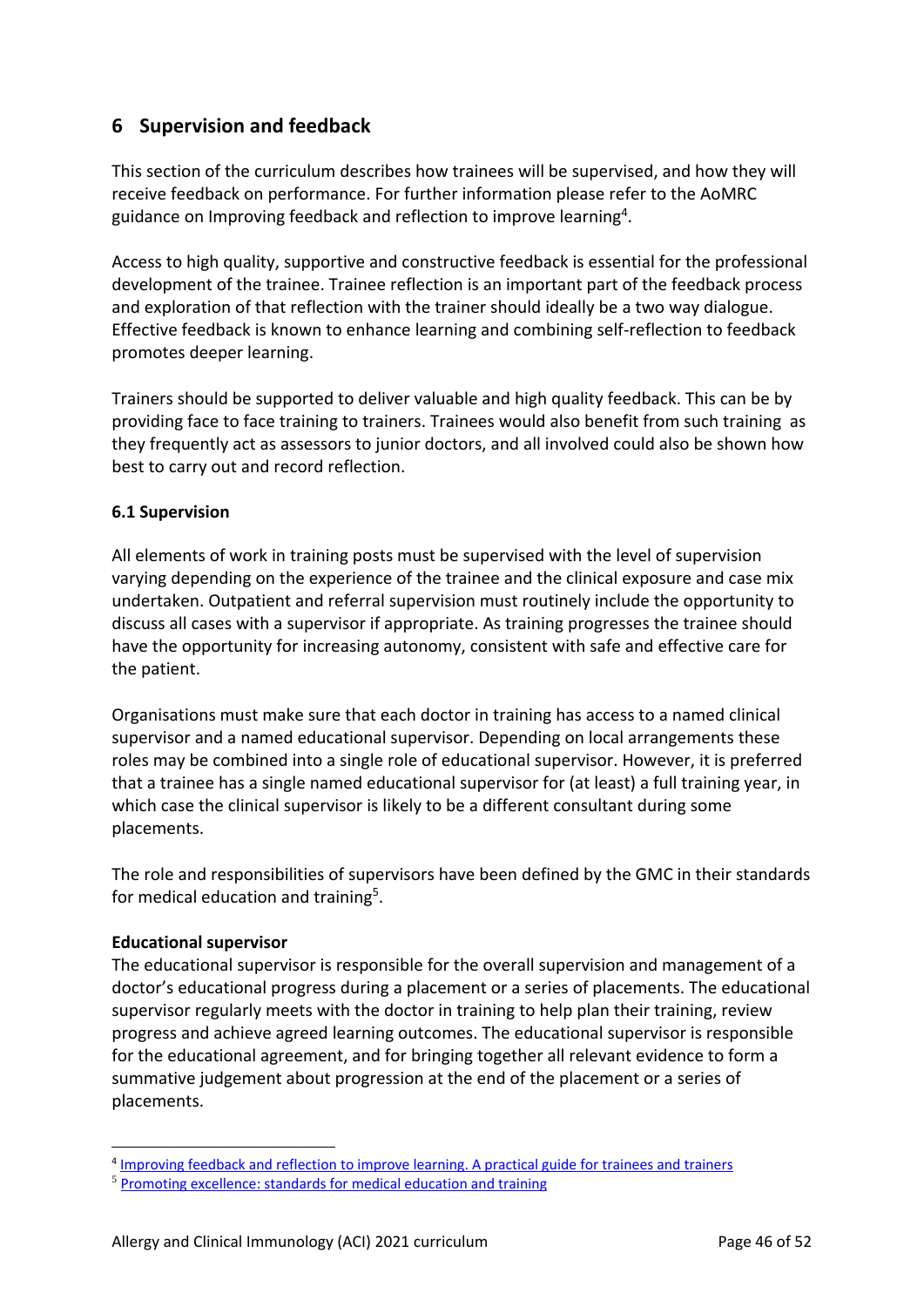### **Clinical supervisor**

Consultants responsible for patients that a trainee looks after provide clinical supervision for that trainee and thereby contribute to their training; they may also contribute to assessment of their performance by completing a 'Multiple Consultant Report (MCR)' and other WPBAs. A trainee may also be allocated (for instance, if they are not working with their educational supervisor in a particular placement) a named clinical supervisor, who is responsible for reviewing the trainee's training and progress during a particular placement. It is expected that a named clinical supervisor will provide a MCR for the trainee to inform the Educational Supervisor's report.

The educational and (if relevant) clinical supervisors, when meeting with the trainee, should discuss issues of clinical governance, risk management and any report of any untoward clinical incidents involving the trainee. If the service lead (clinical director) has any concerns about the performance of the trainee, or there are issues of doctor or patient safety, these would be discussed with the clinical and educational supervisors (as well as the trainee). These processes, which are integral to trainee development, must not detract from the statutory duty of the trust to deliver effective clinical governance through its management systems.

Educational and clinical supervisors need to be formally recognised by the GMC to carry out their roles<sup>6</sup>. It is essential that training in assessment is provided for trainers and trainees in order to ensure that there is complete understanding of the assessment system, assessment methods, their purposes and use. Training will ensure a shared understanding and a consistency in the use of the WPBAs and the application of standards.

Opportunities for feedback to trainees about their performance will arise through the use of the workplace based assessments, regular appraisal meetings with supervisors, other meetings and discussions with supervisors and colleagues, and feedback from ARCP.

### **Trainees**

Trainees should make the safety of patients their first priority and they should not be practising in clinical scenarios which are beyond their experiences and competencies without supervision. Trainees should actively devise individual learning goals in discussion with their trainers and should subsequently identify the appropriate opportunities to achieve said learning goals. Trainees would need to plan their WPBAs accordingly to enable their WPBAs to collectively provide a picture of their development during a training period. Trainees should actively seek guidance from their trainers in order to identify the appropriate learning opportunities and plan the appropriate frequencies and types of WPBAs according to their individual learning needs. It is the responsibility of trainees to seek feedback following learning opportunities and WPBAs. Trainees should self-reflect and self-evaluate regularly with the aid of feedback. Furthermore, trainees should formulate action plans with further learning goals in discussion with their trainers.

<sup>6</sup> [Recognition and approval of trainers](http://www.gmc-uk.org/education/10264.asp)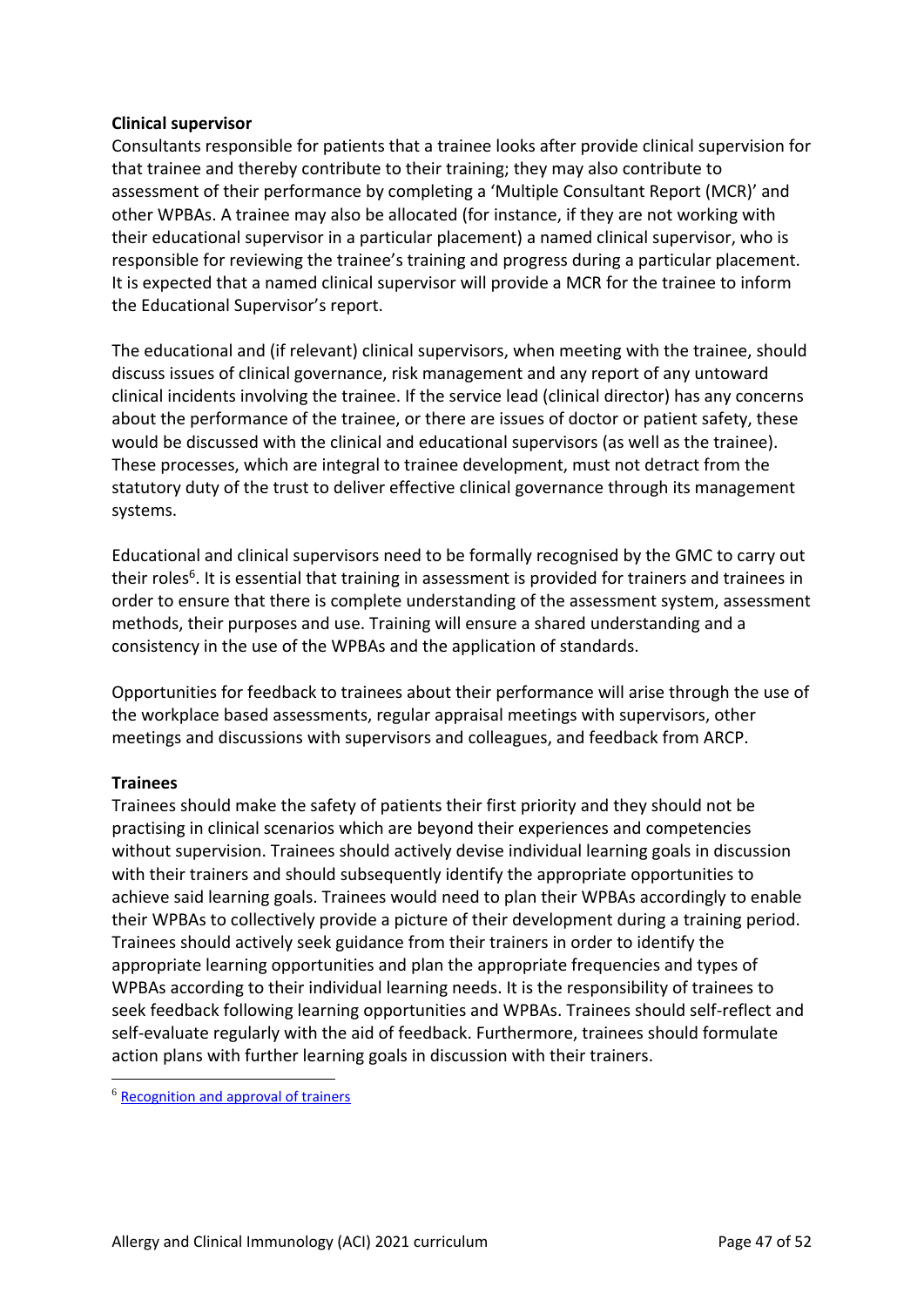## <span id="page-47-0"></span>**6.2 Appraisal**

A formal process of appraisals and reviews underpins training. This process ensures adequate supervision during training, provides continuity between posts and different supervisors and is one of the main ways of providing feedback to trainees. All appraisals should be recorded in the ePortfolio.

#### **Induction Appraisal**

The trainee and educational supervisor should have an appraisal meeting at the beginning of each post to review the trainee's progress so far, agree learning objectives for the post ahead and identify the learning opportunities presented by the post. Reviewing progress through the curriculum will help trainees to compile an effective Personal Development Plan (PDP) of objectives for the upcoming post. This PDP should be agreed during the Induction Appraisal. The trainee and supervisor should also both sign the educational agreement in the eportfolio at this time, recording their commitment to the training process.

#### **Mid-point Review**

This meeting between trainee and educational supervisor is not mandatory (particularly when an attachment is shorter than 6 months) but is encouraged particularly if either the trainee or educational or clinical supervisor has training concerns or the trainee has been set specific targeted training objectives at their ARCP).At this meeting trainees should review their PDP with their supervisor using evidence from the ePortfolio. Workplace based assessments and progress through the curriculum can be reviewed to ensure trainees are progressing satisfactorily, and attendance at educational events should also be reviewed. The PDP can be amended at this review.

### **End of Attachment Appraisal**

Trainees should review the PDP and curriculum progress with their educational supervisor using evidence from the eportfolio. Specific concerns may be highlighted from this appraisal. The end of attachment appraisal form should record the areas where further work is required to overcome any shortcomings. Further evidence of competence in certain areas may be needed, such as planned workplace based assessments, and this should be recorded. If there are significant concerns following the end of attachment appraisal then the programme director should be informed. Supervisors should also identify areas where a trainee has performed about the level expected and highlight successes.

## <span id="page-47-1"></span>**7 Quality Management**

The organisation of training programs is the responsibility of the deaneries. The deaneries will oversee programmes for postgraduate medical training in their regions. The Schools of Medicine in England, Wales and Northern Ireland and the Medical Specialty Training Board in Scotland will undertake the following roles:

- oversee recruitment and induction of trainees into the specialty
- allocate trainees into particular rotations appropriate to their training needs
- oversee the quality of training posts provided locally
- ensure adequate provision of appropriate educational events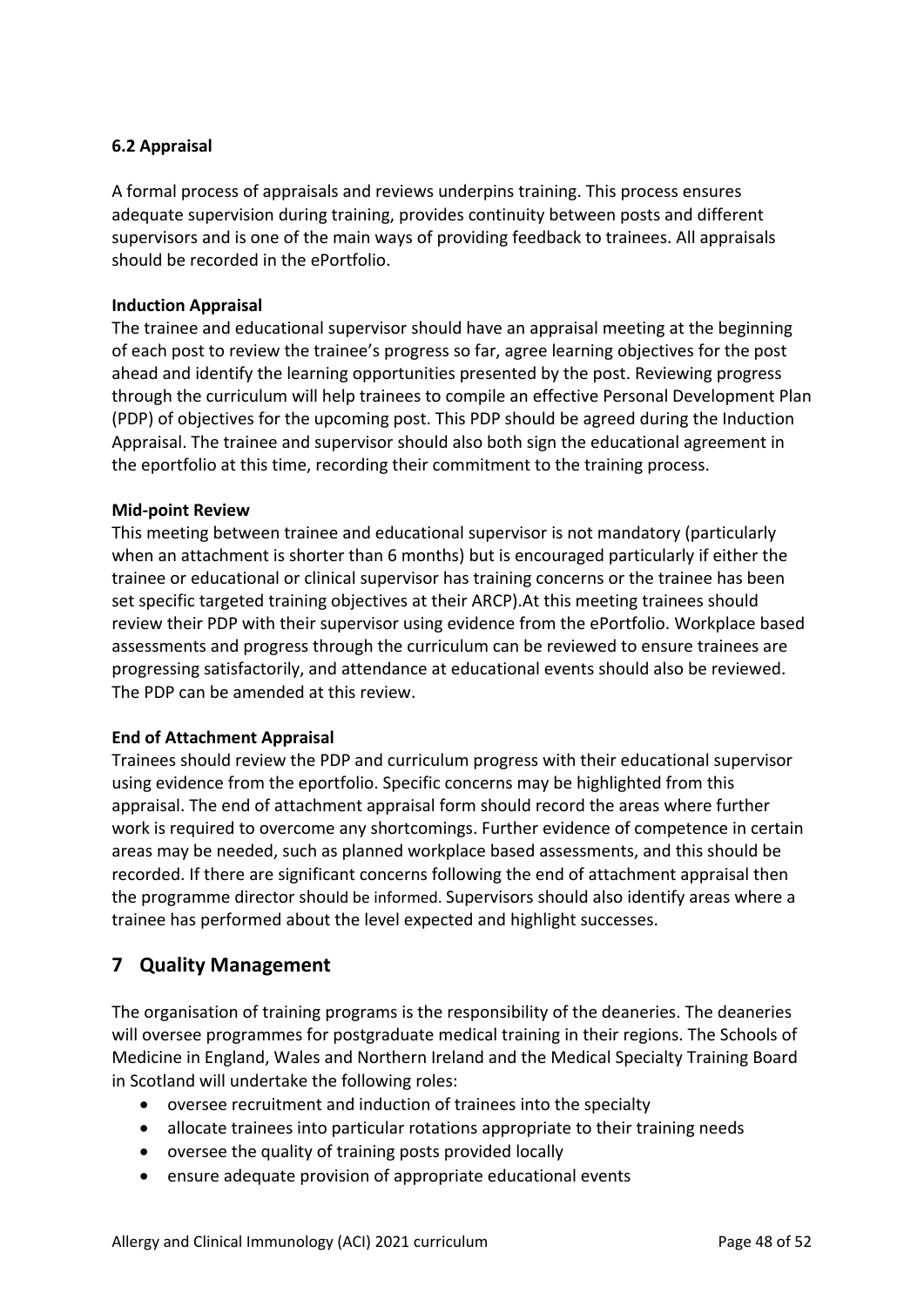- ensure curricula implementation across training programmes
- oversee the workplace based assessment process within programmes
- coordinate the ARCP process for trainees
- provide adequate and appropriate career advice
- provide systems to identify and assist doctors with training difficulties
- provide flexible training.

Educational programmes to train educational supervisors and assessors in workplace based assessment may be delivered by deaneries or by the colleges or both.

Development, implementation, monitoring and review of the curriculum are the responsibility of the JRCPTB and the SAC. The committee will be formally constituted with representatives from each health region in England, from the devolved nations and with trainee and lay representation. It will be the responsibility of the JRCPTB to ensure that curriculum developments are communicated to heads of school, regional specialty training committees and TPDs.

The JRCPTB has a role in quality management by monitoring and driving improvement in the standard of all medical specialties on behalf of the three Royal Colleges of Physicians in Edinburgh, Glasgow and London. The SACs are actively involved in assisting and supporting deaneries to manage and improve the quality of education within each of their approved training locations. They are tasked with activities central to assuring the quality of medical education such as writing the curriculum and assessment systems, reviewing applications for new posts and programmes, provision of external advisors to deaneries and recommending trainees eligible for CCT or Certificate of Eligibility for Specialist Registration (CESR).

JRCPTB uses data from six quality datasets across its specialties and subspecialties to provide meaningful quality management. The datasets include the GMC national Training Survey (NTS) data, ARCP outcomes, examination outcomes, new consultant survey, penultimate year assessments (PYA)/external advisor reports and the monitoring visit reports.

Quality criteria have been developed to drive up the quality of training environments and ultimately improve patient safety and experience. These are monitored and reviewed by JRCPTB to improve the provision of training and ensure enhanced educational experiences.

## <span id="page-48-0"></span>**8 Intended use of curriculum by trainers and trainees**

This curriculum and ARCP decision aid are available from the Joint Royal Colleges of Physicians Training Board (JRCPTB) via the website [www.jrcptb.org.uk.](http://www.jrcptb.org.uk/)

Clinical and educational supervisors should use the curriculum and decision aid as the basis of their discussion with trainees, particularly during the appraisal process. Both trainers and trainees are expected to have a good knowledge of the curriculum and should use it as a guide for their training programme.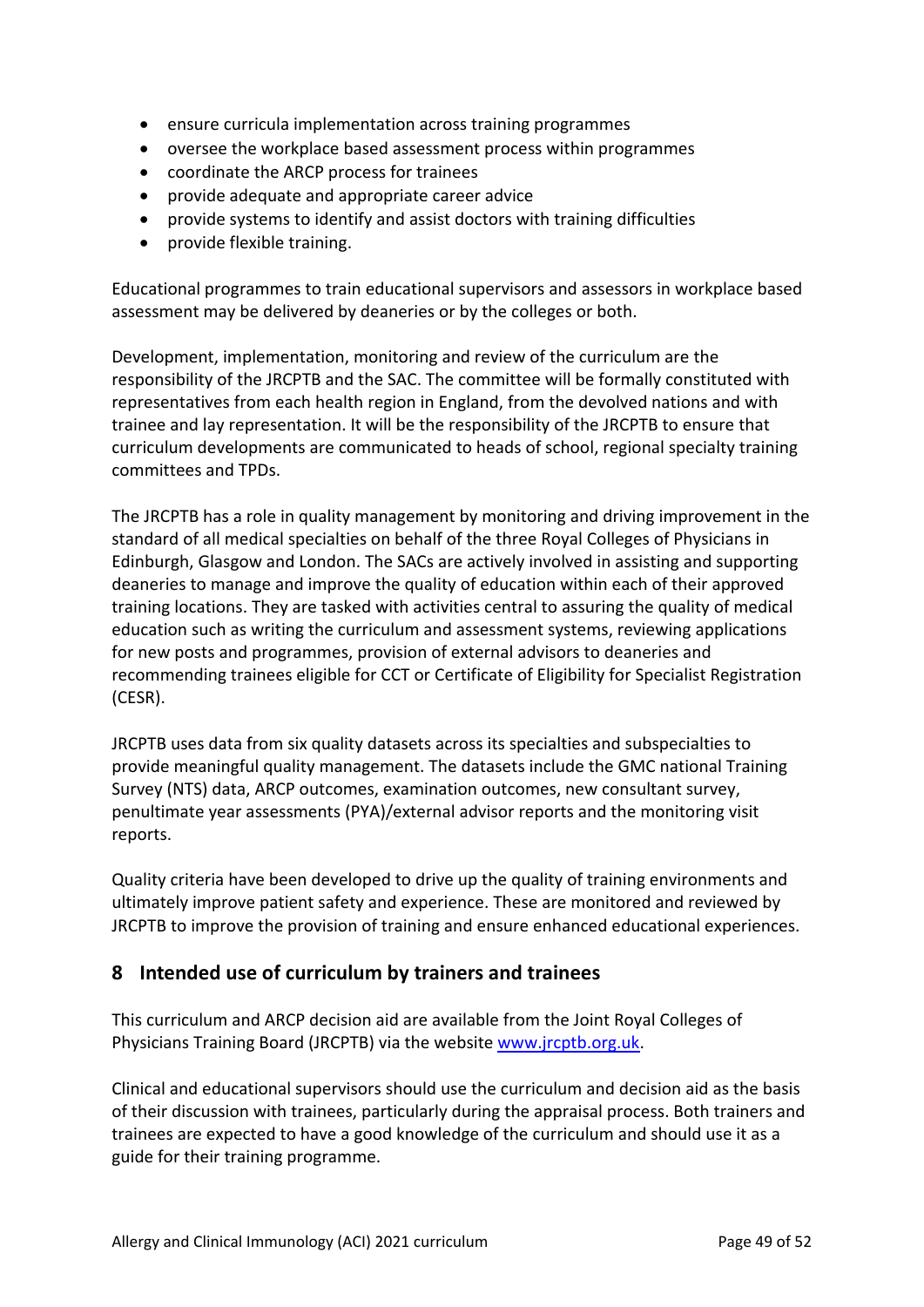Each trainee will engage with the curriculum by maintaining an ePortfolio. The trainee will use the curriculum to develop learning objectives and reflect on learning experiences.

## **Recording progress in the ePortfolio**

On enrolling with JRCPTB trainees will be given access to the ePortfolio. The ePortfolio allows evidence to be built up to inform decisions on a trainee's progress and provides tools to support trainees' education and development.

The trainee's main responsibilities are to ensure the ePortfolio is kept up to date, arrange assessments and ensure they are recorded, prepare drafts of appraisal forms, maintain their personal development plan, record their reflections on learning and record their progress through the curriculum.

The supervisor's main responsibilities are to use ePortfolio evidence such as outcomes of assessments, reflections and personal development plans to inform appraisal meetings. They are also expected to update the trainee's record of progress through the curriculum, write end-of-attachment appraisals and supervisor's reports.

Deaneries, training programme directors, college tutors and ARCP panels may use the ePortfolio to monitor the progress of trainees for whom they are responsible.

JRCPTB will use summarised, anonymous ePortfolio data to support its work in quality assurance.

All appraisal meetings, personal development plans and workplace based assessments (including MSF) should be recorded in the ePortfolio. Trainees are encouraged to reflect on their learning experiences and to record these in the ePortfolio. Reflections can be kept private or shared with supervisors.

Reflections, assessments and other ePortfolio content should be used to provide evidence towards acquisition of curriculum capabilities. Trainees should add their own selfassessment ratings to record their view of their progress. The aims of the self-assessment are:

- to provide the means for reflection and evaluation of current practice
- to inform discussions with supervisors to help both gain insight and assists in developing personal development plans.
- to identify shortcomings between experience, competency and areas defined in the curriculum so as to guide future clinical exposure and learning.

Supervisors can sign-off and comment on curriculum capabilities to build up a picture of progression and to inform ARCP panels.

# <span id="page-49-0"></span>**9 Equality and diversity**

The Royal Colleges of Physicians will comply, and ensure compliance, with the requirements of equality and diversity legislation set out in the Equality Act 2010.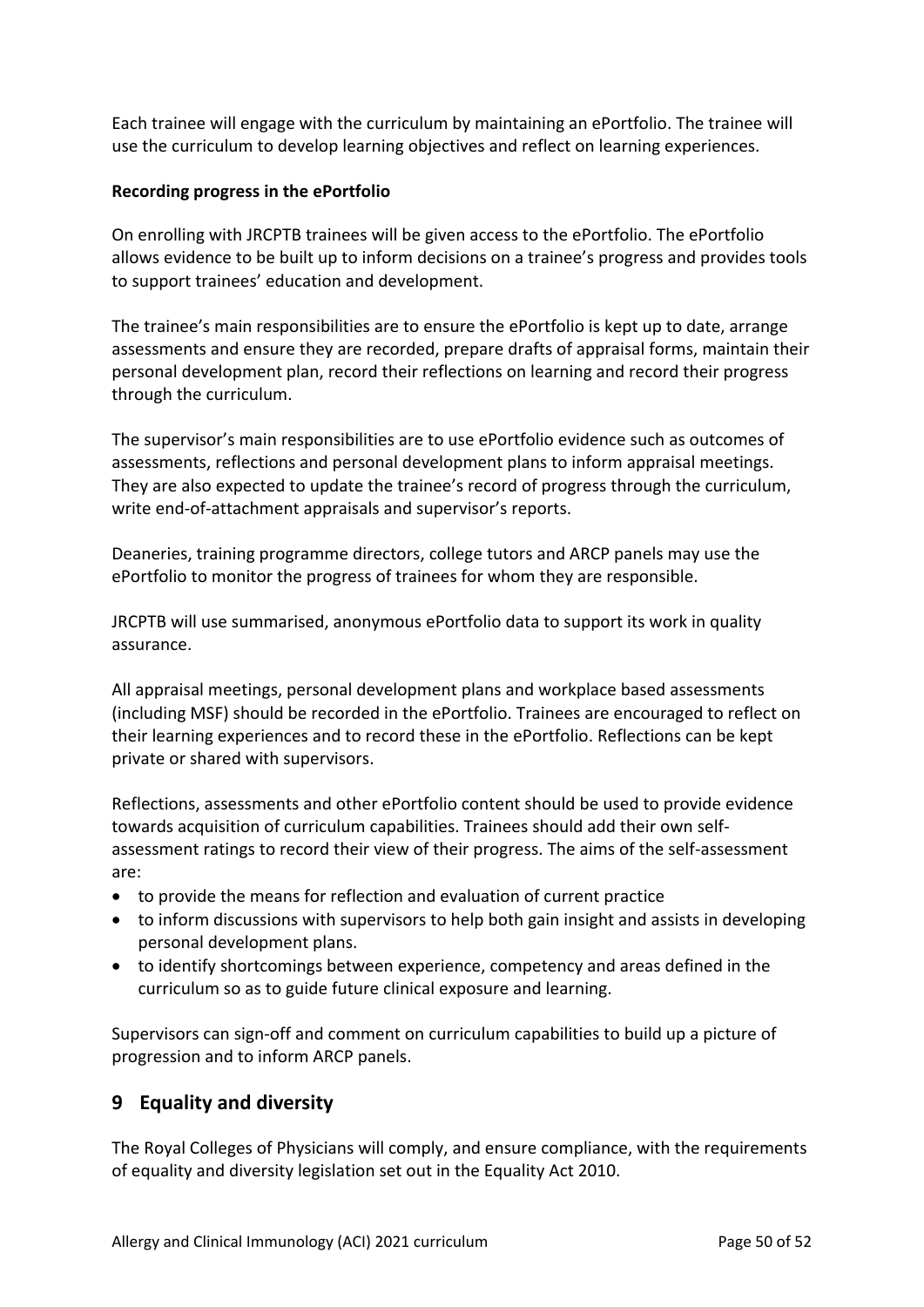The Federation of the Royal Colleges of Physicians believes that equality of opportunity is fundamental to the many and varied ways in which individuals become involved with the Colleges, either as members of staff and Officers; as advisers from the medical profession; as members of the Colleges' professional bodies or as doctors in training and examination candidates.

Deaneries quality assurance will ensure that each training programme complies with the equality and diversity standards in postgraduate medical training as set by GMC. They should provide access to a professional support unit or equivalent for trainees requiring additional support.

Compliance with anti-discriminatory practice will be assured through:

- monitoring of recruitment processes
- ensuring all College representatives and Programme Directors have attended appropriate training sessions prior to appointment or within 12 months of taking up post
- Deaneries ensuring that educational supervisors have had equality and diversity training (for example, an e-learning module) every three years
- Deaneries ensuring that any specialist participating in trainee interview/appointments committees or processes has had equality and diversity training (at least as an emodule) every three years
- ensuring trainees have an appropriate, confidential and supportive route to report examples of inappropriate behaviour of a discriminatory nature. Deaneries and Programme Directors must ensure that on appointment trainees are made aware of the route in which inappropriate or discriminatory behaviour can be reported and supplied with contact names and numbers. Deaneries must also ensure contingency mechanisms are in place if trainees feel unhappy with the response or uncomfortable with the contact individual
- providing resources to trainees needing support (for example, through the provision of a professional support unit or equivalent)
- monitoring of College Examinations
- ensuring all assessments discriminate on objective and appropriate criteria and do not unfairly advantage or disadvantage a trainee with any of the Equality Act 2010 protected characteristics. All efforts shall be made to ensure the participation of people with a disability in training through reasonable adjustments.